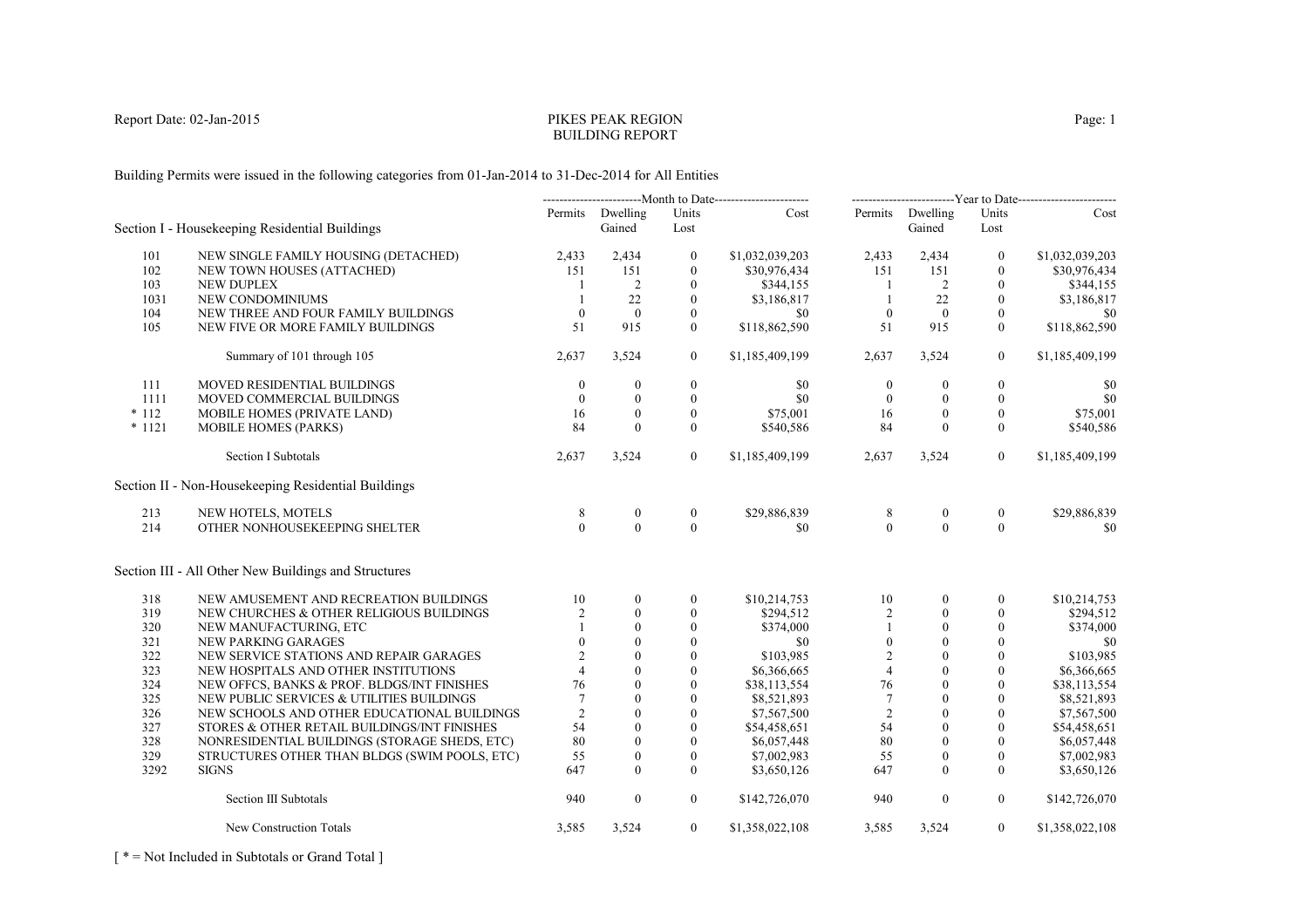# PIKES PEAK REGIONBUILDING REPORT

Building Permits were issued in the following categories from 01-Jan-2014 to 31-Dec-2014 for All Entities

|     |                                                 | ----------------------------Month to Date------------------------ |                    | -------------------------Year to Date------------------------ |                 |                |                    |                  |                 |
|-----|-------------------------------------------------|-------------------------------------------------------------------|--------------------|---------------------------------------------------------------|-----------------|----------------|--------------------|------------------|-----------------|
|     | Section IV - Additions and Alterations          | Permits                                                           | Dwelling<br>Gained | Units<br>Lost                                                 | Cost            | Permits        | Dwelling<br>Gained | Units<br>Lost    | Cost            |
| 433 | RESIDENTIAL BLDGS CONV TO INCREASE UNITS        |                                                                   | $\theta$           | $\mathbf{0}$                                                  | \$6,000         |                | $\left($           | $\bf{0}$         | \$6,000         |
| 434 | RESIDENTIAL ALTERATIONS (REMODEL, ADD, ETC)     | 18,442                                                            | 0                  | $\theta$                                                      | \$196,299,753   | 18,442         |                    |                  | \$196,299,753   |
| 435 | RESIDENTIAL REMODEL THAT DECREASE UNITS         |                                                                   | $\Omega$           |                                                               | \$143,426       |                | $\Omega$           |                  | \$143,426       |
| 436 | RESIDENTIAL GARAGES AND CARPORTS (ATT & DET)    | 263                                                               | $\overline{0}$     | $\mathbf{0}$                                                  | \$11,368,183    | 263            | $\mathbf{0}$       | $\mathbf{0}$     | \$11,368,183    |
| 437 | COMMERCIAL ALTERATIONS (ADD, REMODEL, ETC)      | 1,877                                                             | $\mathbf{0}$       | $\mathbf{0}$                                                  | \$192,422,869   | 1,877          | $\overline{0}$     | $\mathbf{0}$     | \$192,422,869   |
|     | Section IV Subtotals                            | 20,588                                                            | $\overline{0}$     | 5                                                             | \$400,240,231   | 20,588         | $\overline{0}$     | 5                | \$400,240,231   |
|     | Section V - Conversions                         |                                                                   |                    |                                                               |                 |                |                    |                  |                 |
| 540 | REMODEL COMMERCIAL TO RESIDENTIAL               |                                                                   |                    | $\mathbf{0}$                                                  | \$200,000       |                |                    | $\bf{0}$         | \$200,000       |
| 541 | REMODEL RESIDENTIAL TO COMMERCIAL               |                                                                   | $\Omega$           | $\theta$                                                      | \$0             | $\overline{0}$ | $\theta$           | $\Omega$         | \$0             |
|     | Section V Subtotals                             |                                                                   |                    | $\overline{0}$                                                | \$200,000       |                |                    | $\boldsymbol{0}$ | \$200,000       |
|     | Section VI - Demolitions and Razing of Building |                                                                   |                    |                                                               |                 |                |                    |                  |                 |
| 645 | DEMOLISH RESIDENTIAL BUILDINGS                  | 90                                                                | $\overline{0}$     | $\mathbf{0}$                                                  | \$581,405       | 90             | $\overline{0}$     | $\overline{0}$   | \$581,405       |
| 649 | DEMOLISH COMMERCIAL BUILDINGS                   | 12                                                                | $\theta$           | $\Omega$                                                      | \$417,000       | 12             | $\theta$           | $\theta$         | \$417,000       |
|     | Section VI Subtotals                            | 102                                                               | $\theta$           | $\overline{0}$                                                | \$998,405       | 102            | $\overline{0}$     | $\overline{0}$   | \$998,405       |
|     | Add, Alt and Conversion Totals                  | 20,691                                                            |                    | 5                                                             | \$401,438,636   | 20,691         |                    | 5                | \$401,438,636   |
|     | ***** GRAND TOTAL                               | 24,276                                                            | 3,525              | 5                                                             | \$1,759,460,744 | 24,276         | 3,525              | 5                | \$1,759,460,744 |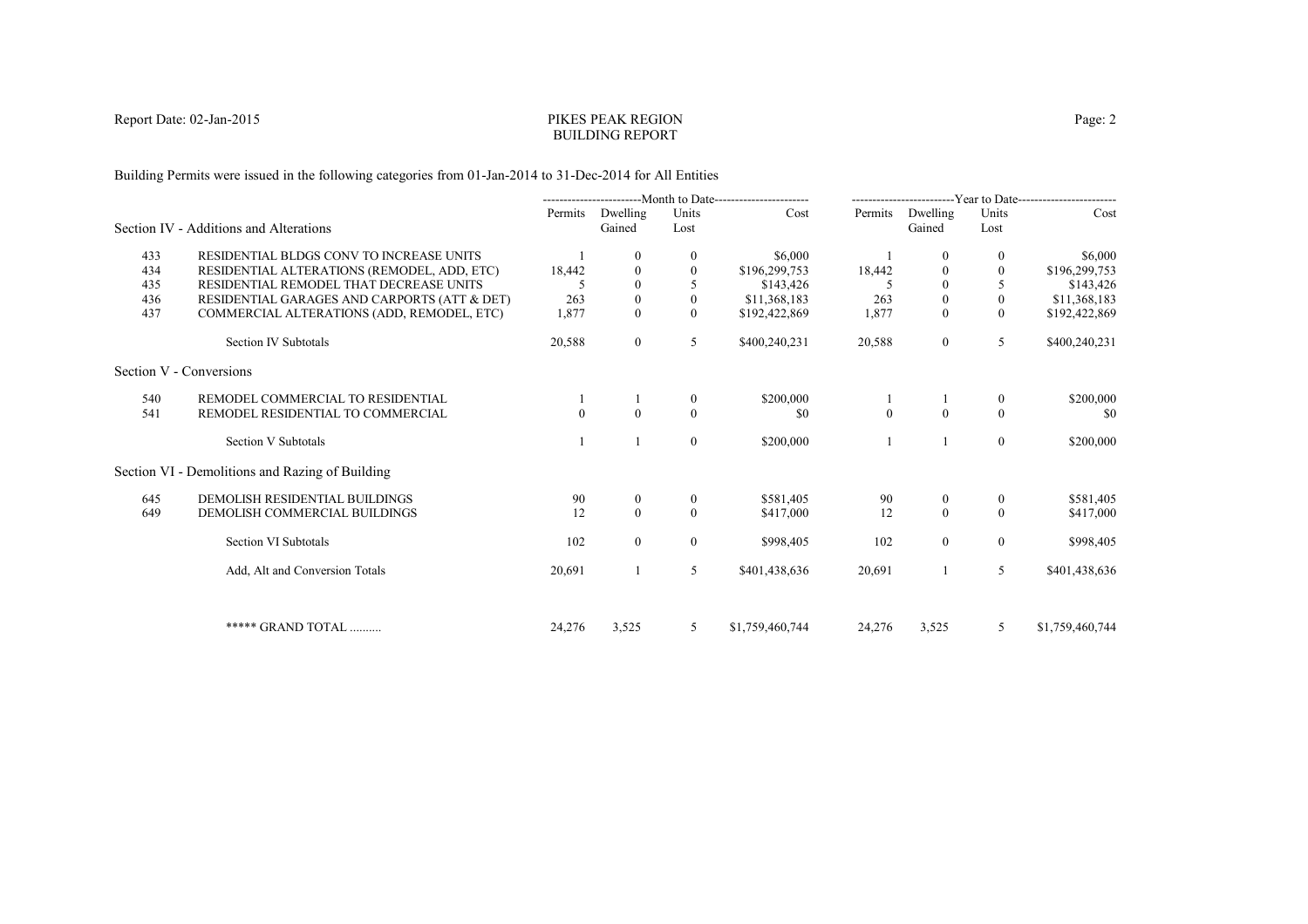### PIKES PEAK REGIONBUILDING REPORT

Building Permits were issued in the following categories from 01-Jan-2014 to 31-Dec-2014 for All Entities

| Classification<br>Permit |                                                                                 | Contractor                                    | Cost        |
|--------------------------|---------------------------------------------------------------------------------|-----------------------------------------------|-------------|
| I15089                   | NEW SINGLE FAMILY HOUSING (DETACHED)                                            | STEINER CONSTRUCTION, INC                     | \$534,167   |
|                          | 16572 TIMBER MEADOW DR - RESIDENCE - ENGINEER STAMPED                           |                                               |             |
| 195362                   | NEW SINGLE FAMILY HOUSING (DETACHED)                                            | <b>SUNSET DREAM HOMES, INC.</b>               | \$686,597   |
|                          | 6410 SHOUP RD - RESIDENCE BLACK FOREST - NEW DESIGN - ENGINEER STAMPED          |                                               |             |
|                          | J00282 NEW SINGLE FAMILY HOUSING (DETACHED)                                     | <b>SUNSET DREAM HOMES, INC.</b>               | \$538,077   |
|                          | 12430 SYLVAN MEADOWS DR - RESIDENCE- BFF-REBUILD (NEW ROOF DESIGN)              |                                               |             |
|                          | J02359 NEW SINGLE FAMILY HOUSING (DETACHED)                                     | SUNSET DREAM HOMES, INC                       | \$754,700   |
|                          | 12890 HOLMES RD - RESIDENCE - NEW BUILD BFF                                     |                                               |             |
|                          | J03099 NEW SINGLE FAMILY HOUSING (DETACHED)                                     | AMERICAN CRAFTSMAN HOMES OF WOODLAND PARK LLC | \$551,462   |
|                          | <b>202 FOX MOUNTAIN DR - RESIDENCE</b>                                          |                                               | \$549,320   |
|                          | J03411 NEW SINGLE FAMILY HOUSING (DETACHED)                                     | KIRELLA HOMES, INC                            |             |
|                          | 19628 ROYAL TROON DR - RESIDENCE<br>J03436 NEW SINGLE FAMILY HOUSING (DETACHED) | SAINT AUBYN HOMES, LLC                        | \$541,396   |
|                          | 12748 MT OXFORD PL - RESIDENCE                                                  |                                               |             |
|                          | J03438 COMMERCIAL ALTERATIONS (ADDITIONS, REMODELS, ETC)                        | <b>BOB MCGRATH CONSTRUCTION</b>               | \$1,800,000 |
|                          | 4304 AUSTIN BLUFFS PKWY - INTERIOR REMODEL/ CHANGE OF OCCUPANCY                 |                                               |             |
|                          | J03506 NEW OFFICES, BANKS, AND PROFESSIONAL BLDGS/INT FINISHES                  | JAMES R HOWELL & CO INC                       | \$1,989,000 |
|                          | 4110 BRIARGATE PKWY, 300 - INTERIOR FINISH - MEDICAL - SEE NOTES                |                                               |             |
|                          | J03529 NEW SINGLE FAMILY HOUSING (DETACHED)                                     | ELITE PROP. OF AMERICA, INC.                  | \$561,420   |
|                          | 2510 TAMORA WAY - RESIDENCE                                                     |                                               |             |
|                          | J03590 NEW SINGLE FAMILY HOUSING (DETACHED)                                     | <b>HAMMER HOMES</b>                           | \$601,683   |
|                          | 150 COYOTE WILLOW DR - RESIDENCE                                                |                                               |             |
|                          | J03627 NEW SINGLE FAMILY HOUSING (DETACHED)                                     | <b>HOOD CUSTOM HOMES</b>                      | \$610,142   |
|                          | 7564 FAIRBRANCH CT - RESIDENCE - ENGINEER STAMPED                               |                                               |             |
|                          | J03718 NEW SINGLE FAMILY HOUSING (DETACHED)                                     | <b>STEVE R. JACKSON</b>                       | \$656,400   |
|                          | 19547 KERSHAW CT - RESIDENCE - ENGINEER STAMPED                                 |                                               |             |
|                          | J03902 NEW SINGLE FAMILY HOUSING (DETACHED)                                     | SPEAR BUILDERS, INC.                          | \$500,492   |
|                          | 13355 DARR DR - RESIDENCE-BFF REBUILD-NEW DESIGN-ENGINEER STAMPED               |                                               |             |
|                          | J03926 NEW SINGLE FAMILY HOUSING (DETACHED)                                     | GOETZMANN CUSTOM HOMES INC                    | \$590,439   |
|                          | 7095 WHITE FIR LN - RESIDENCE - ENGINEER STAMPED - BFF NEW BUILD                |                                               |             |
|                          | J03929 NEW SINGLE FAMILY HOUSING (DETACHED)                                     | HIGH COUNTRY INTL LTD                         | \$542,467   |
|                          | 4737 BELLA COLLINA CT - RESIDENCE - ENGINEER STAMPED                            |                                               |             |
|                          | J03946 NEW SINGLE FAMILY HOUSING (DETACHED)                                     | <b>REUNION HOMES</b>                          | \$562,598   |
|                          | 2274 GREEN GRASS CT - RESIDENCE                                                 |                                               |             |
|                          | J03947 NEW SINGLE FAMILY HOUSING (DETACHED)                                     | <b>REUNION HOMES</b>                          | \$562,598   |
|                          | 2264 GREEN GRASS CT - RESIDENCE                                                 |                                               |             |
| J03975                   | STORES AND OTHER RETAIL BUILDINGS/INT FINISHES                                  | HENNING CONSTRUCTION COMPANY, LLC             | \$1,239,086 |
|                          | 9665 PROMINENT PT - NEW CONVENIENT STORE                                        | ELITE PROP. OF AMERICA, INC.                  | \$619,886   |
|                          | J04020 NEW SINGLE FAMILY HOUSING (DETACHED)<br>1439 YELLOW TAIL DR - RESIDENCE  |                                               |             |
|                          |                                                                                 |                                               |             |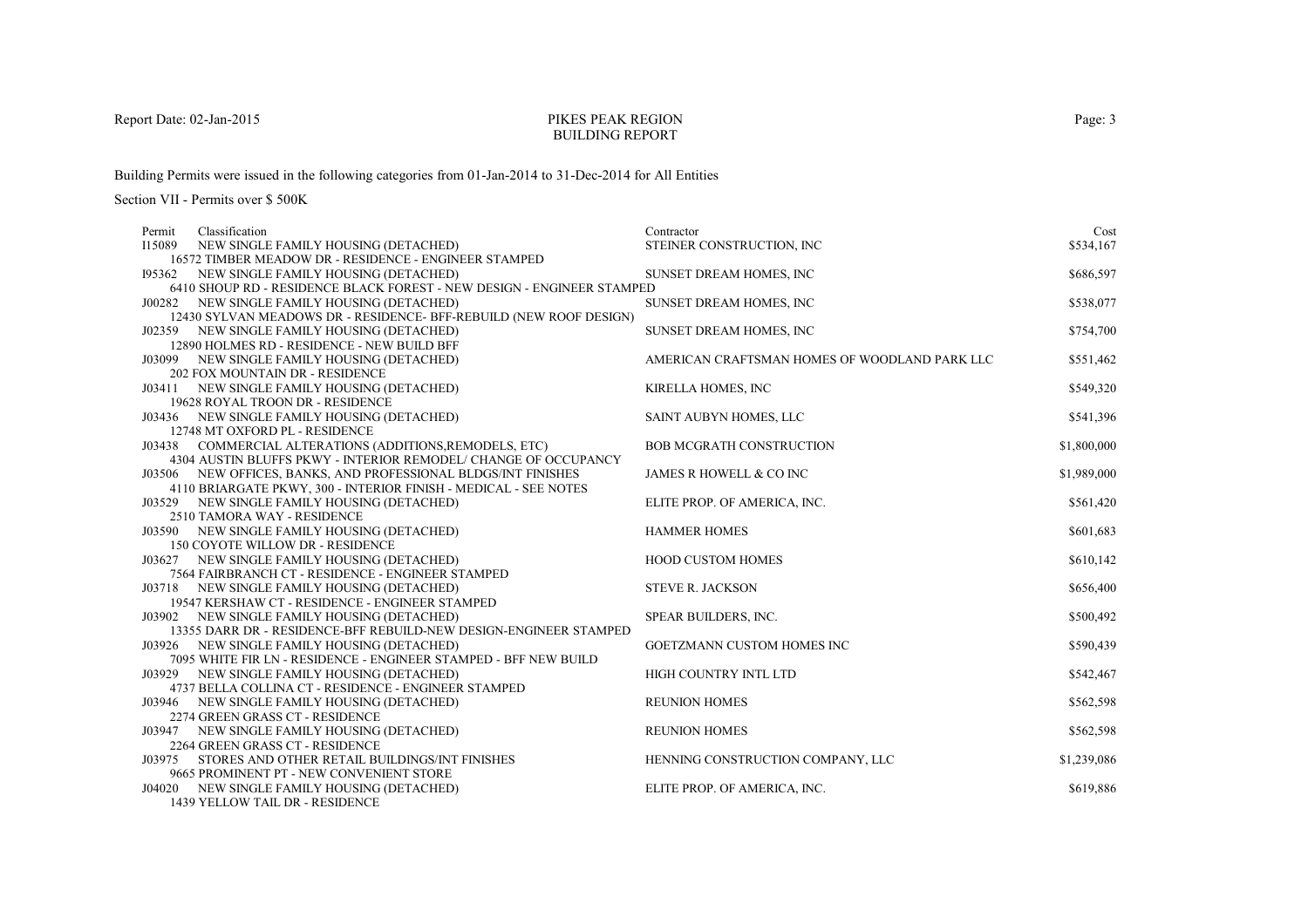# PIKES PEAK REGIONBUILDING REPORT

Building Permits were issued in the following categories from 01-Jan-2014 to 31-Dec-2014 for All Entities

| COMMERCIAL ALTERATIONS (ADDITIONS, REMODELS, ETC)<br>MURPHY CONSTRUCTORS OF C/S INC<br>\$507,650<br>J04063<br>1212 MOTOR CITY DR - EXTERIOR REMODEL<br>\$820,875<br>CHALLENGER HOMES, INC.<br>J04087 NEW SINGLE FAMILY HOUSING (DETACHED)<br>1836 LANTERN TREE GRV - RESIDENCE<br>\$826,979<br>B & N CONSTRUCTION, INC.<br>J04095 NEW SINGLE FAMILY HOUSING (DETACHED)<br>12620 BLUE SPRUCE LN - RESIDENCE BLACK FOREST NEW DESIGN - ENG STAMPED<br>\$700,000<br>J04182 COMMERCIAL ALTERATIONS (ADDITIONS, REMODELS, ETC)<br>HENNING CONSTRUCTION COMPANY, LLC<br>3095 N CHESTNUT ST - GAS CANOPY<br>J04200 NEW SINGLE FAMILY HOUSING (DETACHED)<br>RIVERS DEVELOPMENT, INC.<br>\$631,344<br>6626 DARK OAK VW - SINGLE FAMILY ATTACHED MODEL 1251<br>TURNER CONSTRUCTION CO.<br>\$2,900,000<br>J04258 COMMERCIAL ALTERATIONS (ADDITIONS, REMODELS, ETC)<br>4323 ARROWSWEST DR, 1ST & 2ND - INTERIOR REMODEL<br>\$574,377<br>J04303 NEW SINGLE FAMILY HOUSING (DETACHED)<br>RICHMOND AMERICAN HOMES<br>16694 MYSTIC CANYON DR - RESIDENCE<br>M.J. HARRIS CONSTRUCTION SERVICES, LLC<br>\$827,916<br>J04382 COMMERCIAL ALTERATIONS (ADDITIONS, REMODELS, ETC)<br>3790 E WOODMEN RD - INTERIOR REMODEL AND ADDITION<br>\$888,000<br>J04476 COMMERCIAL ALTERATIONS (ADDITIONS, REMODELS, ETC)<br>ART C KLEIN CONSTRUCTION, INC.<br>1805 N 30TH ST - ADDITION (UPGRADE TO FINISH)<br>J04535 NEW SINGLE FAMILY HOUSING (DETACHED)<br>CAMPBELL HOMES LTD.<br>\$549,106<br>5185 CASTLEWOOD CANYON CT - RESIDENCE<br>STAUFFER AND SONS CONSTRUCTION<br>\$594,187<br>J04545 NEW SINGLE FAMILY HOUSING (DETACHED)<br>12985 DARR DR - RESIDENCE AND GARAGE ENGINEER STAMPED BFF NEW BUILD<br>\$752,879<br>J04557 NEW SINGLE FAMILY HOUSING (DETACHED)<br>SCOTT BUILDING, INC<br>3910 LUMINA VW - RESIDENCE - ENGINEER STAMPED<br>\$539,790<br>J04579 NEW SINGLE FAMILY HOUSING (DETACHED)<br><b>RAMPART CONSTRUCTION</b><br>4195 OLD SCOTCHMAN WAY - RESIDENCE - ENGINEER STAMPED<br>ELITE PROP. OF AMERICA, INC.<br>\$563,669<br>J04667 NEW SINGLE FAMILY HOUSING (DETACHED)<br>13217 LIONS PEAK WAY - RESIDENCE<br>\$505,632<br>GOETZMANN CUSTOM HOMES INC<br>J04835 NEW SINGLE FAMILY HOUSING (DETACHED)<br>6050 BRAVE EAGLE DR - RESIDENCE<br>J04840 NEW SINGLE FAMILY HOUSING (DETACHED)<br>GOETZMANN CUSTOM HOMES INC<br>\$505,632 |
|------------------------------------------------------------------------------------------------------------------------------------------------------------------------------------------------------------------------------------------------------------------------------------------------------------------------------------------------------------------------------------------------------------------------------------------------------------------------------------------------------------------------------------------------------------------------------------------------------------------------------------------------------------------------------------------------------------------------------------------------------------------------------------------------------------------------------------------------------------------------------------------------------------------------------------------------------------------------------------------------------------------------------------------------------------------------------------------------------------------------------------------------------------------------------------------------------------------------------------------------------------------------------------------------------------------------------------------------------------------------------------------------------------------------------------------------------------------------------------------------------------------------------------------------------------------------------------------------------------------------------------------------------------------------------------------------------------------------------------------------------------------------------------------------------------------------------------------------------------------------------------------------------------------------------------------------------------------------------------------------------------------------------------------------------------------------------------------------------------------------------------------------------------------------------------------------------------------------------------------------------------------------------------------------------------------------------|
|                                                                                                                                                                                                                                                                                                                                                                                                                                                                                                                                                                                                                                                                                                                                                                                                                                                                                                                                                                                                                                                                                                                                                                                                                                                                                                                                                                                                                                                                                                                                                                                                                                                                                                                                                                                                                                                                                                                                                                                                                                                                                                                                                                                                                                                                                                                              |
|                                                                                                                                                                                                                                                                                                                                                                                                                                                                                                                                                                                                                                                                                                                                                                                                                                                                                                                                                                                                                                                                                                                                                                                                                                                                                                                                                                                                                                                                                                                                                                                                                                                                                                                                                                                                                                                                                                                                                                                                                                                                                                                                                                                                                                                                                                                              |
|                                                                                                                                                                                                                                                                                                                                                                                                                                                                                                                                                                                                                                                                                                                                                                                                                                                                                                                                                                                                                                                                                                                                                                                                                                                                                                                                                                                                                                                                                                                                                                                                                                                                                                                                                                                                                                                                                                                                                                                                                                                                                                                                                                                                                                                                                                                              |
|                                                                                                                                                                                                                                                                                                                                                                                                                                                                                                                                                                                                                                                                                                                                                                                                                                                                                                                                                                                                                                                                                                                                                                                                                                                                                                                                                                                                                                                                                                                                                                                                                                                                                                                                                                                                                                                                                                                                                                                                                                                                                                                                                                                                                                                                                                                              |
|                                                                                                                                                                                                                                                                                                                                                                                                                                                                                                                                                                                                                                                                                                                                                                                                                                                                                                                                                                                                                                                                                                                                                                                                                                                                                                                                                                                                                                                                                                                                                                                                                                                                                                                                                                                                                                                                                                                                                                                                                                                                                                                                                                                                                                                                                                                              |
|                                                                                                                                                                                                                                                                                                                                                                                                                                                                                                                                                                                                                                                                                                                                                                                                                                                                                                                                                                                                                                                                                                                                                                                                                                                                                                                                                                                                                                                                                                                                                                                                                                                                                                                                                                                                                                                                                                                                                                                                                                                                                                                                                                                                                                                                                                                              |
|                                                                                                                                                                                                                                                                                                                                                                                                                                                                                                                                                                                                                                                                                                                                                                                                                                                                                                                                                                                                                                                                                                                                                                                                                                                                                                                                                                                                                                                                                                                                                                                                                                                                                                                                                                                                                                                                                                                                                                                                                                                                                                                                                                                                                                                                                                                              |
|                                                                                                                                                                                                                                                                                                                                                                                                                                                                                                                                                                                                                                                                                                                                                                                                                                                                                                                                                                                                                                                                                                                                                                                                                                                                                                                                                                                                                                                                                                                                                                                                                                                                                                                                                                                                                                                                                                                                                                                                                                                                                                                                                                                                                                                                                                                              |
|                                                                                                                                                                                                                                                                                                                                                                                                                                                                                                                                                                                                                                                                                                                                                                                                                                                                                                                                                                                                                                                                                                                                                                                                                                                                                                                                                                                                                                                                                                                                                                                                                                                                                                                                                                                                                                                                                                                                                                                                                                                                                                                                                                                                                                                                                                                              |
|                                                                                                                                                                                                                                                                                                                                                                                                                                                                                                                                                                                                                                                                                                                                                                                                                                                                                                                                                                                                                                                                                                                                                                                                                                                                                                                                                                                                                                                                                                                                                                                                                                                                                                                                                                                                                                                                                                                                                                                                                                                                                                                                                                                                                                                                                                                              |
|                                                                                                                                                                                                                                                                                                                                                                                                                                                                                                                                                                                                                                                                                                                                                                                                                                                                                                                                                                                                                                                                                                                                                                                                                                                                                                                                                                                                                                                                                                                                                                                                                                                                                                                                                                                                                                                                                                                                                                                                                                                                                                                                                                                                                                                                                                                              |
|                                                                                                                                                                                                                                                                                                                                                                                                                                                                                                                                                                                                                                                                                                                                                                                                                                                                                                                                                                                                                                                                                                                                                                                                                                                                                                                                                                                                                                                                                                                                                                                                                                                                                                                                                                                                                                                                                                                                                                                                                                                                                                                                                                                                                                                                                                                              |
|                                                                                                                                                                                                                                                                                                                                                                                                                                                                                                                                                                                                                                                                                                                                                                                                                                                                                                                                                                                                                                                                                                                                                                                                                                                                                                                                                                                                                                                                                                                                                                                                                                                                                                                                                                                                                                                                                                                                                                                                                                                                                                                                                                                                                                                                                                                              |
|                                                                                                                                                                                                                                                                                                                                                                                                                                                                                                                                                                                                                                                                                                                                                                                                                                                                                                                                                                                                                                                                                                                                                                                                                                                                                                                                                                                                                                                                                                                                                                                                                                                                                                                                                                                                                                                                                                                                                                                                                                                                                                                                                                                                                                                                                                                              |
|                                                                                                                                                                                                                                                                                                                                                                                                                                                                                                                                                                                                                                                                                                                                                                                                                                                                                                                                                                                                                                                                                                                                                                                                                                                                                                                                                                                                                                                                                                                                                                                                                                                                                                                                                                                                                                                                                                                                                                                                                                                                                                                                                                                                                                                                                                                              |
|                                                                                                                                                                                                                                                                                                                                                                                                                                                                                                                                                                                                                                                                                                                                                                                                                                                                                                                                                                                                                                                                                                                                                                                                                                                                                                                                                                                                                                                                                                                                                                                                                                                                                                                                                                                                                                                                                                                                                                                                                                                                                                                                                                                                                                                                                                                              |
|                                                                                                                                                                                                                                                                                                                                                                                                                                                                                                                                                                                                                                                                                                                                                                                                                                                                                                                                                                                                                                                                                                                                                                                                                                                                                                                                                                                                                                                                                                                                                                                                                                                                                                                                                                                                                                                                                                                                                                                                                                                                                                                                                                                                                                                                                                                              |
|                                                                                                                                                                                                                                                                                                                                                                                                                                                                                                                                                                                                                                                                                                                                                                                                                                                                                                                                                                                                                                                                                                                                                                                                                                                                                                                                                                                                                                                                                                                                                                                                                                                                                                                                                                                                                                                                                                                                                                                                                                                                                                                                                                                                                                                                                                                              |
|                                                                                                                                                                                                                                                                                                                                                                                                                                                                                                                                                                                                                                                                                                                                                                                                                                                                                                                                                                                                                                                                                                                                                                                                                                                                                                                                                                                                                                                                                                                                                                                                                                                                                                                                                                                                                                                                                                                                                                                                                                                                                                                                                                                                                                                                                                                              |
|                                                                                                                                                                                                                                                                                                                                                                                                                                                                                                                                                                                                                                                                                                                                                                                                                                                                                                                                                                                                                                                                                                                                                                                                                                                                                                                                                                                                                                                                                                                                                                                                                                                                                                                                                                                                                                                                                                                                                                                                                                                                                                                                                                                                                                                                                                                              |
|                                                                                                                                                                                                                                                                                                                                                                                                                                                                                                                                                                                                                                                                                                                                                                                                                                                                                                                                                                                                                                                                                                                                                                                                                                                                                                                                                                                                                                                                                                                                                                                                                                                                                                                                                                                                                                                                                                                                                                                                                                                                                                                                                                                                                                                                                                                              |
|                                                                                                                                                                                                                                                                                                                                                                                                                                                                                                                                                                                                                                                                                                                                                                                                                                                                                                                                                                                                                                                                                                                                                                                                                                                                                                                                                                                                                                                                                                                                                                                                                                                                                                                                                                                                                                                                                                                                                                                                                                                                                                                                                                                                                                                                                                                              |
|                                                                                                                                                                                                                                                                                                                                                                                                                                                                                                                                                                                                                                                                                                                                                                                                                                                                                                                                                                                                                                                                                                                                                                                                                                                                                                                                                                                                                                                                                                                                                                                                                                                                                                                                                                                                                                                                                                                                                                                                                                                                                                                                                                                                                                                                                                                              |
|                                                                                                                                                                                                                                                                                                                                                                                                                                                                                                                                                                                                                                                                                                                                                                                                                                                                                                                                                                                                                                                                                                                                                                                                                                                                                                                                                                                                                                                                                                                                                                                                                                                                                                                                                                                                                                                                                                                                                                                                                                                                                                                                                                                                                                                                                                                              |
|                                                                                                                                                                                                                                                                                                                                                                                                                                                                                                                                                                                                                                                                                                                                                                                                                                                                                                                                                                                                                                                                                                                                                                                                                                                                                                                                                                                                                                                                                                                                                                                                                                                                                                                                                                                                                                                                                                                                                                                                                                                                                                                                                                                                                                                                                                                              |
|                                                                                                                                                                                                                                                                                                                                                                                                                                                                                                                                                                                                                                                                                                                                                                                                                                                                                                                                                                                                                                                                                                                                                                                                                                                                                                                                                                                                                                                                                                                                                                                                                                                                                                                                                                                                                                                                                                                                                                                                                                                                                                                                                                                                                                                                                                                              |
|                                                                                                                                                                                                                                                                                                                                                                                                                                                                                                                                                                                                                                                                                                                                                                                                                                                                                                                                                                                                                                                                                                                                                                                                                                                                                                                                                                                                                                                                                                                                                                                                                                                                                                                                                                                                                                                                                                                                                                                                                                                                                                                                                                                                                                                                                                                              |
|                                                                                                                                                                                                                                                                                                                                                                                                                                                                                                                                                                                                                                                                                                                                                                                                                                                                                                                                                                                                                                                                                                                                                                                                                                                                                                                                                                                                                                                                                                                                                                                                                                                                                                                                                                                                                                                                                                                                                                                                                                                                                                                                                                                                                                                                                                                              |
|                                                                                                                                                                                                                                                                                                                                                                                                                                                                                                                                                                                                                                                                                                                                                                                                                                                                                                                                                                                                                                                                                                                                                                                                                                                                                                                                                                                                                                                                                                                                                                                                                                                                                                                                                                                                                                                                                                                                                                                                                                                                                                                                                                                                                                                                                                                              |
|                                                                                                                                                                                                                                                                                                                                                                                                                                                                                                                                                                                                                                                                                                                                                                                                                                                                                                                                                                                                                                                                                                                                                                                                                                                                                                                                                                                                                                                                                                                                                                                                                                                                                                                                                                                                                                                                                                                                                                                                                                                                                                                                                                                                                                                                                                                              |
|                                                                                                                                                                                                                                                                                                                                                                                                                                                                                                                                                                                                                                                                                                                                                                                                                                                                                                                                                                                                                                                                                                                                                                                                                                                                                                                                                                                                                                                                                                                                                                                                                                                                                                                                                                                                                                                                                                                                                                                                                                                                                                                                                                                                                                                                                                                              |
| 6066 BRAVE EAGLE DR - RESIDENCE<br><b>HOMEOWNER</b><br>\$534,543<br>J04870 NEW SINGLE FAMILY HOUSING (DETACHED)                                                                                                                                                                                                                                                                                                                                                                                                                                                                                                                                                                                                                                                                                                                                                                                                                                                                                                                                                                                                                                                                                                                                                                                                                                                                                                                                                                                                                                                                                                                                                                                                                                                                                                                                                                                                                                                                                                                                                                                                                                                                                                                                                                                                              |
| 7675 MAVERICK RD - RESIDENCE                                                                                                                                                                                                                                                                                                                                                                                                                                                                                                                                                                                                                                                                                                                                                                                                                                                                                                                                                                                                                                                                                                                                                                                                                                                                                                                                                                                                                                                                                                                                                                                                                                                                                                                                                                                                                                                                                                                                                                                                                                                                                                                                                                                                                                                                                                 |
| \$644,407<br>J04875 NEW SINGLE FAMILY HOUSING (DETACHED)<br>CONSTRUCTION BY GENESIS, INC.                                                                                                                                                                                                                                                                                                                                                                                                                                                                                                                                                                                                                                                                                                                                                                                                                                                                                                                                                                                                                                                                                                                                                                                                                                                                                                                                                                                                                                                                                                                                                                                                                                                                                                                                                                                                                                                                                                                                                                                                                                                                                                                                                                                                                                    |
| 9755 SHOUP RD - RESIDENCE - BFF - NEW BUILD - ENGINEER STAMP                                                                                                                                                                                                                                                                                                                                                                                                                                                                                                                                                                                                                                                                                                                                                                                                                                                                                                                                                                                                                                                                                                                                                                                                                                                                                                                                                                                                                                                                                                                                                                                                                                                                                                                                                                                                                                                                                                                                                                                                                                                                                                                                                                                                                                                                 |
| J05094 NEW SINGLE FAMILY HOUSING (DETACHED)<br>CAMPBELL HOMES LTD.<br>\$508,844                                                                                                                                                                                                                                                                                                                                                                                                                                                                                                                                                                                                                                                                                                                                                                                                                                                                                                                                                                                                                                                                                                                                                                                                                                                                                                                                                                                                                                                                                                                                                                                                                                                                                                                                                                                                                                                                                                                                                                                                                                                                                                                                                                                                                                              |
| 5360 MOUNT CUTLER CT - RESIDENCE                                                                                                                                                                                                                                                                                                                                                                                                                                                                                                                                                                                                                                                                                                                                                                                                                                                                                                                                                                                                                                                                                                                                                                                                                                                                                                                                                                                                                                                                                                                                                                                                                                                                                                                                                                                                                                                                                                                                                                                                                                                                                                                                                                                                                                                                                             |
| MURPHY CONSTRUCTORS OF C/S INC<br>STORES AND OTHER RETAIL BUILDINGS/INT FINISHES<br>\$1,556,652<br>J05111                                                                                                                                                                                                                                                                                                                                                                                                                                                                                                                                                                                                                                                                                                                                                                                                                                                                                                                                                                                                                                                                                                                                                                                                                                                                                                                                                                                                                                                                                                                                                                                                                                                                                                                                                                                                                                                                                                                                                                                                                                                                                                                                                                                                                    |
| 4940 RUSINA RD - NEW SCUBA SCHOOL & STORE                                                                                                                                                                                                                                                                                                                                                                                                                                                                                                                                                                                                                                                                                                                                                                                                                                                                                                                                                                                                                                                                                                                                                                                                                                                                                                                                                                                                                                                                                                                                                                                                                                                                                                                                                                                                                                                                                                                                                                                                                                                                                                                                                                                                                                                                                    |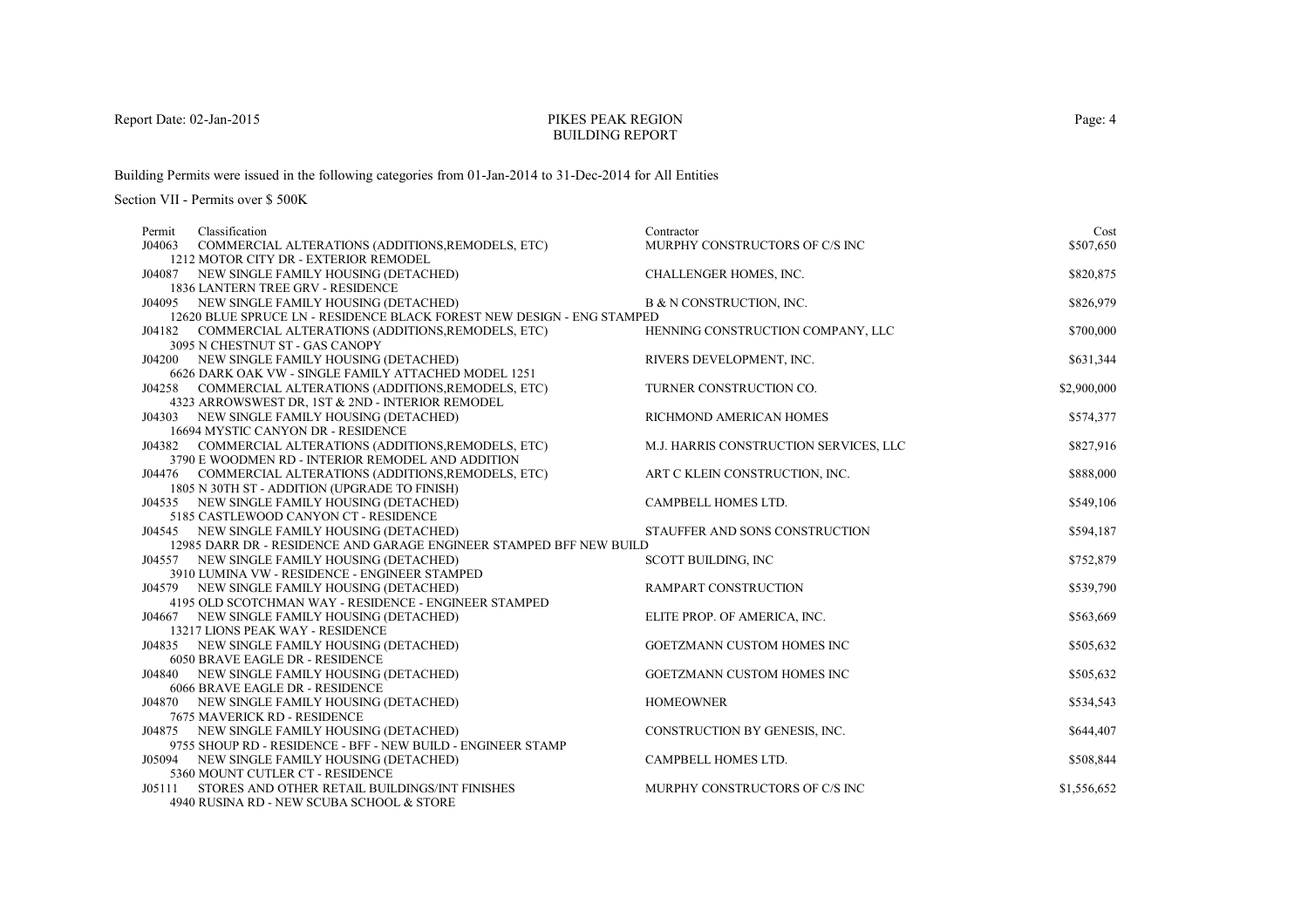# PIKES PEAK REGIONBUILDING REPORT

Building Permits were issued in the following categories from 01-Jan-2014 to 31-Dec-2014 for All Entities

| Permit | Classification                                                                       | Contractor                          | Cost        |
|--------|--------------------------------------------------------------------------------------|-------------------------------------|-------------|
|        | J05114 NEW SINGLE FAMILY HOUSING (DETACHED)                                          | <b>BELLA VITA CUSTOM HOMES</b>      | \$601,040   |
|        | 2272 RED EDGE HTS - RESIDENCE                                                        |                                     |             |
|        | J05122 NEW SINGLE FAMILY HOUSING (DETACHED)                                          | OAKWOOD HOMES, LLC                  | \$521,587   |
|        | <b>6583 BRAMBLE BEND CT - RESIDENCE</b>                                              |                                     |             |
|        | J05145 NEW SINGLE FAMILY HOUSING (DETACHED)                                          | KIRELLA HOMES, INC                  | \$715,509   |
|        | 19145 BASKERVILLE WAY - RESIDENCE                                                    |                                     |             |
|        | J05184 NEW SINGLE FAMILY HOUSING (DETACHED)                                          | DME HOMES DBA GJ GARDNER HOMES      | \$571,593   |
|        | 7310 CLOVIS WAY - RESIDENCE ENGINEER STAMPED                                         |                                     |             |
|        | J05226 STORES AND OTHER RETAIL BUILDINGS/INT FINISHES                                | BRYAN CONSTRUCTION, INC.            | \$749,684   |
|        | 1237 MOTOR CITY DR - NEW CAR DEALERSHIP                                              |                                     |             |
|        | J05296 NEW SINGLE FAMILY HOUSING (DETACHED)                                          | CHALLENGER HOMES, INC.              | \$648,798   |
|        | 7834 ANTELOPE MEADOWS CIR - RESIDENCE                                                |                                     |             |
|        | J05379 NEW HOSPITALS AND OTHER INSTITUTIONS                                          | PARKWAY CONSTRUCTION AND ASSOCIATES | \$2,000,000 |
|        | 13510 MEADOWGRASS DR - NEW EMERGENCY MEDICAL CLINIC                                  |                                     |             |
|        | J05461 NEW SINGLE FAMILY HOUSING (DETACHED)                                          | MAJESTIC CUSTOM HOMES, INC.         | \$641,516   |
|        | 12365 BLACK HILLS DR - RESIDENCE                                                     |                                     |             |
|        | J05462 NEW SINGLE FAMILY HOUSING (DETACHED)<br><b>6695 ELEMENTARY DR - RESIDENCE</b> | MAJESTIC CUSTOM HOMES, INC.         | \$641,516   |
|        | J05491 NEW SINGLE FAMILY HOUSING (DETACHED)                                          | STAUFFER AND SONS CONSTRUCTION      | \$554,032   |
|        | 16650 REMINGTON RD - RESIDENCE ENGINEER STAMPED                                      |                                     |             |
|        | J05572 NEW SINGLE FAMILY HOUSING (DETACHED)                                          | MAJESTIC CUSTOM HOMES, INC.         | \$641,516   |
|        | 13517 GILBERT DR - RESIDENCE                                                         |                                     |             |
|        | J05734 NEW SINGLE FAMILY HOUSING (DETACHED)                                          | <b>HOMEOWNER</b>                    | \$1,004,839 |
|        | 19619 GLEN SHADOWS DR - RESIDENCE                                                    |                                     |             |
|        | J05765 NEW SINGLE FAMILY HOUSING (DETACHED)                                          | VANTAGE HOMES CORPORATION           | \$566,774   |
|        | 15806 TRANSCONTINENTAL DR - RESIDENCE                                                |                                     |             |
|        | J05925 NEW SINGLE FAMILY HOUSING (DETACHED)                                          | ELITE PROP. OF AMERICA, INC.        | \$593,973   |
|        | 2453 FIELDBROOK CT - RESIDENCE                                                       |                                     |             |
|        | J05968 NEW SINGLE FAMILY HOUSING (DETACHED)                                          | ELEVATION HOMES, LLC                | \$662,718   |
|        | 16691 TIMBER MEADOW DR - RESIDENCE                                                   |                                     |             |
|        | J06002 NEW OFFICES, BANKS, AND PROFESSIONAL BLDGS/INT FINISHES                       | J. E. DUNN CONSTRUCTION CO.         | \$4,100,000 |
|        | 6001 E WOODMEN RD - INTERIOR FINISH-MEDICAL                                          |                                     |             |
| J06004 | NEW SINGLE FAMILY HOUSING (DETACHED)                                                 | BISON BUILDERS & ASSOC., INC.       | \$551,141   |
|        | 2830 HUNTERS GLEN RD - RESIDENCE - ENGINEER STAMPED                                  |                                     |             |
|        | J06011 NEW AMUSEMENT AND RECREATION BUILDINGS                                        | <b>BOB MCGRATH CONSTRUCTION</b>     | \$625,000   |
|        | 1140 W CHEYENNE MOUNTAIN BLVD - NEW FLY FISHING SCHOOL                               |                                     |             |
|        | J06064 NEW SINGLE FAMILY HOUSING (DETACHED)                                          | SCOTT BUILDING, INC                 | \$615,924   |
|        | 17560 CABIN HILL LN - RESIDENCE - ENGINEER STAMPED                                   |                                     |             |
|        | J06067 NEW SINGLE FAMILY HOUSING (DETACHED)                                          | <b>CENTURY COMMUNITIES</b>          | \$537,649   |
|        | 6018 BRAVE EAGLE DR - RESIDENCE                                                      |                                     |             |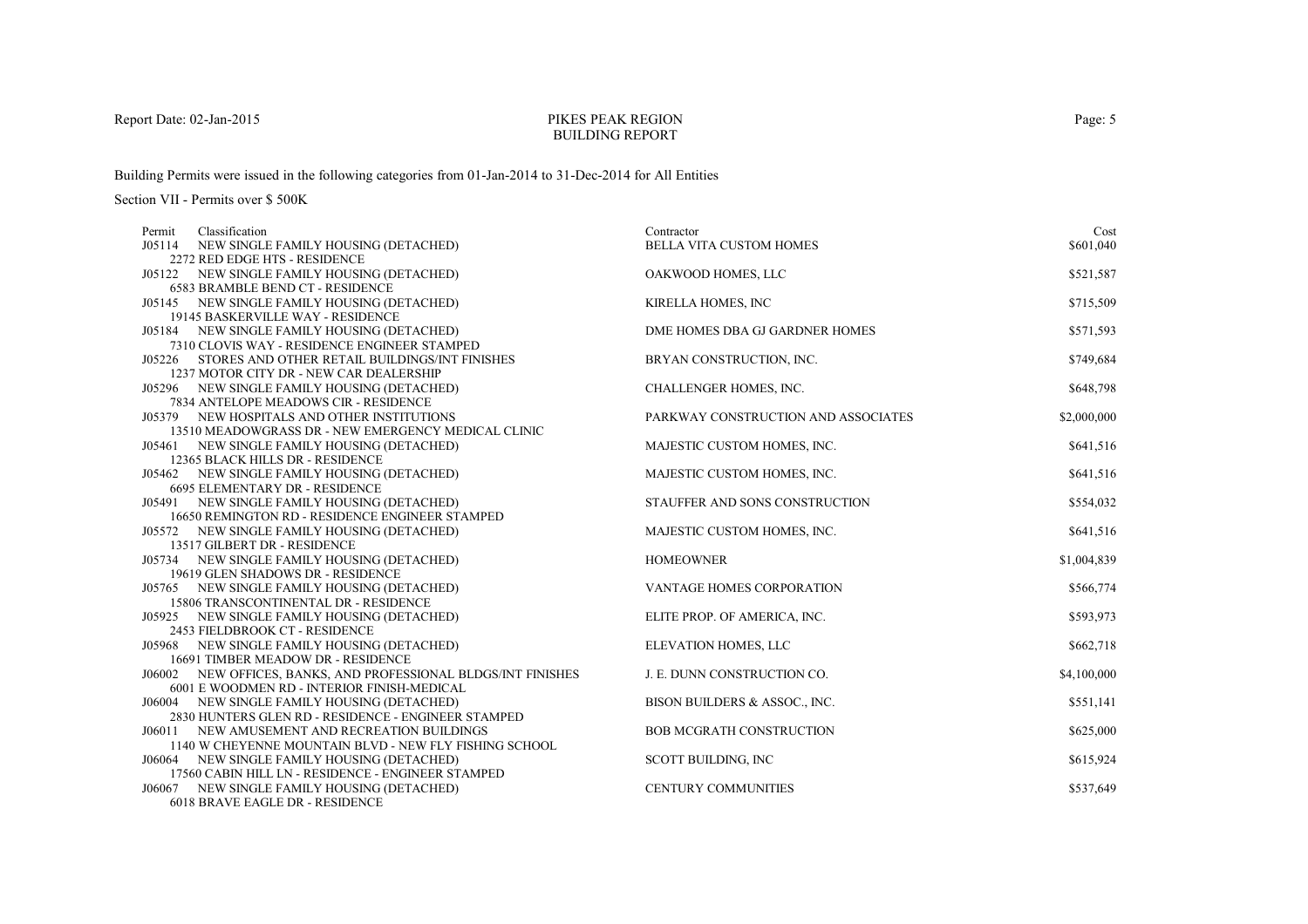### PIKES PEAK REGIONBUILDING REPORT

Building Permits were issued in the following categories from 01-Jan-2014 to 31-Dec-2014 for All Entities

| Permit | Classification                                                                        | Contractor                          | Cost        |
|--------|---------------------------------------------------------------------------------------|-------------------------------------|-------------|
| J06083 | COMMERCIAL ALTERATIONS (ADDITIONS, REMODELS, ETC)                                     | COLORADO CONSTRUCTORS & ASSOC       | \$645,000   |
|        | 4525 NORTHPARK DR - INTERIOR REMODEL - PARTIAL CHANGE OF OCCUPANCY                    |                                     |             |
| J06121 | COMMERCIAL ALTERATIONS (ADDITIONS, REMODELS, ETC)                                     | <b>GERALD H PHIPPS INC</b>          | \$8,000,000 |
|        | 830 N TEJON ST - INTERIOR REMODEL                                                     |                                     |             |
|        | J06165 COMMERCIAL ALTERATIONS (ADDITIONS, REMODELS, ETC)                              | ELDER CONSTRUCTION, INC.            | \$670,000   |
|        | 3650 AIRPORT RD - INTERIOR REMODEL                                                    |                                     |             |
|        | J06185 NEW SINGLE FAMILY HOUSING (DETACHED)                                           | LAURIA BLDRS. & LAND, LLC.          | \$569,237   |
|        | 16885 REATA RD - RESIDENCE                                                            |                                     |             |
|        | J06248 NEW SINGLE FAMILY HOUSING (DETACHED)<br>6779 MUSTANG RIM DR - RESIDENCE        | ELITE PROP. OF AMERICA, INC.        | \$560,457   |
|        | J06249 NEW SINGLE FAMILY HOUSING (DETACHED)                                           | ELITE PROP. OF AMERICA, INC.        | \$561,420   |
|        | 7024 DANCING WIND DR - RESIDENCE                                                      |                                     |             |
|        | J06251 NEW SINGLE FAMILY HOUSING (DETACHED)                                           | ELITE PROP. OF AMERICA, INC.        | \$619,993   |
|        | 7059 DANCING WIND DR - RESIDENCE                                                      |                                     |             |
|        | J06377 NEW SINGLE FAMILY HOUSING (DETACHED)                                           | CHALLENGER HOMES, INC.              | \$518,588   |
|        | 1283 ETHEREAL CIR - RESIDENCE                                                         |                                     |             |
|        | J06415 NEW SINGLE FAMILY HOUSING (DETACHED)                                           | ELITE PROP. OF AMERICA, INC.        | \$561,420   |
|        | 6764 SILVER STAR LN - RESIDENCE                                                       |                                     |             |
|        | J06425 NEW SINGLE FAMILY HOUSING (DETACHED)                                           | <b>BUILTRITE BUILDERS</b>           | \$560,243   |
|        | 14050 WYANDOTT DR - RESIDENCE - ENGINEER STAMPED                                      |                                     |             |
| J06468 | NEW SINGLE FAMILY HOUSING (DETACHED)                                                  | SAINT AUBYN HOMES, LLC              | \$525,977   |
|        | 10601 MT EMERALD DR - RESIDENCE                                                       |                                     |             |
|        | J06520 NEW SINGLE FAMILY HOUSING (DETACHED)                                           | HEREBIC HOMES, INC                  | \$807,383   |
|        | 13542 STONY HILL PT - RESIDENCE                                                       |                                     |             |
|        | J06527 NEW SINGLE FAMILY HOUSING (DETACHED)                                           | OAKWOOD HOMES, LLC                  | \$511,521   |
|        | 7404 MOUNTAIN SPRUCE DR - RESIDENCE                                                   |                                     |             |
|        | J06556 RESIDENTIAL ALTERATIONS (REMODEL, ADDITIONS, ETC)<br>9335 DAYSTAR TER - STUCCO | SUNRISE PLASTERING & STONE LLC      | \$1,069,900 |
|        | J06560 COMMERCIAL ALTERATIONS (ADDITIONS, REMODELS, ETC)                              | J. E. DUNN CONSTRUCTION CO.         | \$1,998,553 |
|        | 2222 N NEVADA AVE, 2ND FL - INTERIOR REMODEL - OPERATING ROOMS                        |                                     |             |
|        | J06681 NEW SINGLE FAMILY HOUSING (DETACHED)                                           | <b>BRIESE ENTERPRISES</b>           | \$577,054   |
|        | 865 SCOTTSWOOD DR - RESIDENCE                                                         |                                     |             |
|        | J06751 NEW SINGLE FAMILY HOUSING (DETACHED)                                           | <b>GOEBEL CONSTRUCTION, INC.</b>    | \$670,749   |
|        | 13835 HOLMES RD - RESIDENCE - ENGINEER STAMPED - BFF REBUILD                          |                                     |             |
|        | J06802 NEW SINGLE FAMILY HOUSING (DETACHED)                                           | <b>HOMEOWNER</b>                    | \$779,328   |
|        | 5380 TOPAZ DR - RESIDENCE                                                             |                                     |             |
|        | J06982 NEW OFFICES, BANKS, AND PROFESSIONAL BLDGS/INT FINISHES                        | PARKWAY CONSTRUCTION AND ASSOCIATES | \$2,000,000 |
|        | 7890 FOUNTAIN MESA RD - NEW MEDICAL CARE FACILITY                                     |                                     |             |
|        | J07083 NEW SINGLE FAMILY HOUSING (DETACHED)                                           | HIGH COUNTRY INTL LTD               | \$683,492   |
|        | 3336 BISHOP PINE PT - RESIDENCE - ENGINEER STAMPED                                    |                                     |             |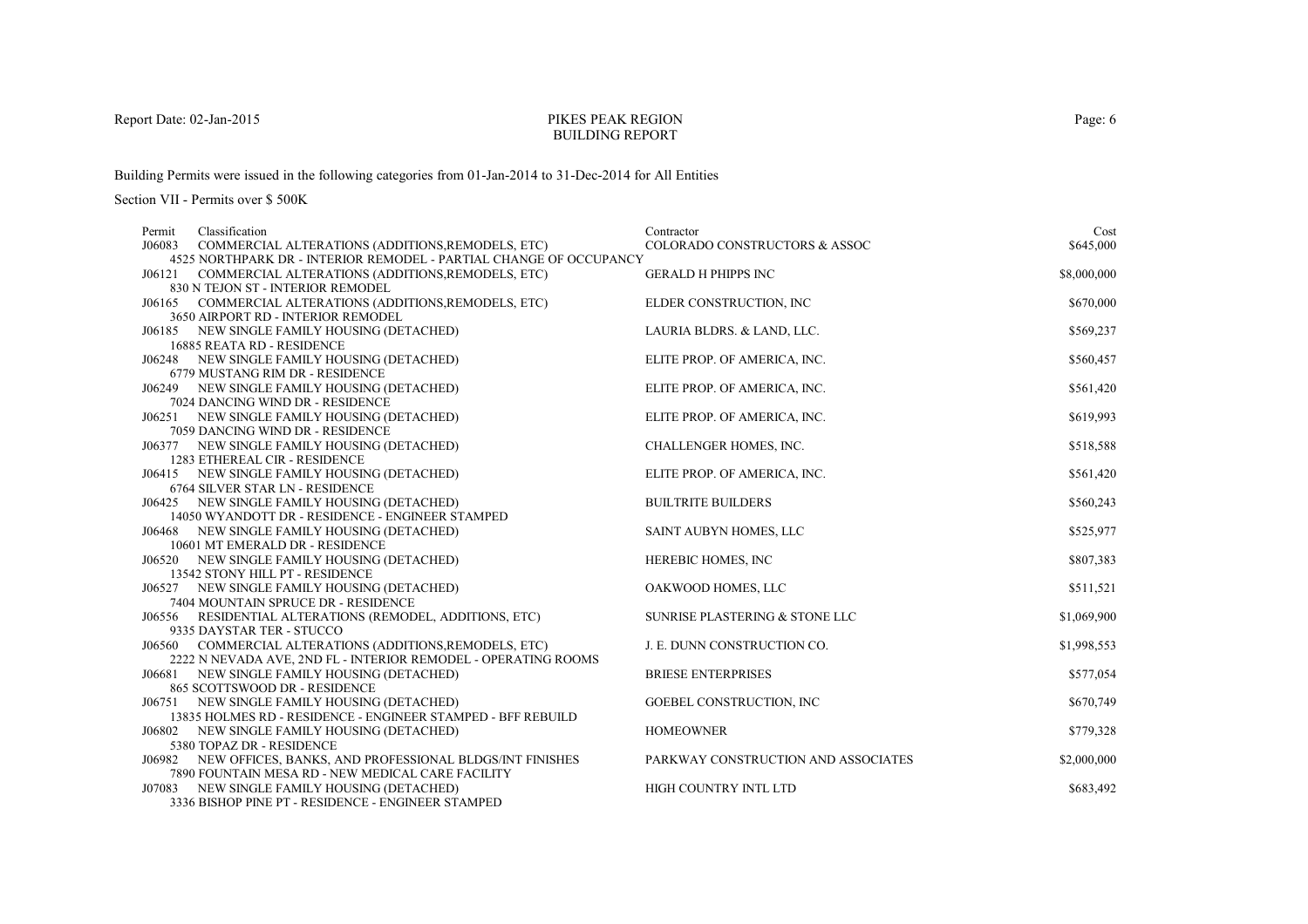# PIKES PEAK REGIONBUILDING REPORT

Building Permits were issued in the following categories from 01-Jan-2014 to 31-Dec-2014 for All Entities

| Permit | Classification                                                                                               | Contractor                                       | Cost        |
|--------|--------------------------------------------------------------------------------------------------------------|--------------------------------------------------|-------------|
| J07090 | NEW SINGLE FAMILY HOUSING (DETACHED)                                                                         | RICHMOND AMERICAN HOMES                          | \$559,172   |
|        | 7114 GOLDEN ACACIA LN - RESIDENCE                                                                            |                                                  |             |
|        | J07207 NEW SINGLE FAMILY HOUSING (DETACHED)                                                                  | SAINT AUBYN HOMES, LLC                           | \$639,375   |
|        | 13753 WINDRUSH DR - RESIDENCE                                                                                |                                                  |             |
|        | J07223 COMMERCIAL ALTERATIONS (ADDITIONS, REMODELS, ETC)                                                     | GOEBEL CONSTRUCTION, INC                         | \$1,339,476 |
|        | 34 E RAMONA AVE - ADDITION - UPGRADE TO FINISH                                                               |                                                  |             |
| J07348 | NEW SINGLE FAMILY HOUSING (DETACHED)                                                                         | ACUFF HOMES, INC.                                | \$535,507   |
|        | 12875 MORRIS TRL - RESIDENCE                                                                                 |                                                  |             |
|        | J07456 NEW SINGLE FAMILY HOUSING (DETACHED)                                                                  | <b>HOMEOWNER</b>                                 | \$1,087,183 |
|        | 13745 HOLMES RD - RESIDENCE - BFF REBUILD                                                                    |                                                  |             |
|        | J07570 NEW SINGLE FAMILY HOUSING (DETACHED)                                                                  | RAMPART CONSTRUCTION                             | \$1,189,445 |
|        | 6185 CONNAUGHT DR - RESIDENCE - ENGINEER STAMPED BLACK FOREST - NEW DESIGN                                   |                                                  |             |
|        | J07613 NEW SINGLE FAMILY HOUSING (DETACHED)                                                                  | CONSTRUCTION BY GENESIS, INC.                    | \$648,691   |
|        | 17455 POND VIEW PL - RESIDENCE - ENGINEER STAMPED                                                            |                                                  |             |
|        | J07674 NEW SINGLE FAMILY HOUSING (DETACHED)                                                                  | ELITE PROP. OF AMERICA, INC.                     | \$593,973   |
|        | 5969 BRAVE EAGLE DR - RESIDENCE                                                                              |                                                  |             |
|        | J07676 NEW SINGLE FAMILY HOUSING (DETACHED)                                                                  | ELITE PROP. OF AMERICA, INC.                     | \$560,457   |
|        | 12778 MT HARVARD DR - RESIDENCE                                                                              |                                                  |             |
|        | J07677 NEW SINGLE FAMILY HOUSING (DETACHED)                                                                  | ELITE PROP. OF AMERICA, INC.                     | \$563,669   |
|        | 15893 KANSAS PACIFIC CT - RESIDENCE                                                                          |                                                  |             |
|        | J07708 NEW SINGLE FAMILY HOUSING (DETACHED)                                                                  | CAMPBELL HOMES LTD.                              | \$546,001   |
|        | 11454 PALMERS GREEN DR - RESIDENCE                                                                           |                                                  |             |
|        | J07841 NEW SINGLE FAMILY HOUSING (DETACHED)                                                                  | <b>BUILTRITE BUILDERS</b>                        | \$624,062   |
|        | 9355 MORGAN RD - RESIDENCE BLACK FOREST NEW DESIGN - ENG STAMPED                                             |                                                  |             |
|        | J07842 NEW SINGLE FAMILY HOUSING (DETACHED)                                                                  | <b>BUILTRITE BUILDERS</b>                        | \$574,698   |
|        | 12710 MYRICK RD - RESIDENCE - ENGINEER STAMPED - BFF REBUILD                                                 |                                                  |             |
|        | J07843 NEW SINGLE FAMILY HOUSING (DETACHED)                                                                  | <b>BUILTRITE BUILDERS</b>                        | \$640,338   |
|        | 16004 POLE PINE PT - RESIDENCE - ENGINEER STAMPED                                                            |                                                  |             |
|        | J07857 NEW SINGLE FAMILY HOUSING (DETACHED)                                                                  | BROOKEWOOD HOME BUILDERS AND REAL ESTATE SVC LLC | \$660,577   |
|        | 1365 REGATTA LN - RESIDENCE                                                                                  |                                                  |             |
|        | J07868 NEW SINGLE FAMILY HOUSING (DETACHED)                                                                  | <b>HOMEOWNER</b>                                 | \$942,839   |
|        | 15962 OPEN SKY WAY - RESIDENCE - ENGINEER STAMPED                                                            |                                                  |             |
|        | J07909 NEW SINGLE FAMILY HOUSING (DETACHED)                                                                  | VANTAGE HOMES CORPORATION                        | \$513,984   |
|        | 15890 MIDLAND VALLEY WAY - RESIDENCE                                                                         |                                                  |             |
|        | J08002 NEW SINGLE FAMILY HOUSING (DETACHED)                                                                  | <b>REUNION HOMES</b>                             | \$562,598   |
|        | 2435 REED GRASS WAY - RESIDENCE                                                                              |                                                  |             |
| J08175 | NEW SINGLE FAMILY HOUSING (DETACHED)                                                                         | <b>BUILTRITE BUILDERS</b>                        | \$834,796   |
|        | 2172 RED EDGE HTS - RESIDENCE - ENGINEER STAMPED                                                             | <b>RAMPART CONSTRUCTION</b>                      |             |
|        | J08192 NEW SINGLE FAMILY HOUSING (DETACHED)<br>4390 DARR CIR - RESIDENCE - ENGINEER STAMPED- BFF- NEW DESIGN |                                                  | \$588,726   |
|        |                                                                                                              |                                                  |             |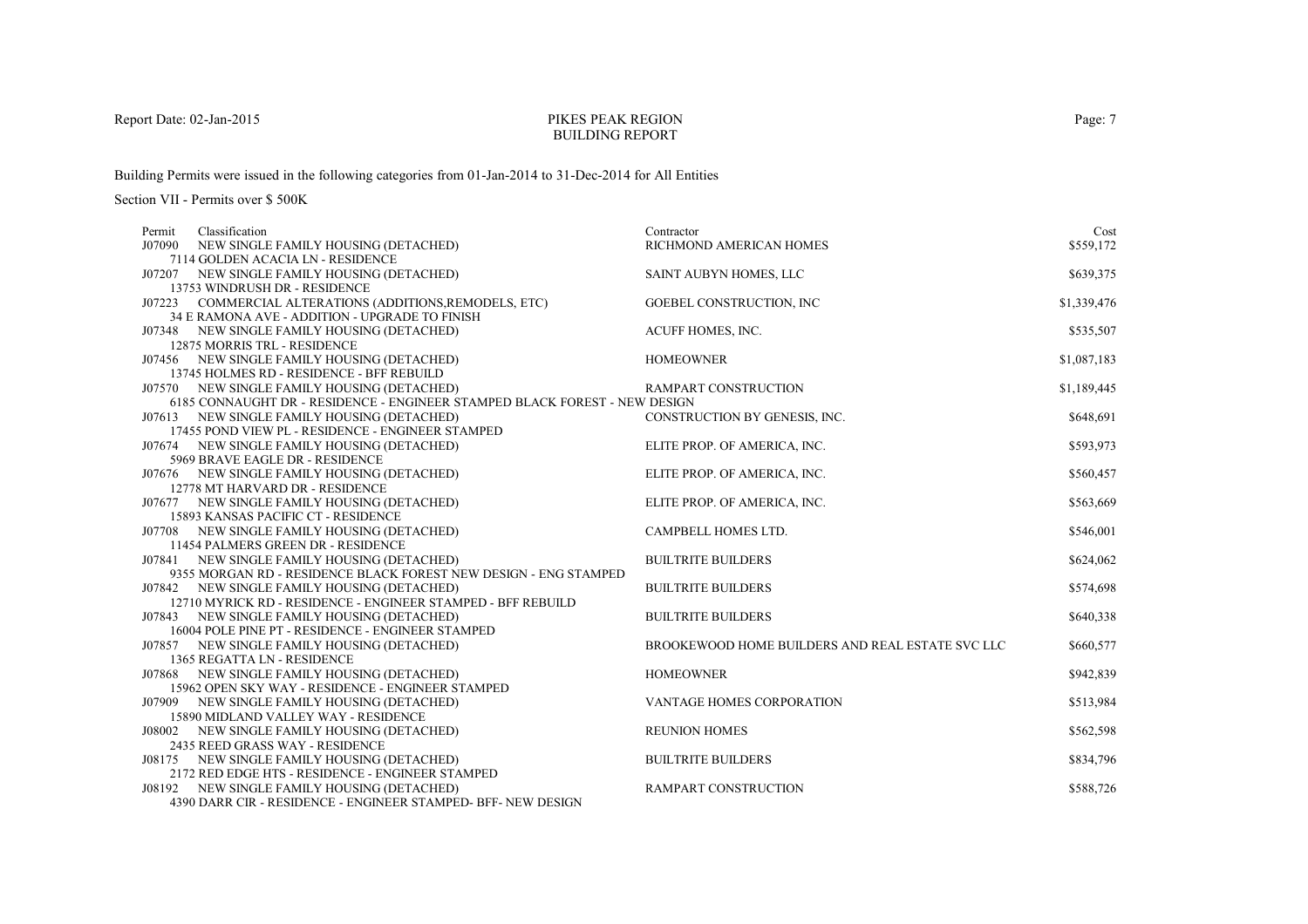# PIKES PEAK REGIONBUILDING REPORT

Building Permits were issued in the following categories from 01-Jan-2014 to 31-Dec-2014 for All Entities

| Classification<br>Permit                                                            | Contractor                        | Cost        |
|-------------------------------------------------------------------------------------|-----------------------------------|-------------|
| J08205<br>NEW SINGLE FAMILY HOUSING (DETACHED)                                      | TUSCANY HOMES LLC                 | \$711,011   |
| 1047 OLD NORTH GATE RD - RESIDENCE ENGINEER STAMPED                                 |                                   |             |
| RESIDENTIAL ALTERATIONS (REMODEL, ADDITIONS, ETC)<br>J08297                         | COLORADO WINDOW AND DOOR CO       | \$1,188,450 |
| 4670 GRANBY CIR - STUCCO                                                            |                                   |             |
| J08347 NEW OFFICES, BANKS, AND PROFESSIONAL BLDGS/INT FINISHES                      | TURNER CONSTRUCTION CO.           | \$600,000   |
| 9945 FEDERAL DR, 100 - INTERIOR FINISH - MEDICAL                                    |                                   |             |
| J08350 NEW SINGLE FAMILY HOUSING (DETACHED)                                         | <b>HOMEOWNER</b>                  | \$774,188   |
| 16312 GENTLE MUSTANG VW - RESIDENCE - ENGINEER STAMPED                              |                                   |             |
| J08427 RESIDENTIAL ALTERATIONS (REMODEL, ADDITIONS, ETC)                            | AMERICAN EXTERIORS, LLC           | \$1,487,600 |
| 128 N MEADE AVE - SIDING                                                            |                                   |             |
| J08495 NEW SINGLE FAMILY HOUSING (DETACHED)                                         | ELITE PROP. OF AMERICA, INC.      | \$543,752   |
| 6002 BRAVE EAGLE DR - RESIDENCE                                                     |                                   |             |
| J08664 NEW SINGLE FAMILY HOUSING (DETACHED)                                         | <b>CENTURY COMMUNITIES</b>        | \$684,348   |
| 6331 WINTER HAVEN DR - RESIDENCE                                                    |                                   |             |
| J08669 NEW SINGLE FAMILY HOUSING (DETACHED)                                         | <b>CENTURY COMMUNITIES</b>        | \$573,628   |
| 10465 MT LINCOLN DR - RESIDENCE                                                     |                                   |             |
| J08670 NEW SINGLE FAMILY HOUSING (DETACHED)                                         | <b>CENTURY COMMUNITIES</b>        | \$573,628   |
| 10546 MT LINCOLN DR - RESIDENCE                                                     |                                   |             |
| J08671 NEW SINGLE FAMILY HOUSING (DETACHED)                                         | <b>CENTURY COMMUNITIES</b>        | \$573,628   |
| 10545 MT LINCOLN DR - RESIDENCE<br>J08673 NEW PUBLIC SERVICES & UTILITIES BUILDINGS | MCCARTHY BUILDING COMPANIES, INC. | \$3,816,808 |
| 997 N MARKSHEFFEL RD - RAW WATER TANK                                               |                                   |             |
| J08690 NEW SINGLE FAMILY HOUSING (DETACHED)                                         | CHALLENGER HOMES, INC.            | \$553,497   |
| 178 COYOTE WILLOW DR - RESIDENCE                                                    |                                   |             |
| J08692 NEW SINGLE FAMILY HOUSING (DETACHED)                                         | PARK VISTA BUILDERS, LLC          | \$589,047   |
| 15704 POLE PINE PT - RESIDENCE - ENG STAMPED                                        |                                   |             |
| J08694 NEW SINGLE FAMILY HOUSING (DETACHED)                                         | <b>VANTAGE HOMES CORPORATION</b>  | \$567,524   |
| 5249 GEM LAKE CT - RESIDENCE                                                        |                                   |             |
| J08745 NEW SINGLE FAMILY HOUSING (DETACHED)                                         | <b>CHARTERCRAFT HOMES INC</b>     | \$526,619   |
| 13516 GILBERT DR - RESIDENCE                                                        |                                   |             |
| J08836 NEW SINGLE FAMILY HOUSING (DETACHED)                                         | VANTAGE HOMES CORPORATION         | \$566,774   |
| 1744 VALLEY STREAM CT - RESIDENCE                                                   |                                   |             |
| J08920 NEW SINGLE FAMILY HOUSING (DETACHED)                                         | <b>HOOD CUSTOM HOMES</b>          | \$1,119,628 |
| 3975 FOXCHASE WAY - RESIDENCE (ENGINEER STAMPED)                                    |                                   |             |
| J09101 COMMERCIAL ALTERATIONS (ADDITIONS, REMODELS, ETC)                            | BRYAN CONSTRUCTION, INC.          | \$900,000   |
| 4455 ARROWSWEST DR, 100 - INTERIOR REMODEL - OFFICE                                 |                                   |             |
| J09104 NEW SINGLE FAMILY HOUSING (DETACHED)                                         | WALTHER HOMES, INC.               | \$514,305   |
| 7744 PINFEATHER DR - RESIDENCE                                                      |                                   |             |
| J09125 NEW SINGLE FAMILY HOUSING (DETACHED)                                         | TURNKEY CONSTRUCTION              | \$591,082   |
| <b>205 EAGLES PERCH PL - RESIDENCE</b>                                              |                                   |             |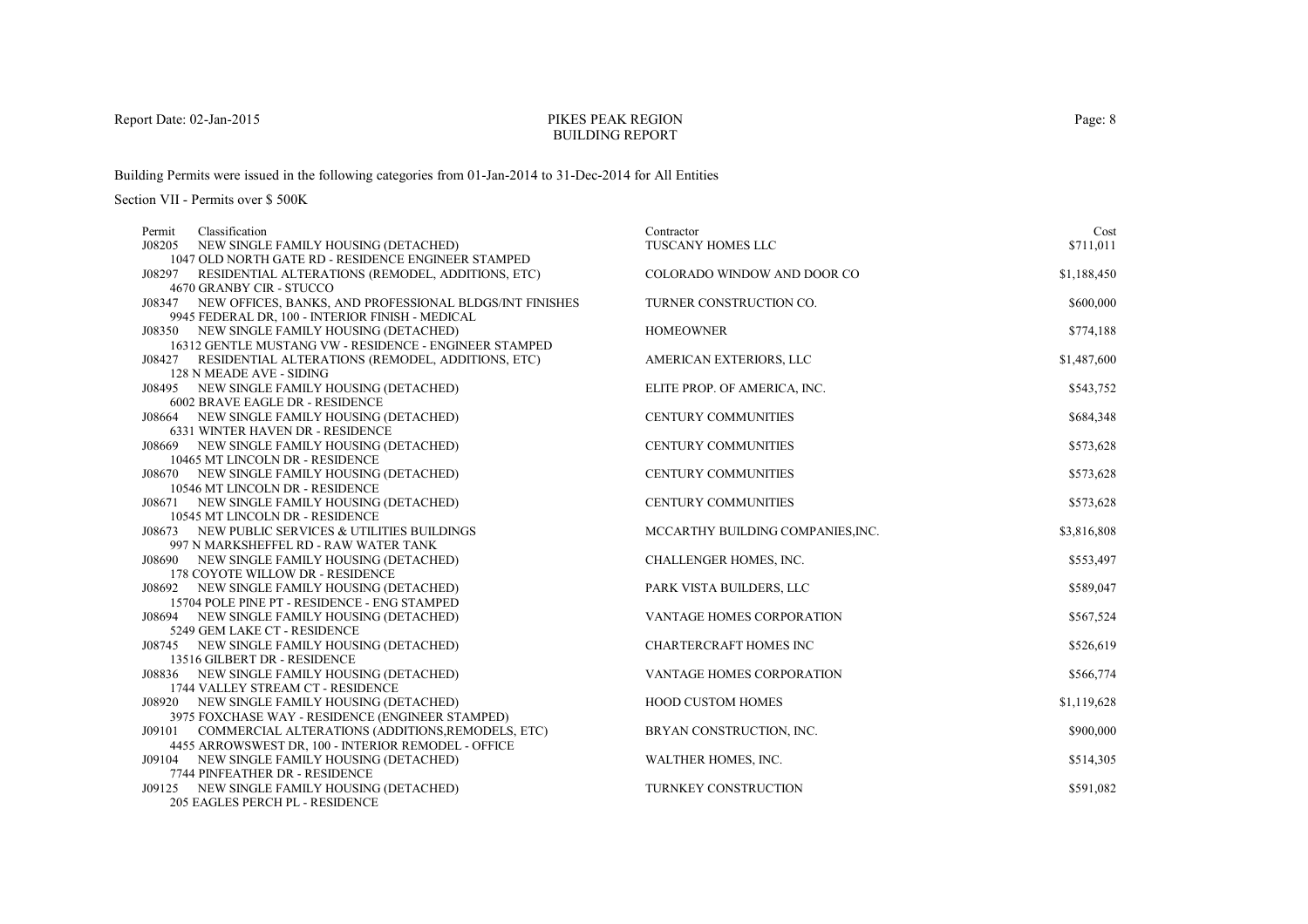# PIKES PEAK REGIONBUILDING REPORT

Building Permits were issued in the following categories from 01-Jan-2014 to 31-Dec-2014 for All Entities

| Permit | Classification                                                                                            | Contractor                     | Cost        |
|--------|-----------------------------------------------------------------------------------------------------------|--------------------------------|-------------|
| J09149 | STORES AND OTHER RETAIL BUILDINGS/INT FINISHES                                                            | HUDSPETH & ASSOCIATES, INC.    | \$1,239,086 |
|        | 2588 AIRPORT RD - NEW STORE                                                                               |                                |             |
|        | J09175 NEW SINGLE FAMILY HOUSING (DETACHED)                                                               | STAUFFER AND SONS CONSTRUCTION | \$556,174   |
|        | 12720 PEREGRINE WAY - RESIDENCE                                                                           |                                |             |
|        | J09198 NEW SINGLE FAMILY HOUSING (DETACHED)                                                               | ELITE PROP. OF AMERICA, INC.   | \$560,457   |
|        | 5917 FERGUS DR - RESIDENCE                                                                                |                                |             |
|        | J09216 NEW AMUSEMENT AND RECREATION BUILDINGS                                                             | TRI-C CONSTRUCTION CO., INC.   | \$646,833   |
|        | 7761 BEAR RUN PT - CLUBHOUSE                                                                              |                                |             |
| J09232 | NEW FIVE OR MORE FAMILY BUILDINGS                                                                         | TRI-C CONSTRUCTION CO., INC.   | \$3,349,306 |
|        | 7740 HUNTERS HILL PT - NEW APARTMENT BLDG - MODEL D - 24 UNITS                                            |                                |             |
|        | J09233 NEW FIVE OR MORE FAMILY BUILDINGS                                                                  | TRI-C CONSTRUCTION CO., INC.   | \$3,349,306 |
|        | 6471 BLACK RIDGE VW - NEW APARTMENT BLDG - MODEL D - 24 UNITS                                             |                                |             |
|        | J09237 NEW FIVE OR MORE FAMILY BUILDINGS                                                                  | TRI-C CONSTRUCTION CO., INC.   | \$3,695,996 |
|        | 6350 BLACK RIDGE VW - NEW APARTMENT BLDG - MODEL C - 26 UNITS                                             |                                |             |
| J09238 | NEW FIVE OR MORE FAMILY BUILDINGS                                                                         | TRI-C CONSTRUCTION CO., INC.   | \$3,695,996 |
|        | 6370 BLACK RIDGE VW - NEW APARTMENT BLDG - MODEL C - 26 UNITS                                             |                                |             |
|        | J09239 NEW FIVE OR MORE FAMILY BUILDINGS                                                                  | TRI-C CONSTRUCTION CO., INC.   | \$3,695,996 |
|        | 6390 BLACK RIDGE VW - NEW APARTMENT BLDG - MODEL C - 26 UNITS                                             |                                |             |
|        | J09240 NEW FIVE OR MORE FAMILY BUILDINGS                                                                  | TRI-C CONSTRUCTION CO., INC.   | \$3,695,996 |
|        | 6410 BLACK RIDGE VW - NEW APARTMENT BLDG - MODEL C - 26 UNITS                                             |                                |             |
| J09242 | NEW FIVE OR MORE FAMILY BUILDINGS                                                                         | TRI-C CONSTRUCTION CO., INC.   | \$2,677,754 |
|        | 7720 HUNTERS HILL PT - NEW APARTMENT BUILDING - MODEL B - 26 UNITS                                        |                                |             |
| J09245 | NEW FIVE OR MORE FAMILY BUILDINGS                                                                         | TRI-C CONSTRUCTION CO., INC.   | \$2,292,388 |
|        | 6430 BLACK RIDGE VW - NEW APARTMENT BLDG MODEL A - 22 UNITS-                                              |                                |             |
|        | J09246 NEW FIVE OR MORE FAMILY BUILDINGS                                                                  | TRI-C CONSTRUCTION CO., INC.   | \$2,292,388 |
|        | 6450 BLACK RIDGE VW - NEW APARTMENT BLDG - MODEL A - 22 UNITS                                             |                                |             |
| J09247 | NEW FIVE OR MORE FAMILY BUILDINGS                                                                         | TRI-C CONSTRUCTION CO., INC.   | \$2,292,388 |
|        | 6411 BLACK RIDGE VW - NEW APARTMENT BLDG - MODEL A - 22 UNITS<br>J09257 NEW FIVE OR MORE FAMILY BUILDINGS | TRI-C CONSTRUCTION CO., INC.   |             |
|        | 7730 FALLING NEEDLE VW - NEW APARTMENT BLDG - MODEL A - 22 UNITS                                          |                                | \$2,292,388 |
|        | J09258 NEW FIVE OR MORE FAMILY BUILDINGS                                                                  | TRI-C CONSTRUCTION CO., INC.   | \$2,292,388 |
|        | 7731 FALLING NEEDLE VW - NEW APARTMENT BLDG - MODEL A - 22 UNITS                                          |                                |             |
|        | J09264 NEW SINGLE FAMILY HOUSING (DETACHED)                                                               | <b>HOMEOWNER</b>               | \$634,877   |
|        | 2207 COYOTE CREST VW - RESIDENCE                                                                          |                                |             |
| J09303 | NEW SINGLE FAMILY HOUSING (DETACHED)                                                                      | ELEVATION HOMES, LLC           | \$552,319   |
|        | 15065 POLE PINE PT - RESIDENCE                                                                            |                                |             |
|        | J09437 NEW SINGLE FAMILY HOUSING (DETACHED)                                                               | CHALLENGER HOMES, INC.         | \$648,798   |
|        | 19918 TALKING ROCK HTS - RESIDENCE                                                                        |                                |             |
|        | J09464 NEW SINGLE FAMILY HOUSING (DETACHED)                                                               | VANTAGE HOMES CORPORATION      | \$520,730   |
|        | 243 KETTLE VALLEY WAY - RESIDENCE                                                                         |                                |             |
|        |                                                                                                           |                                |             |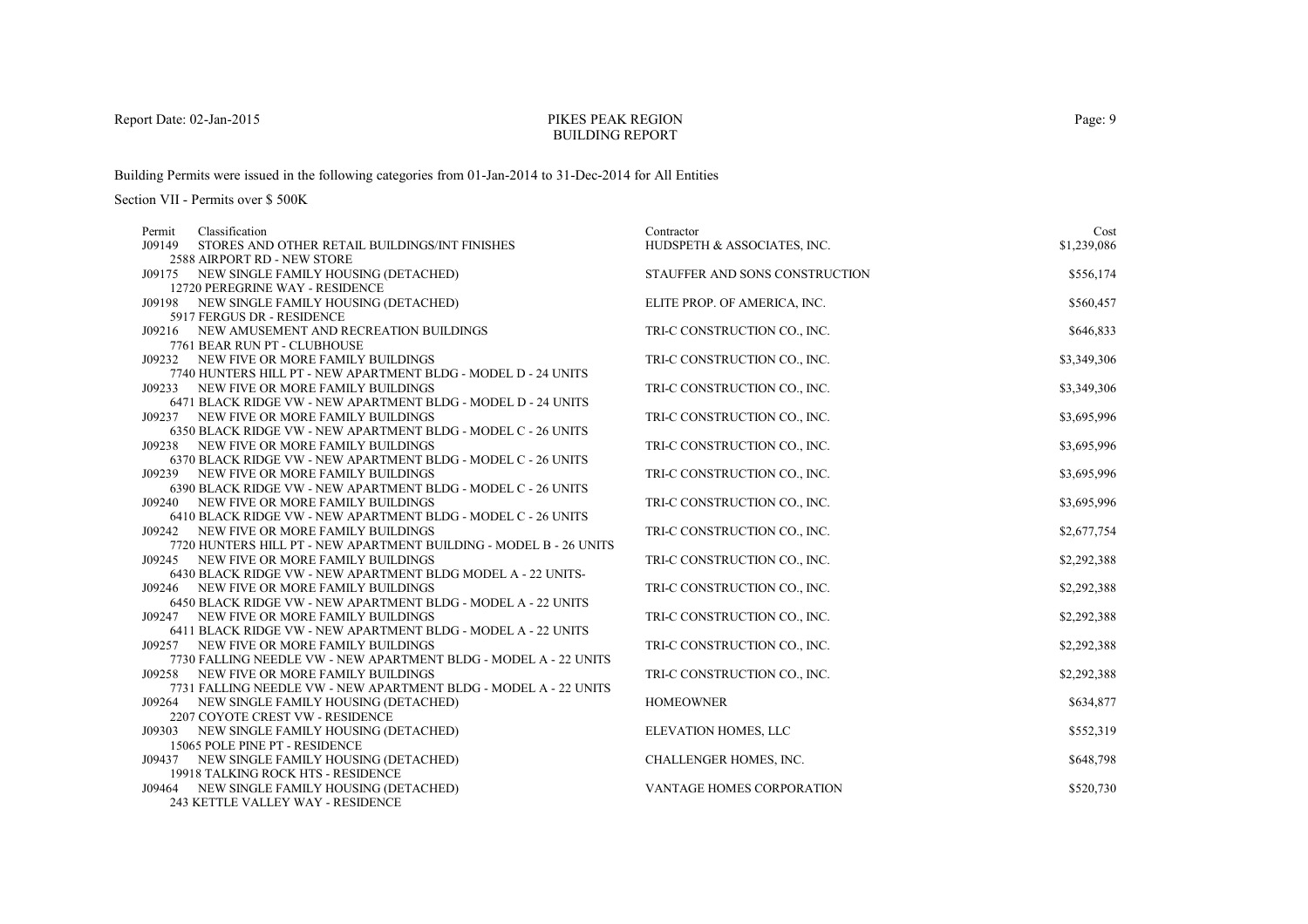#### PIKES PEAK REGIONBUILDING REPORT

Building Permits were issued in the following categories from 01-Jan-2014 to 31-Dec-2014 for All Entities

| Permit | Classification                                                                              | Contractor                    | Cost         |
|--------|---------------------------------------------------------------------------------------------|-------------------------------|--------------|
|        | J09846 NEW SINGLE FAMILY HOUSING (DETACHED)                                                 | <b>REUNION HOMES</b>          | \$577,590    |
|        | 10508 ABRAMS DR - RESIDENCE                                                                 |                               |              |
|        | J09848 NEW SINGLE FAMILY HOUSING (DETACHED)                                                 | SADDLETREE INC.               | \$543,859    |
|        | 5214 FRASER VALLEY LN - RESIDENCE - ENGINEER STAMPED                                        |                               |              |
|        | J09850 NEW SINGLE FAMILY HOUSING (DETACHED)                                                 | SADDLETREE INC.               | \$617,745    |
|        | 4962 RAINBOW GULCH TRL - RESIDENCE - ENGINEER STAMPED                                       |                               |              |
|        | J10059 NEW SINGLE FAMILY HOUSING (DETACHED)                                                 | SILVERWOOD HOMES, INC.        | \$508,416    |
|        | 1931 MESA PARK VW - RESIDENCE                                                               |                               |              |
|        | J10174 NEW SINGLE FAMILY HOUSING (DETACHED)                                                 | <b>OAKSBURY HOMES</b>         | \$612,819    |
|        | 4330 SETTLERS RANCH RD - RESIDENCE                                                          |                               |              |
|        | J10197 NEW SINGLE FAMILY HOUSING (DETACHED)                                                 | ELITE PROP. OF AMERICA, INC.  | \$561,420    |
|        | 6736 INDIAN FEATHER DR - RESIDENCE                                                          |                               |              |
|        | J10205 NEW SINGLE FAMILY HOUSING (DETACHED)                                                 | ALL ABOUT HOME DESIGN, LLC    | \$551,569    |
|        | 14745 CAMPROBBER CT - RESIDENCE BLACK FOREST FIRE - NEW DESIGN - ENG STAMPED                |                               |              |
|        | J10227 NEW SINGLE FAMILY HOUSING (DETACHED)                                                 | <b>TARA CUSTOM HOMES</b>      | \$528,333    |
|        | 13370 WILDOAK DR - RESIDENCE BLACK FOREST FIRE - NEW DESIGN, ENG STAMPED                    |                               |              |
|        | J10268 NEW SINGLE FAMILY HOUSING (DETACHED)                                                 | VANTAGE HOMES CORPORATION     | \$566,774    |
|        | 15814 KANSAS PACIFIC CT - RESIDENCE                                                         |                               |              |
|        | J10391 NEW SINGLE FAMILY HOUSING (DETACHED)<br>3530 HILL CIR - RESIDENCE - ENGINEER STAMPED | BEITZEL CONSTRUCTION, LLC     | \$957,081    |
|        | J10441 NEW HOTELS, MOTELS                                                                   | DRURY DEVELOPMENT CORPORATION |              |
|        | 1170 INTERQUEST PKWY - NEW HOTEL (180 UNITS)                                                |                               | \$17,684,953 |
|        | J10546 NEW SINGLE FAMILY HOUSING (DETACHED)                                                 | SAINT AUBYN HOMES, LLC        | \$541,396    |
|        | 13754 RIVERCREST CIR - RESIDENCE                                                            |                               |              |
|        | J10550 NEW SINGLE FAMILY HOUSING (DETACHED)                                                 | SAINT AUBYN HOMES, LLC        | \$541,396    |
|        | 13930 RIVERCREST CIR - RESIDENCE                                                            |                               |              |
|        | J10590 NEW SINGLE FAMILY HOUSING (DETACHED)                                                 | VANTAGE HOMES CORPORATION     | \$502,419    |
|        | 15804 KANSAS PACIFIC CT - RESIDENCE - ENGINEER STAMPED                                      |                               |              |
|        | J10732 NEW SINGLE FAMILY HOUSING (DETACHED)                                                 | OAKWOOD HOMES, LLC            | \$531,438    |
|        | 8275 BIRCH TREE LOOP - RESIDENCE                                                            |                               |              |
|        | J10835 NEW SINGLE FAMILY HOUSING (DETACHED)                                                 | ELITE PROP. OF AMERICA, INC.  | \$586,156    |
|        | 13128 THUMBPRINT CT - RESIDENCE                                                             |                               |              |
|        | J10836 NEW SINGLE FAMILY HOUSING (DETACHED)                                                 | ELITE PROP. OF AMERICA, INC.  | \$512,271    |
|        | 13241 PENFOLD DR - RESIDENCE                                                                |                               |              |
|        | J10837 NEW SINGLE FAMILY HOUSING (DETACHED)                                                 | ELITE PROP. OF AMERICA, INC.  | \$560,457    |
|        | 5926 MONASHEE CT - RESIDENCE                                                                |                               |              |
|        | J10874 NEW SINGLE FAMILY HOUSING (DETACHED)                                                 | GOETZMANN CUSTOM HOMES INC    | \$566,346    |
|        |                                                                                             |                               |              |
|        | 5785 LINGER WAY - REBUILD RESIDENCE - WALDO CANYON                                          |                               |              |
| J10887 | COMMERCIAL ALTERATIONS (ADDITIONS, REMODELS, ETC)                                           | <b>SWINERTON BUILDERS</b>     | \$1,100,000  |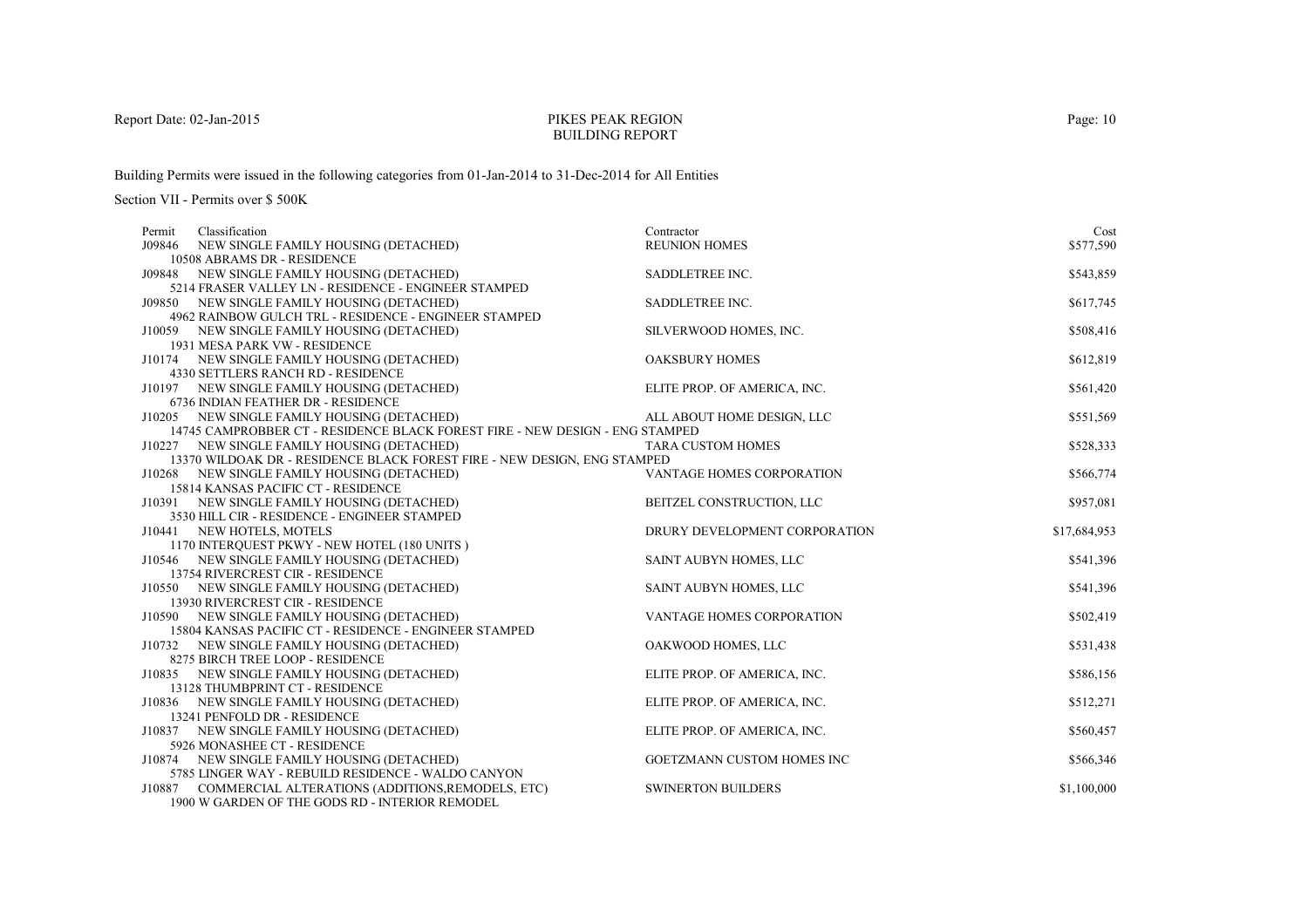### PIKES PEAK REGIONBUILDING REPORT

Building Permits were issued in the following categories from 01-Jan-2014 to 31-Dec-2014 for All Entities

| Classification<br>Permit                                                                                              | Contractor                     | Cost        |
|-----------------------------------------------------------------------------------------------------------------------|--------------------------------|-------------|
| J10890 NEW SINGLE FAMILY HOUSING (DETACHED)                                                                           | <b>HOMEOWNER</b>               | \$708,227   |
| 6610 TRAPPERS PASS TRL - RESIDENCE - BFF - ENGINEER STAMPED                                                           |                                |             |
| J10905 NEW SINGLE FAMILY HOUSING (DETACHED)                                                                           | CHALLENGER HOMES, INC.         | \$531,759   |
| 775 WOODMOOR ACRES DR - RESIDENCE                                                                                     |                                |             |
| J10906 NEW SINGLE FAMILY HOUSING (DETACHED)                                                                           | CHALLENGER HOMES, INC.         | \$592,152   |
| 10958 MIDDLEGATE CT - RESIDENCE                                                                                       |                                |             |
| J10973 COMMERCIAL ALTERATIONS (ADDITIONS, REMODELS, ETC)                                                              | NUNN CONSTRUCTION INC          | \$6,482,479 |
| 17230 JACKSON CREEK PKWY - ADDITION - CORE AND SHELL                                                                  |                                |             |
| J10978 NEW SINGLE FAMILY HOUSING (DETACHED)                                                                           | PONDEROSA CONSTRUCTORS, LLC    | \$667,965   |
| 9783 PINEDALE DR - RESIDENCE - ENGINEER STAMPED                                                                       |                                |             |
| J11009 NEW SINGLE FAMILY HOUSING (DETACHED)                                                                           | RICHMOND AMERICAN HOMES        | \$518,910   |
| 5816 LEON YOUNG DR - RESIDENCE                                                                                        |                                |             |
| J11034 NEW SINGLE FAMILY HOUSING (DETACHED)                                                                           | TIFFANY HOMES, LLC.            | \$518,910   |
| 6395 HIGHLINE PL - RESIDENCE - BFF - NEW DESIGN                                                                       |                                |             |
| STORES AND OTHER RETAIL BUILDINGS/INT FINISHES<br>J11043                                                              | MURPHY CONSTRUCTORS OF C/S INC | \$750,000   |
| 1603 S 8TH ST - NEW RESTAURANT                                                                                        |                                |             |
| J11046 NEW SINGLE FAMILY HOUSING (DETACHED)                                                                           | VANTAGE HOMES CORPORATION      | \$514,091   |
| 15607 OLD POST DR - RESIDENCE                                                                                         |                                |             |
| J11055 NEW SINGLE FAMILY HOUSING (DETACHED)                                                                           | <b>REUNION HOMES</b>           | \$562,598   |
| 11954 BROKEN ANTLER CT - RESIDENCE                                                                                    |                                |             |
| J11130 NEW SINGLE FAMILY HOUSING (DETACHED)<br>7545 PINERY CIR - RESIDENCE - BFF REBUILD/SAME PLAN - ENGINEER STAMPED | MOSSMAN CONSTRUCTION           | \$548,250   |
|                                                                                                                       |                                | \$658,114   |
| J11248 NEW SINGLE FAMILY HOUSING (DETACHED)<br>1971 BASHLEY RD - RESIDENCE - ENG STAMPED                              | KIRELLA HOMES, INC             |             |
| J11389 NEW SINGLE FAMILY HOUSING (DETACHED)                                                                           | CHALLENGER HOMES, INC.         | \$531,759   |
| 19965 TALKING ROCK HTS - RESIDENCE                                                                                    |                                |             |
| NEW SINGLE FAMILY HOUSING (DETACHED)<br>J11411                                                                        | ASPEN VALLEY CUSTOM HOMES, LLC | \$899,258   |
| 4210 HIDDEN ROCK RD - RESIDENCE - ENGINEER STAMPED                                                                    |                                |             |
| J11472 COMMERCIAL ALTERATIONS (ADDITIONS, REMODELS, ETC)                                                              | <b>GERALD H PHIPPS INC</b>     | \$3,500,000 |
| 3755 MARK DABLING BLVD - INTERIOR REMODEL/CHANGE OF OCCUPANCY                                                         |                                |             |
| J11498 NEW SINGLE FAMILY HOUSING (DETACHED)                                                                           | <b>CONSTRUCTION PROS</b>       | \$1,019,616 |
| 17910 BAR X RD - RESIDENCE                                                                                            |                                |             |
| J11510 NEW SINGLE FAMILY HOUSING (DETACHED)                                                                           | MASTER BILT HOMES, INC.        | \$530,903   |
| 12260 DOMINO WAY - RESIDENCE - ENGINEER STAMPED- BFF                                                                  |                                |             |
| J11598 NEW AMUSEMENT AND RECREATION BUILDINGS                                                                         | ALEXANDHER BUILDING CO., INC.  | \$967,982   |
| 16825 MITCHELL AVE - INDOOR VOLLEYBALL ARENA                                                                          |                                |             |
| J11611 NEW SINGLE FAMILY HOUSING (DETACHED)                                                                           | <b>BALDWIN ENTERPRISES</b>     | \$507,345   |
| 20235 HIGH PINES DR - RESIDENCE                                                                                       |                                |             |
| J11649 NEW SINGLE FAMILY HOUSING (DETACHED)                                                                           | <b>ASPEN VIEW HOMES</b>        | \$520,516   |
| 6367 DONAHUE DR - RESIDENCE                                                                                           |                                |             |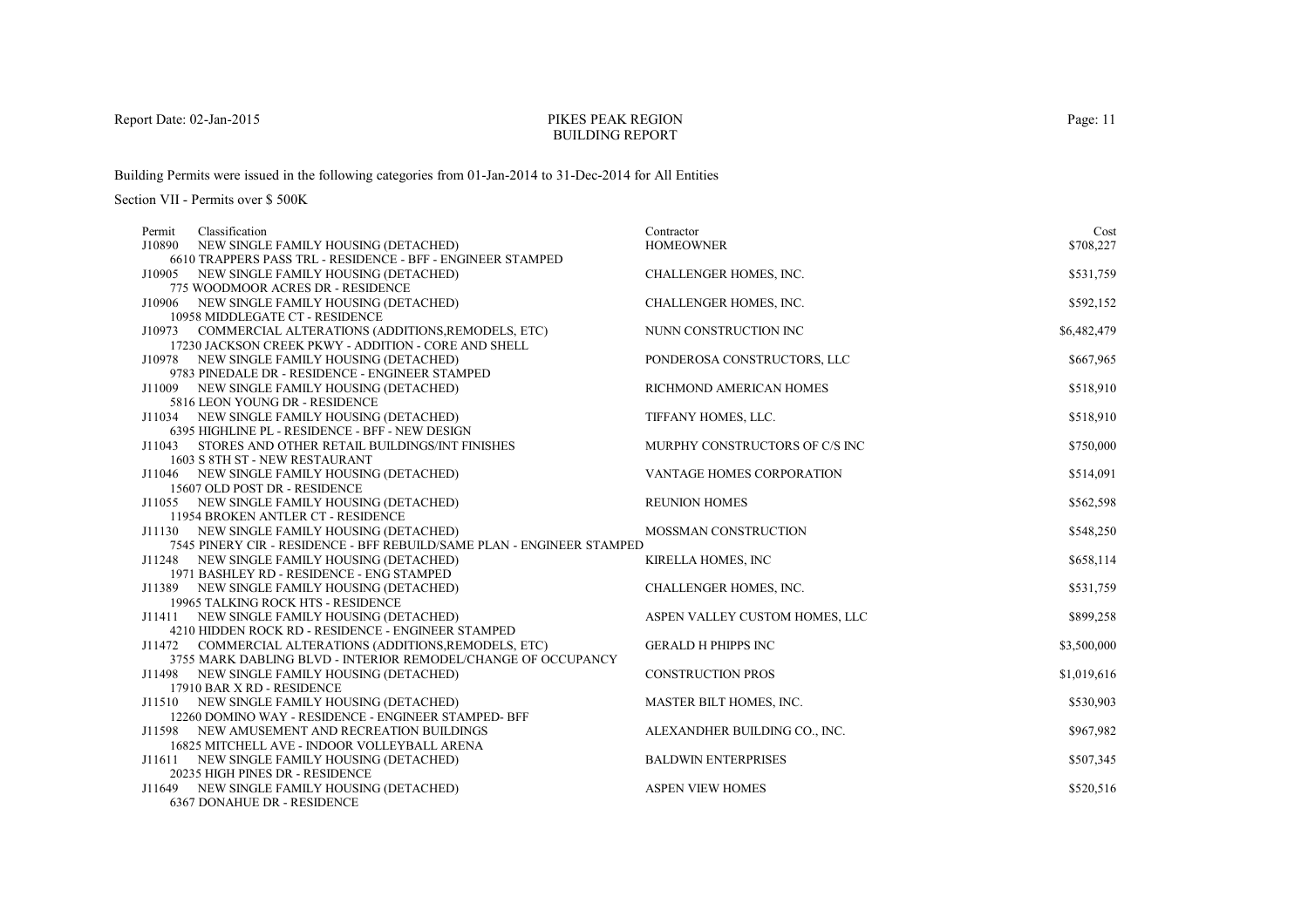#### PIKES PEAK REGIONBUILDING REPORT

Building Permits were issued in the following categories from 01-Jan-2014 to 31-Dec-2014 for All Entities

| Classification<br>Permit                                                     | Contractor                         | Cost        |
|------------------------------------------------------------------------------|------------------------------------|-------------|
| NEW SINGLE FAMILY HOUSING (DETACHED)<br>J11661                               | ELITE PROP. OF AMERICA, INC.       | \$563,669   |
| 6774 MUSTANG RIM DR - RESIDENCE                                              |                                    |             |
| J11697 NEW SINGLE FAMILY HOUSING (DETACHED)                                  | BISON BUILDERS & ASSOC., INC.      | \$673,533   |
| 12752 GOODSON RD - RESIDENCE - ENGINEER STAMPED BLACK FOREST NEW DESIGN      |                                    |             |
| J11716 NEW SINGLE FAMILY HOUSING (DETACHED)                                  | <b>REUNION HOMES</b>               | \$562,598   |
| 7340 GRAMA GRASS CT - RESIDENCE                                              |                                    |             |
| J11717 NEW SINGLE FAMILY HOUSING (DETACHED)                                  | <b>REUNION HOMES</b>               | \$562,598   |
| 10526 ABRAMS DR - RESIDENCE<br>J11765 NEW SINGLE FAMILY HOUSING (DETACHED)   | <b>HOMEOWNER</b>                   | \$624,598   |
| 4435 DARR CIR - REBUILD RESIDENCE - BFF - NEW PLAN / ENGINEERED STAMPED      |                                    |             |
| J11807 NEW FIVE OR MORE FAMILY BUILDINGS                                     | TRI-C CONSTRUCTION CO., INC.       | \$2,681,518 |
| 914 STONE PARK LN - TRAIL RIDGE APARTMENT BLDG #5, MODEL TYPE I              |                                    |             |
| J11820 NEW FIVE OR MORE FAMILY BUILDINGS                                     | TRI-C CONSTRUCTION CO., INC.       | \$3,886,964 |
| 920 STONE PARK LN - TRAIL RIDGE APTS BLDG #6, MODEL: TYPE II                 |                                    |             |
| J11826 NEW FIVE OR MORE FAMILY BUILDINGS                                     | TRI-C CONSTRUCTION CO., INC.       | \$4,475,101 |
| 924 STONE PARK LN - TRAIL RIDGE APTS BLDG #7; MODEL: TYPE III                |                                    |             |
| J11878 NEW SINGLE FAMILY HOUSING (DETACHED)                                  | CHALLENGER HOMES, INC.             | \$820,875   |
| 19723 SERENITY SPRINGS PT - RESIDENCE                                        |                                    |             |
| J11959 COMMERCIAL ALTERATIONS (ADDITIONS, REMODELS, ETC)                     | TRENT ROOFING AND CONSTRUCTION LLC | \$525,000   |
| 1640 PEREGRINE VISTA HTS - REROOF                                            |                                    |             |
| J12030 STRUCTURES OTHER THAN BUILDINGS (SWIMMING POOLS, ETC)                 | HUDSPETH & ASSOCIATES, INC.        | \$702,000   |
| 2592 AIRPORT RD - GAS STATION CANOPY                                         |                                    |             |
| J12137 NEW SINGLE FAMILY HOUSING (DETACHED)                                  | <b>CENTURY COMMUNITIES</b>         | \$561,206   |
| 6314 FALL HAVEN CT - RESIDENCE                                               |                                    |             |
| J12138 NEW SINGLE FAMILY HOUSING (DETACHED)                                  | <b>CENTURY COMMUNITIES</b>         | \$504,989   |
| 6335 FALL HAVEN CT - RESIDENCE                                               |                                    |             |
| J12207 NEW SINGLE FAMILY HOUSING (DETACHED)                                  | VANTAGE HOMES CORPORATION          | \$514,091   |
| 6591 MYRTLE CREEK DR - RESIDENCE                                             |                                    |             |
| J12210 NEW SINGLE FAMILY HOUSING (DETACHED)                                  | VANTAGE HOMES CORPORATION          | \$514,091   |
| 15697 OLD POST DR - RESIDENCE<br>J12252 NEW SINGLE FAMILY HOUSING (DETACHED) | SADDLETREE INC.                    | \$594,829   |
| 13602 STONY HILL PT - RESIDENCE - ENGINEER STAMPED                           |                                    |             |
| J12254 NEW SINGLE FAMILY HOUSING (DETACHED)                                  | CHALLENGER HOMES, INC.             | \$578,767   |
| 10668 MCGAHAN DR - RESIDENCE                                                 |                                    |             |
| J12258 NEW SINGLE FAMILY HOUSING (DETACHED)                                  | CHALLENGER HOMES, INC.             | \$820,875   |
| 10634 DELANEY LN - RESIDENCE                                                 |                                    |             |
| J12351 STORES AND OTHER RETAIL BUILDINGS/INT FINISHES                        | <b>EMJ CORPORATION</b>             | \$2,500,000 |
| 919 SPRUCE HAVEN DR - NEW RETAIL STORE                                       |                                    |             |
| J12431 NEW SINGLE FAMILY HOUSING (DETACHED)                                  | <b>HOMEOWNER</b>                   | \$732,963   |
| 6840 OAK VALLEY LN - RESIDENCE                                               |                                    |             |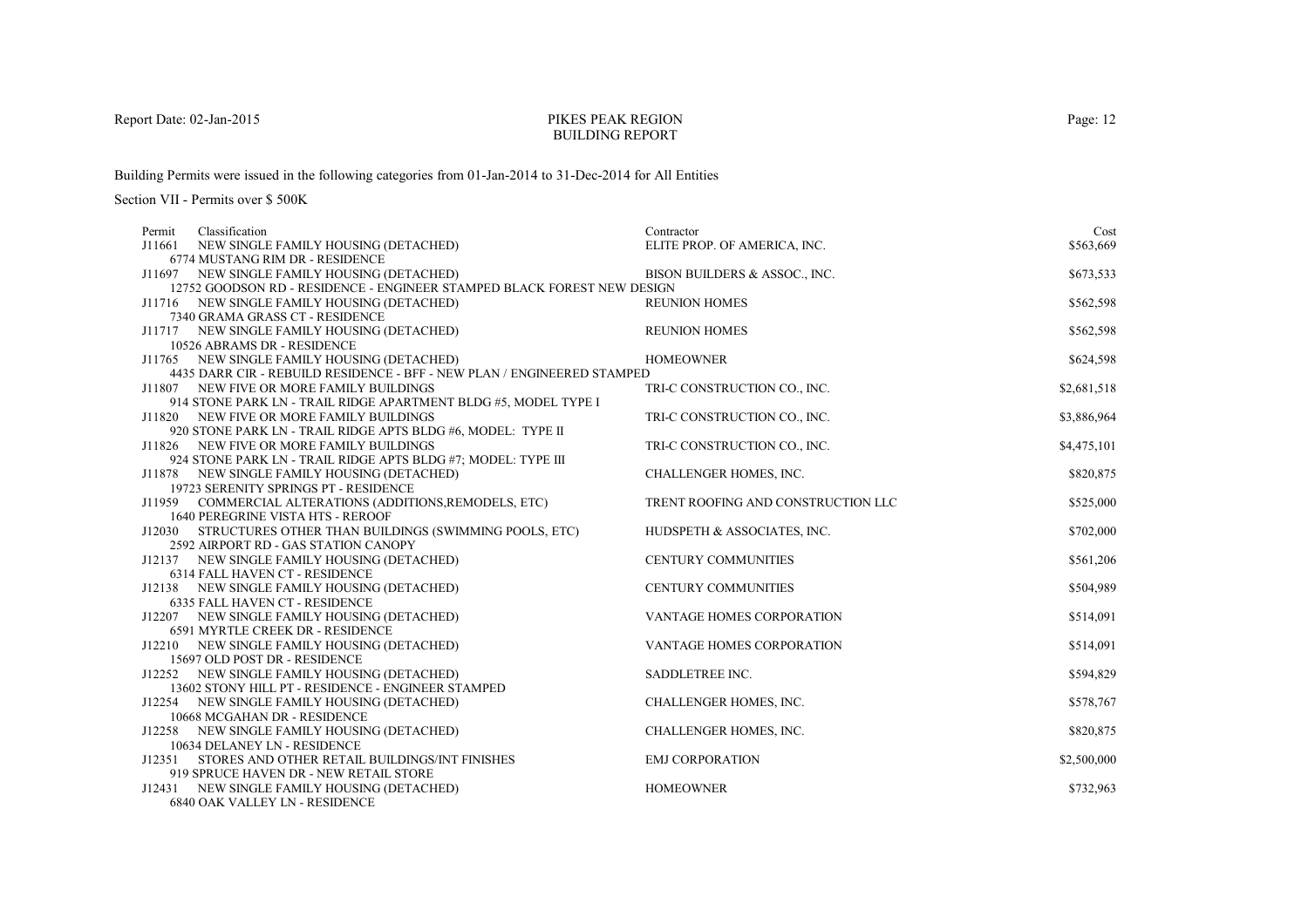# PIKES PEAK REGIONBUILDING REPORT

Building Permits were issued in the following categories from 01-Jan-2014 to 31-Dec-2014 for All Entities

| Permit | Classification                                                                               | Contractor                     | Cost        |
|--------|----------------------------------------------------------------------------------------------|--------------------------------|-------------|
| J12542 | NEW SINGLE FAMILY HOUSING (DETACHED)                                                         | PALACE HOMES, INC.             | \$609,821   |
|        | 1961 MESA PARK VW - RESIDENCE (ENGINEER STAMPED)                                             |                                |             |
|        | J12550 NEW SINGLE FAMILY HOUSING (DETACHED)                                                  | <b>EAGLE VIEW HOMES</b>        | \$605,644   |
|        | 2625 ROSSMERE ST - RESIDENCE WALDO CANYON - NEW DESIGN                                       |                                |             |
|        | J12738 NEW SINGLE FAMILY HOUSING (DETACHED)                                                  | BRAD HORSLEY CONSTRUCTION, INC | \$708,870   |
|        | 3905 GREENSIDE PT - RESIDENCE - ENGINEER STAMPED                                             |                                |             |
|        | J12763 NEW SINGLE FAMILY HOUSING (DETACHED)                                                  | VANTAGE HOMES CORPORATION      | \$518,053   |
|        | 5208 MONARCH CREST WAY - RESIDENCE                                                           |                                |             |
|        | J12850 COMMERCIAL ALTERATIONS (ADDITIONS, REMODELS, ETC)                                     | NUNN CONSTRUCTION INC          | \$1,100,000 |
|        | 17250 JACKSON CREEK PKWY - ADDITION AND INTERIOR REMODEL                                     |                                |             |
|        | J13059 NEW SINGLE FAMILY HOUSING (DETACHED)                                                  | SAINT AUBYN HOMES, LLC         | \$639,375   |
|        | 13705 WINDRUSH DR - RESIDENCE                                                                |                                |             |
|        | J13154 NEW SINGLE FAMILY HOUSING (DETACHED)                                                  | <b>REUNION HOMES</b>           | \$562,598   |
|        | <b>6675 STINGRAY LN - RESIDENCE</b>                                                          |                                |             |
|        | J13358 NEW SINGLE FAMILY HOUSING (DETACHED)                                                  | <b>REUNION HOMES</b>           | \$562,598   |
|        | 11985 ANTLERS RIDGE DR - RESIDENCE                                                           |                                |             |
|        | J13394 NEW SINGLE FAMILY HOUSING (DETACHED)                                                  | ELITE PROP. OF AMERICA, INC.   | \$560,457   |
|        | 6722 SILVER STAR LN - RESIDENCE                                                              |                                |             |
|        | J13396 NEW SINGLE FAMILY HOUSING (DETACHED)                                                  | ELITE PROP. OF AMERICA, INC.   | \$559,172   |
|        | 2436 DELICATO CT - RESIDENCE                                                                 |                                |             |
|        | J13397 NEW SINGLE FAMILY HOUSING (DETACHED)                                                  | ELITE PROP. OF AMERICA, INC.   | \$560,457   |
|        | 6724 INDIAN FEATHER DR - RESIDENCE                                                           |                                |             |
|        | J13398 NEW SINGLE FAMILY HOUSING (DETACHED)                                                  | ELITE PROP. OF AMERICA, INC.   | \$561,420   |
|        | 5930 BRAVE EAGLE DR - RESIDENCE                                                              |                                |             |
|        | J13441 NEW SINGLE FAMILY HOUSING (DETACHED)                                                  | GOEBEL CONSTRUCTION, INC       | \$527,262   |
|        | 17280 LODGEPOLE RD - RESIDENCE                                                               |                                |             |
|        | J13508 NEW SINGLE FAMILY HOUSING (DETACHED)                                                  | DME HOMES DBA GJ GARDNER HOMES | \$642,159   |
|        | 16144 POLE PINE PT - RESIDENCE - ENGINEER STAMPED                                            |                                |             |
|        | J13564 NEW HOSPITALS AND OTHER INSTITUTIONS                                                  | DIAZ FRITZ GROUP, INC.         | \$3,608,665 |
|        | 3455 N CAREFREE CIR - NEW ASSISTED LIVING FACILITY                                           |                                |             |
|        | J13596 NEW SINGLE FAMILY HOUSING (DETACHED)                                                  | OAKWOOD HOMES, LLC             | \$511,521   |
|        | 6551 BRAMBLE BEND CT - RESIDENCE<br>J13966 COMMERCIAL ALTERATIONS (ADDITIONS, REMODELS, ETC) | <b>GERALD H PHIPPS INC</b>     |             |
|        | 27 S TEJON ST, 2ND FLOOR - INTERIOR REMODEL                                                  |                                | \$1,535,471 |
|        | J14134 COMMERCIAL ALTERATIONS (ADDITIONS, REMODELS, ETC)                                     | NUNN CONSTRUCTION INC          | \$3,478,279 |
|        | 6910 DEFOE AVE - INTERIOR REMODEL/ ADDITION                                                  |                                |             |
| J14140 | STORES AND OTHER RETAIL BUILDINGS/INT FINISHES                                               | PEAK PROFESSIONAL CONTRS INC   | \$1,050,040 |
|        | 5342 N NEVADA AVE - RETAIL BUILDING -UPGRADE TO CORE & SHELL                                 |                                |             |
| J14224 | NEW SINGLE FAMILY HOUSING (DETACHED)                                                         | ELITE PROP. OF AMERICA, INC.   | \$560,457   |
|        | 13033 MT HARVARD DR - RESIDENCE                                                              |                                |             |
|        |                                                                                              |                                |             |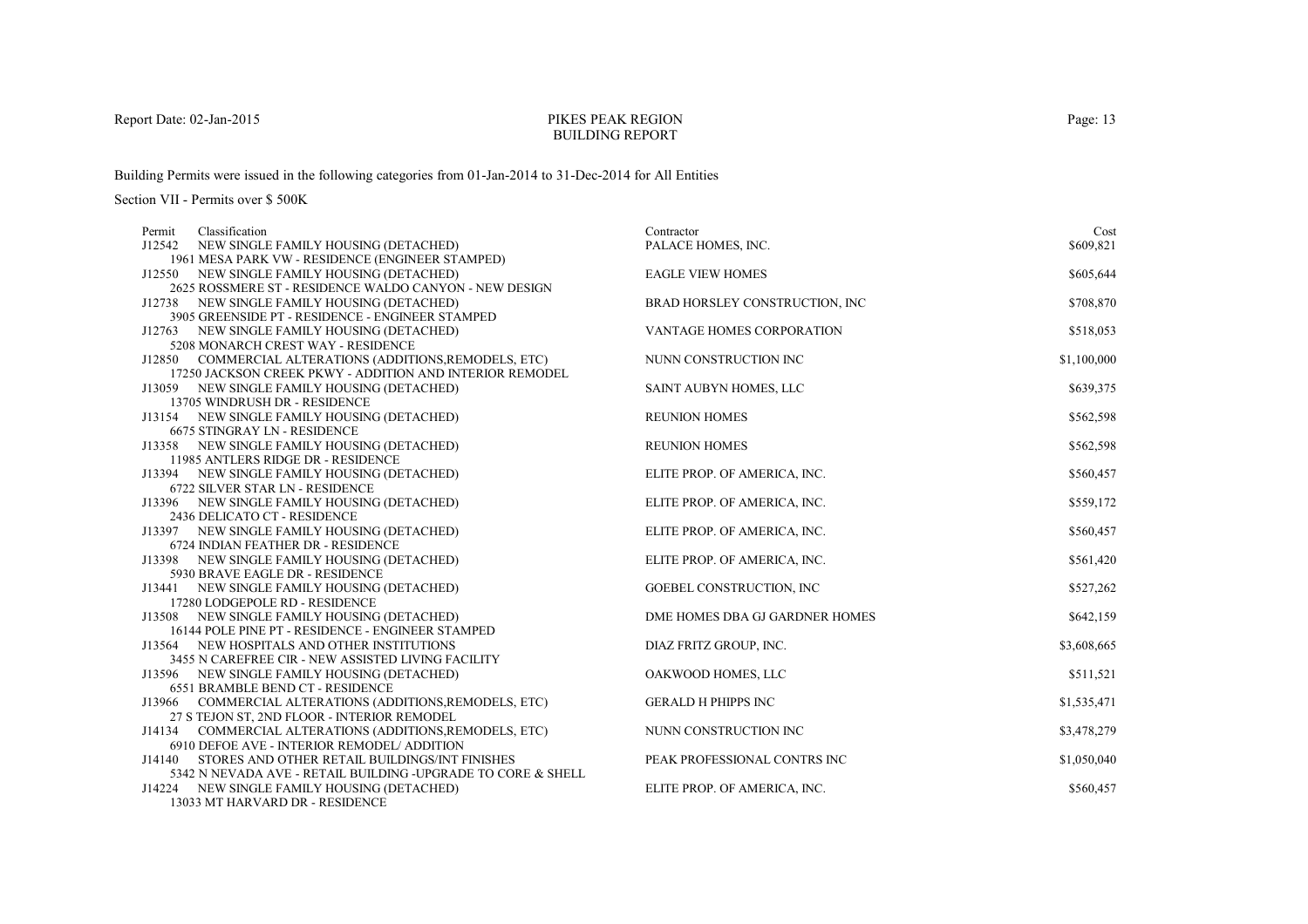### PIKES PEAK REGIONBUILDING REPORT

Building Permits were issued in the following categories from 01-Jan-2014 to 31-Dec-2014 for All Entities

| Classification<br>Permit                                                                           | Contractor                       | Cost        |
|----------------------------------------------------------------------------------------------------|----------------------------------|-------------|
| J14228<br>NEW SINGLE FAMILY HOUSING (DETACHED)                                                     | ELITE PROP. OF AMERICA, INC.     | \$560,457   |
| 2056 BENT CREEK DR - RESIDENCE                                                                     |                                  |             |
| J14243 NEW SINGLE FAMILY HOUSING (DETACHED)                                                        | RIVERWOOD HOMES OF COLORADO      | \$676,317   |
| 2132 RED EDGE HTS - RESIDENCE - ENGINEER STAMPED                                                   |                                  |             |
| J14430 NEW SINGLE FAMILY HOUSING (DETACHED)                                                        | <b>REUNION HOMES</b>             | \$562,598   |
| 10323 DECLARATION DR - RESIDENCE                                                                   |                                  |             |
| J14451 NEW SINGLE FAMILY HOUSING (DETACHED)                                                        | VANTAGE HOMES CORPORATION        | \$566,774   |
| 5198 MONARCH CREST WAY - RESIDENCE                                                                 |                                  |             |
| J14535 NEW SINGLE FAMILY HOUSING (DETACHED)                                                        | <b>CENTURY COMMUNITIES</b>       | \$570,629   |
| 5977 BRAVE EAGLE DR - RESIDENCE                                                                    |                                  |             |
| J14543 NEW SINGLE FAMILY HOUSING (DETACHED)                                                        | SADDLETREE INC.                  | \$544,823   |
| 5213 FRASER VALLEY LN - RESIDENCE - ENGINEER STAMPED                                               |                                  |             |
| J14587 COMMERCIAL ALTERATIONS (ADDITIONS, REMODELS, ETC)                                           | <b>GE JOHNSON CONSTR CO, INC</b> | \$556,000   |
| 2222 N NEVADA AVE, 5010 - INTERIOR REMODEL                                                         |                                  |             |
| J14658 NEW SINGLE FAMILY HOUSING (DETACHED)                                                        | COLUMBINE HOMES, INC.            | \$610,356   |
| 13520 NEW DISCOVERY RD - RESIDENCE - ENGINEER STAMPED - BFF REBUILD                                |                                  |             |
| J14839 NEW SINGLE FAMILY HOUSING (DETACHED)                                                        | SADDLETREE INC.                  | \$590,653   |
| 2360 RAINBOWS END PT - RESIDENCE - ENGINEER STAMPED                                                |                                  |             |
| J14840 NEW SINGLE FAMILY HOUSING (DETACHED)                                                        | ACORDIA HOMES, INC.              | \$578,767   |
| 16695 W CHERRY STAGE RD - RESIDENCE                                                                |                                  |             |
| J14983 NEW SINGLE FAMILY HOUSING (DETACHED)<br>14270 W PINE GLEN DR - RESIDENCE - ENGINEER STAMPED | <b>BUILTRITE BUILDERS</b>        | \$644,193   |
|                                                                                                    |                                  | \$589,368   |
| J15095 NEW SINGLE FAMILY HOUSING (DETACHED)<br>2320 MARGAUX VALLEY WAY - RESIDENCE                 | ELITE PROP. OF AMERICA, INC.     |             |
| J15107 NEW SINGLE FAMILY HOUSING (DETACHED)                                                        | MASTER BILT HOMES, INC.          | \$559,493   |
| 19125 BASKERVILLE WAY - RESIDENCE - ENGINEER STAMPED                                               |                                  |             |
| J15129 NEW SINGLE FAMILY HOUSING (DETACHED)                                                        | <b>HOMEOWNER</b>                 | \$698,376   |
| 7230 BRENTWOOD DR - RESIDENCE - ENGINEER STAMPED-BFF-NEW DESIGN                                    |                                  |             |
| J15139 NEW SINGLE FAMILY HOUSING (DETACHED)                                                        | INNOVATIVE CONSTRUCTION, INC.    | \$845,825   |
| 13660 HOMESTEAD RD - RESIDENCE - ENGINEER STAMPED-BFF-NEW DESIGN                                   |                                  |             |
| J15159 NEW AMUSEMENT AND RECREATION BUILDINGS                                                      | HAMMERS CONSTRUCTION, INC        | \$3,039,046 |
| 4750 PEACE PALACE PT - INDOOR SHOOTING RANGE                                                       |                                  |             |
| J15173 NEW SINGLE FAMILY HOUSING (DETACHED)                                                        | <b>HOMEOWNER</b>                 | \$594,080   |
| 795 SKYLINE DR - RESIDENCE                                                                         |                                  |             |
| J15306 NEW SINGLE FAMILY HOUSING (DETACHED)                                                        | VANTAGE HOMES CORPORATION        | \$510,557   |
| 18580 LOWER LAKE RD - RESIDENCE                                                                    |                                  |             |
| J15307 NEW SINGLE FAMILY HOUSING (DETACHED)                                                        | VANTAGE HOMES CORPORATION        | \$593,437   |
| 5378 GEM LAKE CT - RESIDENCE                                                                       |                                  |             |
| NEW SINGLE FAMILY HOUSING (DETACHED)<br>J15364                                                     | MELSSEN CONSTRUCTION             | \$640,445   |
| 4958 SILVER NELL DR - RESIDENCE - ENGINEER STAMPED                                                 |                                  |             |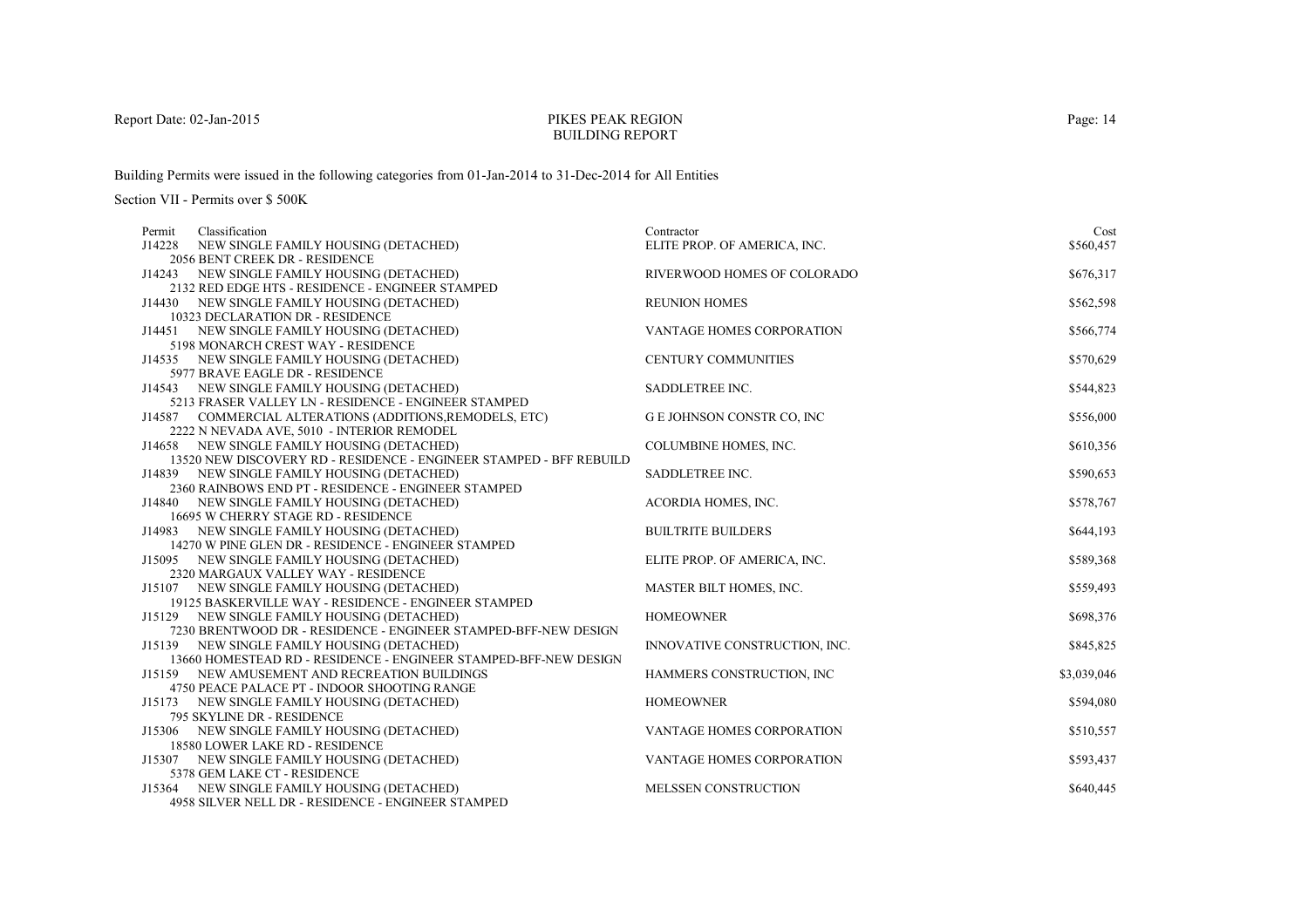# PIKES PEAK REGIONBUILDING REPORT

Building Permits were issued in the following categories from 01-Jan-2014 to 31-Dec-2014 for All Entities

| Classification<br>Permit                                                     | Contractor                    | Cost        |
|------------------------------------------------------------------------------|-------------------------------|-------------|
| NEW SINGLE FAMILY HOUSING (DETACHED)<br>J15411                               | GOETZMANN CUSTOM HOMES INC    | \$549,213   |
| 13622 FIFE CT - RESIDENCE                                                    |                               |             |
| J15469 NEW SINGLE FAMILY HOUSING (DETACHED)                                  | RAMPART CONSTRUCTION          | \$973,036   |
| 3545 MEADOW RUN CIR - RESIDENCE                                              |                               |             |
| J15503<br>STORES AND OTHER RETAIL BUILDINGS/INT FINISHES                     | PEAK PROFESSIONAL CONTRS INC  | \$1,045,323 |
| 6165 BARNES RD - NEW BUILDING SHELL                                          |                               |             |
| J15687 NEW HOSPITALS AND OTHER INSTITUTIONS                                  | HAMMERS CONSTRUCTION, INC     | \$700,000   |
| 487 W HWY 105 - VETERINARIAN HOSPITAL                                        |                               |             |
| J15830 NEW SINGLE FAMILY HOUSING (DETACHED)                                  | MAJESTIC CUSTOM HOMES, INC.   | \$564,312   |
| 12455 BLACK HILLS DR - RESIDENCE                                             |                               |             |
| J15856 NEW OFFICES, BANKS, AND PROFESSIONAL BLDGS/INT FINISHES               | NUNN CONSTRUCTION INC         | \$536,004   |
| 17230 JACKSON CREEK PKWY, 160 - INTERIOR FINISH - OFFICE                     |                               |             |
| J15860 NEW OFFICES, BANKS, AND PROFESSIONAL BLDGS/INT FINISHES               | NUNN CONSTRUCTION INC         | \$699,825   |
| 17230 JACKSON CREEK PKWY, 120 - INTERIOR FINISH - OFFICE                     |                               |             |
| J15879 NEW SINGLE FAMILY HOUSING (DETACHED)                                  | HOFFMAN HOMES, INC.           | \$708,655   |
| 7655 PINERY CIR - RESIDENCE - ENGINEER STAMPED - BFF REBUILD                 |                               |             |
| J15893 NEW SINGLE FAMILY HOUSING (DETACHED)                                  | CONSTRUCTION BY GENESIS, INC. | \$534,758   |
| 4220 RUSHING LEAVES LN - RESIDENCE - ENGINEER STAMPED                        |                               |             |
| J15916 NEW SINGLE FAMILY HOUSING (DETACHED)                                  | CHALLENGER HOMES, INC.        | \$583,051   |
| 7134 HONEYCOMB DR - RESIDENCE - ENGINEER STAMPED                             |                               |             |
| NEW SINGLE FAMILY HOUSING (DETACHED)<br>J15923                               | <b>CENTURY COMMUNITIES</b>    | \$684,348   |
| 6324 FALL HAVEN CT - RESIDENCE                                               |                               |             |
| J15998 NEW SINGLE FAMILY HOUSING (DETACHED)                                  | BELLA VITA CUSTOM HOMES       | \$663,789   |
| 2273 RED EDGE HTS - RESIDENCE<br>J16005 NEW SINGLE FAMILY HOUSING (DETACHED) | ELITE PROP. OF AMERICA, INC.  | \$565,918   |
| 13229 LIONS PEAK WAY - RESIDENCE                                             |                               |             |
| J16010 NEW SINGLE FAMILY HOUSING (DETACHED)                                  | ELITE PROP. OF AMERICA, INC.  | \$565,918   |
| 6769 SILVER STAR LN - RESIDENCE                                              |                               |             |
| J16011 NEW SINGLE FAMILY HOUSING (DETACHED)                                  | ELITE PROP. OF AMERICA, INC.  | \$563,669   |
| 6718 INDIAN FEATHER DR - RESIDENCE                                           |                               |             |
| J16267 NEW SINGLE FAMILY HOUSING (DETACHED)                                  | SADDLETREE INC.               | \$607,572   |
| 2141 TURNBULL DR - RESIDENCE (ENGINEER STAMPED)                              |                               |             |
| J16373<br>NEW SINGLE FAMILY HOUSING (DETACHED)                               | ELEVATION HOMES, LLC          | \$728,251   |
| 11624 BLACKCOMB TRL - RESIDENCE                                              |                               |             |
| J16392 NEW PUBLIC SERVICES & UTILITIES BUILDINGS                             | INDUSTRIAL CONSTR MGRS INC    | \$3,400,000 |
| 700 CONEJOS ST, 749 - NEW UTILITY BUILDING                                   |                               |             |
| J16396 NEW SINGLE FAMILY HOUSING (DETACHED)                                  | TIFFANY HOMES, LLC.           | \$575,448   |
| 14255 WYANDOTT DR - RESIDENCE BLACK FOREST NEW DESIGN ENG STAMPED            |                               |             |
| J16444<br>NEW SINGLE FAMILY HOUSING (DETACHED)                               | ELITE PROP. OF AMERICA, INC.  | \$559,172   |
| 244 KETTLE VALLEY WAY - RESIDENCE                                            |                               |             |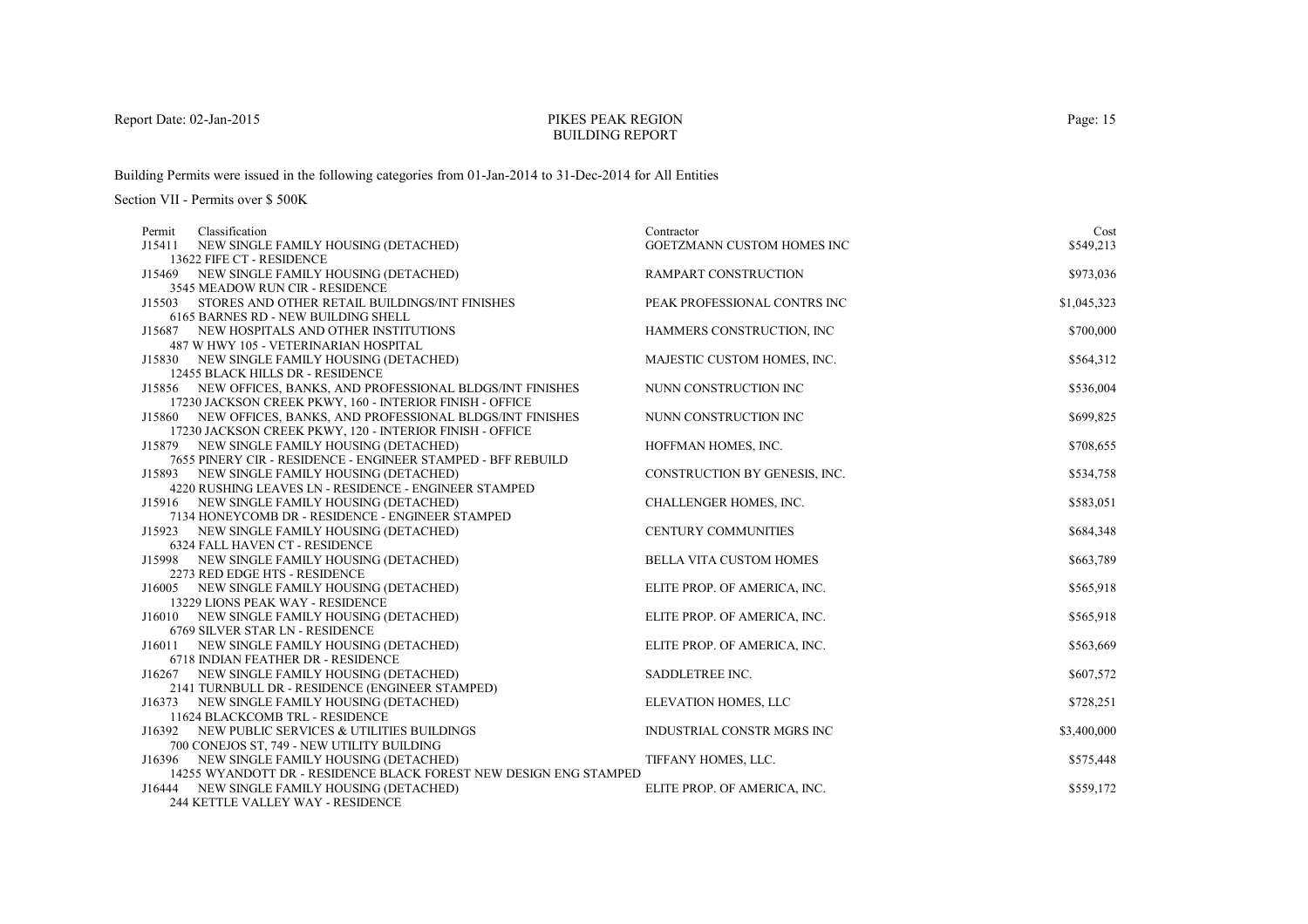# PIKES PEAK REGIONBUILDING REPORT

Building Permits were issued in the following categories from 01-Jan-2014 to 31-Dec-2014 for All Entities

| Permit | Classification                                                                        | Contractor                     | Cost      |
|--------|---------------------------------------------------------------------------------------|--------------------------------|-----------|
| J16446 | NEW SINGLE FAMILY HOUSING (DETACHED)                                                  | ELITE PROP. OF AMERICA, INC.   | \$559,172 |
|        | <b>132 KETTLE VALLEY WAY - RESIDENCE</b>                                              |                                |           |
| J16448 | STRUCTURES OTHER THAN BUILDINGS (SWIMMING POOLS, ETC)                                 | <b>GERALD H PHIPPS INC</b>     | \$768,230 |
|        | 1908 W GARDEN OF THE GODS RD - NEW ABOVE-GROUND STORAGE TANK                          |                                |           |
|        | J16739 NEW SINGLE FAMILY HOUSING (DETACHED)                                           | GOEBEL CONSTRUCTION, INC       | \$548,250 |
|        | 6985 SWAN RD - RESIDENCE BLACK FOREST - NEW DESIGN - STAMPED                          |                                |           |
|        | J16903 NEW SINGLE FAMILY HOUSING (DETACHED)                                           | ELITE PROP. OF AMERICA, INC.   | \$619,993 |
|        | 7023 DANCING WIND DR - RESIDENCE                                                      |                                |           |
|        | J16904 NEW SINGLE FAMILY HOUSING (DETACHED)                                           | ELITE PROP. OF AMERICA, INC.   | \$565,918 |
|        | 13841 PENFOLD DR - RESIDENCE                                                          |                                |           |
|        | J16960 NEW SINGLE FAMILY HOUSING (DETACHED)                                           | BARBARA MCGRATH CUST.HOME BLDR | \$524,799 |
|        | 11108 SHAUGNESSY RD - RESIDENCE - ENGINEER STAMPED                                    |                                |           |
|        | J16970 NEW SINGLE FAMILY HOUSING (DETACHED)                                           | KIRELLA HOMES, INC             | \$737,888 |
|        | 19724 KNIGHTS XING - RESIDENCE - ENGINEER STAMPED                                     |                                |           |
| J17049 | RESIDENTIAL ALTERATIONS (REMODEL, ADDITIONS, ETC)                                     | <b>FIXINS HOME SERVICES</b>    | \$720,000 |
|        | 375 CLIFF FALLS CT - REROOF                                                           |                                |           |
|        | J17227 NEW SINGLE FAMILY HOUSING (DETACHED)                                           | DIRECT BUILD, INC.             | \$552,426 |
|        | 16635 CHERRY CROSSING DR - RESIDENCE                                                  | WOODBROHOMES LLC.              |           |
|        | J17323 NEW SINGLE FAMILY HOUSING (DETACHED)<br>7465 SWAN RD - RESIDENCE - BFF REBUILD |                                | \$684,455 |
|        | J17338 NEW SINGLE FAMILY HOUSING (DETACHED)                                           | CRAFTSMAN BASEMENT FINISH CO.  | \$608,964 |
|        | 5520 JASON RD - RESIDENCE - ENGINEER STAMPED                                          |                                |           |
|        | J17382 NEW SINGLE FAMILY HOUSING (DETACHED)                                           | OAKWOOD HOMES, LLC             | \$699,554 |
|        | 7039 BRAMBLE BLUFF CT - RESIDENCE                                                     |                                |           |
|        | J17383 NEW SINGLE FAMILY HOUSING (DETACHED)                                           | OAKWOOD HOMES, LLC             | \$605,966 |
|        | 7025 BRAMBLE BLUFF CT - RESIDENCE                                                     |                                |           |
|        | J17438 NEW SINGLE FAMILY HOUSING (DETACHED)                                           | VANTAGE HOMES CORPORATION      | \$591,938 |
|        | 6375 SANDRAY CT - RESIDENCE                                                           |                                |           |
|        | J17440 NEW SINGLE FAMILY HOUSING (DETACHED)                                           | VANTAGE HOMES CORPORATION      | \$502,848 |
|        | 174 KETTLE VALLEY WAY - RESIDENCE                                                     |                                |           |
|        | J17471 NEW SINGLE FAMILY HOUSING (DETACHED)                                           | CONSTRUCTION BY GENESIS, INC.  | \$605,859 |
|        | 13065 PINERY DR - RESIDENCE - ENGINEER STAMPED - BFF REBUILD                          |                                |           |
|        | J17596 NEW SINGLE FAMILY HOUSING (DETACHED)                                           | SAINT AUBYN HOMES, LLC         | \$525,977 |
|        | 10525 MT SHERMAN WAY - RESIDENCE                                                      |                                |           |
|        | J17602 NEW SINGLE FAMILY HOUSING (DETACHED)                                           | CHALLENGER HOMES, INC.         | \$578,767 |
|        | 10608 MCGAHAN DR - RESIDENCE                                                          |                                |           |
|        | J17606 NEW SINGLE FAMILY HOUSING (DETACHED)                                           | CHALLENGER HOMES, INC.         | \$648,798 |
|        | 1835 LANTERN TREE GRV - RESIDENCE                                                     |                                |           |
|        | J17607 NEW SINGLE FAMILY HOUSING (DETACHED)                                           | CHALLENGER HOMES, INC.         | \$578,767 |
|        | 1845 LANTERN TREE GRV - RESIDENCE                                                     |                                |           |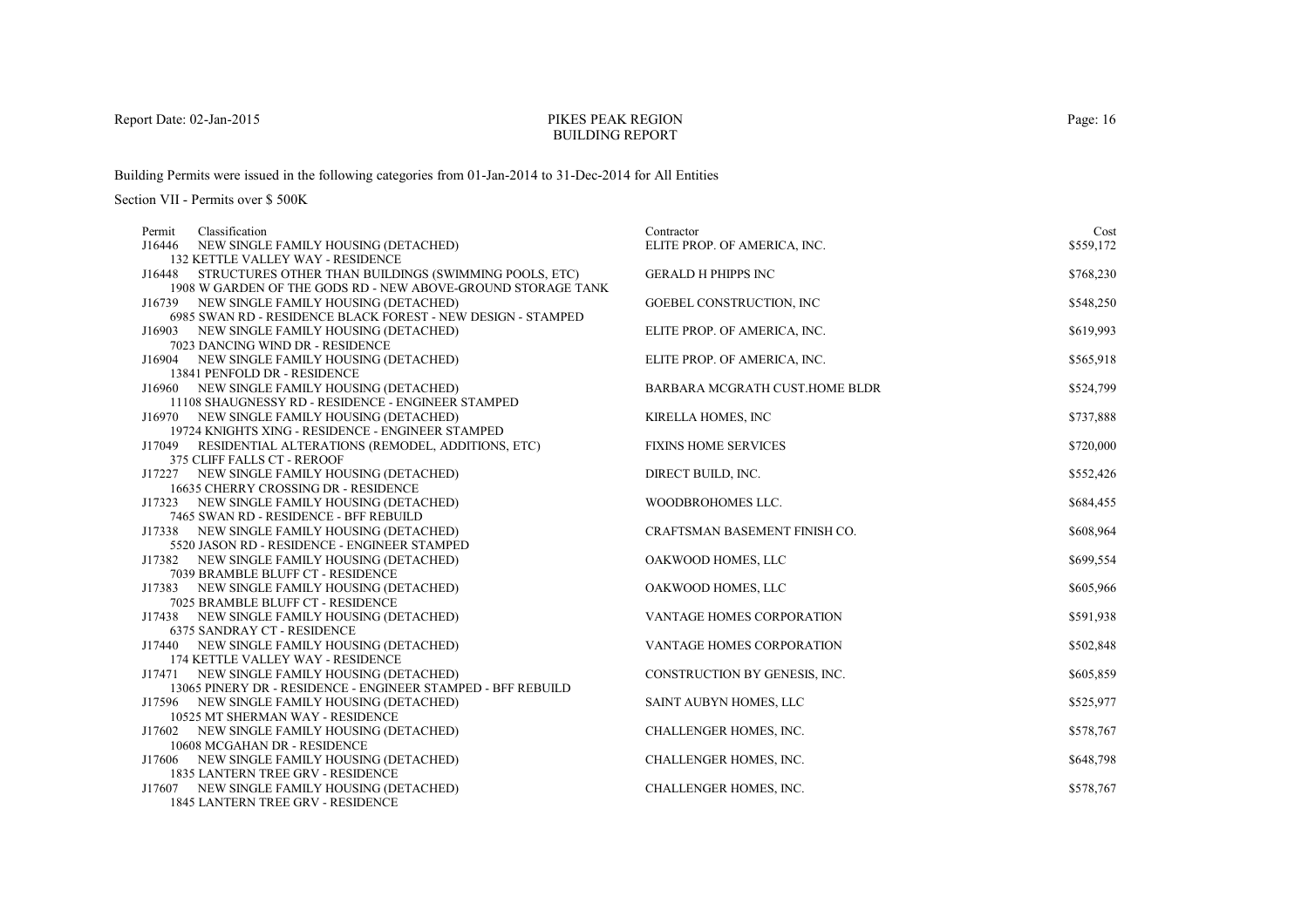### PIKES PEAK REGIONBUILDING REPORT

Building Permits were issued in the following categories from 01-Jan-2014 to 31-Dec-2014 for All Entities

| Permit | Classification                                                                                              | Contractor                      | Cost      |
|--------|-------------------------------------------------------------------------------------------------------------|---------------------------------|-----------|
|        | J17703 NEW SINGLE FAMILY HOUSING (DETACHED)                                                                 | ELEVATION HOMES, LLC            | \$587,013 |
|        | 12790 HERRING RD - RESIDENCE - BFF REBUILD                                                                  |                                 |           |
|        | J17858 NEW SINGLE FAMILY HOUSING (DETACHED)                                                                 | CAMPBELL HOMES LTD.             | \$502,741 |
|        | 11478 PALMERS GREEN DR - RESIDENCE                                                                          |                                 |           |
|        | J17867 NEW SINGLE FAMILY HOUSING (DETACHED)                                                                 | ELITE PROP. OF AMERICA, INC.    | \$534,758 |
|        | 10490 MT COLUMBIA DR - RESIDENCE                                                                            |                                 |           |
|        | J17871 NEW SINGLE FAMILY HOUSING (DETACHED)                                                                 | ELITE PROP. OF AMERICA, INC.    | \$559,172 |
|        | 7296 MOUNTAIN SPRUCE DR - RESIDENCE                                                                         |                                 |           |
|        | J17874 NEW OFFICES, BANKS, AND PROFESSIONAL BLDGS/INT FINISHES                                              | ELDER CONSTRUCTION, INC.        | \$900,000 |
|        | 4799 N ACADEMY BLVD - NEW BANK                                                                              |                                 |           |
|        | J17981 NEW SINGLE FAMILY HOUSING (DETACHED)                                                                 | THE NEWPORT COMPANY             | \$808,026 |
|        | 728 SILVER OAK GRV - RESIDENCE (ENGINEER STAMPED)                                                           |                                 |           |
|        | J18002 NEW SINGLE FAMILY HOUSING (DETACHED)                                                                 | <b>HOMEOWNER</b>                | \$980,317 |
|        | 5565 PIEDRA VIS - RESIDENCE - BFF REBUILD                                                                   |                                 |           |
|        | J18071 NEW SINGLE FAMILY HOUSING (DETACHED)                                                                 | COMITO BUILDING AND DESIGN, LLC | \$774,188 |
|        | 7965 SAWBACK TRL - RESIDENCE ENGINEER STAMPED                                                               |                                 |           |
|        | J18155 NEW SINGLE FAMILY HOUSING (DETACHED)                                                                 | VANTAGE HOMES CORPORATION       | \$524,585 |
|        | 4734 PORTILLO PL - RESIDENCE                                                                                |                                 |           |
|        | J18164 NEW SINGLE FAMILY HOUSING (DETACHED)                                                                 | TUSCANY HOMES LLC               | \$643,658 |
|        | 1011 OLD NORTH GATE RD - RESIDENCE - ENGINEER STAMPED                                                       |                                 |           |
|        | J18168 NEW SINGLE FAMILY HOUSING (DETACHED)                                                                 | <b>ASPEN VIEW HOMES</b>         | \$521,265 |
|        | 10394 ABRAMS DR - RESIDENCE                                                                                 |                                 |           |
|        | J18187 NEW SINGLE FAMILY HOUSING (DETACHED)                                                                 | DREAM TEAM CONSTRUCTION, INC    | \$646,549 |
|        | 11995 SIR GALAHAD DR - RESIDENCE                                                                            |                                 |           |
|        | J18316 COMMERCIAL ALTERATIONS (ADDITIONS, REMODELS, ETC)<br>15 S CHELTON RD - NEW HEATING/VENTING/AC SYSTEM | WELLS & WEST GENERAL CONT. INC  | \$510,000 |
|        | J18323 NEW SINGLE FAMILY HOUSING (DETACHED)                                                                 | CORNERSTONE DEVELOPMENT CO      | \$621,385 |
|        | 5575 MOLLY CT - RESIDENCE                                                                                   |                                 |           |
|        | J18368 NEW SINGLE FAMILY HOUSING (DETACHED)                                                                 | OAKWOOD HOMES, LLC              | \$504,347 |
|        | 9294 CASTLE OAKS DR - RESIDENCE                                                                             |                                 |           |
|        | J18497 NEW SINGLE FAMILY HOUSING (DETACHED)                                                                 | BRENNAN DOWNEY, INC.            | \$533,473 |
|        | 2240 YANKTON PL - RESIDENCE - WALDO REBUILD                                                                 |                                 |           |
|        | J18500 NEW SINGLE FAMILY HOUSING (DETACHED)                                                                 | SAINT AUBYN HOMES, LLC          | \$541,396 |
|        | 12730 MT HARVARD DR - RESIDENCE                                                                             |                                 |           |
|        | J18536 NEW SINGLE FAMILY HOUSING (DETACHED)                                                                 | RIVERS DEVELOPMENT, INC.        | \$511,842 |
|        | 4228 ROSALIE ST - SINGLE FAMILY ATTACHED MODEL 1540                                                         |                                 |           |
|        | J18537 NEW SINGLE FAMILY HOUSING (DETACHED)                                                                 | RIVERS DEVELOPMENT, INC.        | \$511,842 |
|        | 4220 ROSALIE ST - SINGLE FAMILY ATTACHED MODEL 1540                                                         |                                 |           |
| J18542 | STORES AND OTHER RETAIL BUILDINGS/INT FINISHES                                                              | MAHATHEY CONTRACTING LLC        | \$575,000 |
|        | 2650 NORTH GATE BLVD - NEW CONVENIENCE STORE                                                                |                                 |           |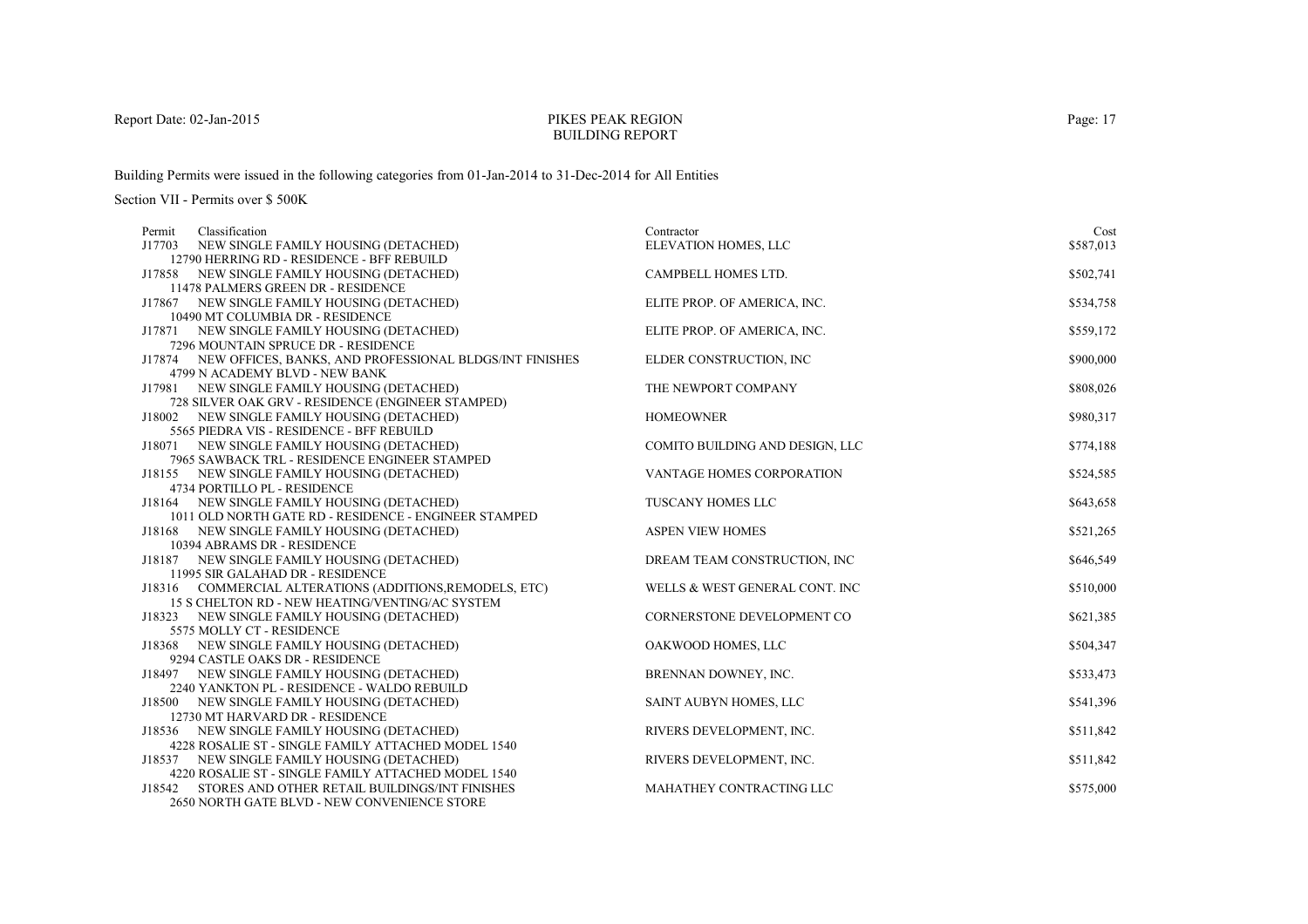# PIKES PEAK REGIONBUILDING REPORT

Building Permits were issued in the following categories from 01-Jan-2014 to 31-Dec-2014 for All Entities

| Classification<br>Permit                                                                    | Contractor                     | Cost        |
|---------------------------------------------------------------------------------------------|--------------------------------|-------------|
| NEW SINGLE FAMILY HOUSING (DETACHED)<br>J18548                                              | <b>GALIANT HOMES, LLC.</b>     | \$568,166   |
| 18131 FLOWERED MEADOW LN - RESIDENCE                                                        |                                |             |
| J18635 NEW SINGLE FAMILY HOUSING (DETACHED)                                                 | VANTAGE HOMES CORPORATION      | \$591,938   |
| 5720 LINGER WAY - RESIDENCE                                                                 |                                |             |
| J18648 NEW SINGLE FAMILY HOUSING (DETACHED)                                                 | OAKWOOD HOMES, LLC             | \$595,151   |
| 7011 BRAMBLE BLUFF CT - RESIDENCE                                                           |                                |             |
| J18789 NEW SINGLE FAMILY HOUSING (DETACHED)                                                 | ELITE PROP. OF AMERICA, INC.   | \$512,271   |
| <b>159 KETTLE VALLEY WAY - RESIDENCE</b>                                                    |                                |             |
| J18802 NEW SINGLE FAMILY HOUSING (DETACHED)                                                 | ELITE PROP. OF AMERICA, INC.   | \$560,457   |
| 7139 MUSTANG RIM DR - RESIDENCE                                                             |                                |             |
| J18822 COMMERCIAL ALTERATIONS (ADDITIONS, REMODELS, ETC)                                    | J. E. DUNN CONSTRUCTION CO.    | \$790,599   |
| 2222 N NEVADA AVE, 2ND FL - INTERIOR REMODEL<br>J18827 NEW SINGLE FAMILY HOUSING (DETACHED) | <b>BUILTRITE BUILDERS</b>      | \$872,916   |
| 13692 STONY HILL PT - RESIDENCE ENGINEER STAMPED                                            |                                |             |
| J19033 NEW SINGLE FAMILY HOUSING (DETACHED)                                                 | VANTAGE HOMES CORPORATION      | \$520,730   |
| 6543 MYRTLE CREEK DR - RESIDENCE                                                            |                                |             |
| J19173 NEW SINGLE FAMILY HOUSING (DETACHED)                                                 | CENTRAL COLORADO BLDRS INC     | \$594,829   |
| 4510 RED ROCK RANCH DR - RESIDENCE ENGINEER STAMPED                                         |                                |             |
| J19411 NEW SINGLE FAMILY HOUSING (DETACHED)                                                 | SADDLETREE INC.                | \$545,466   |
| 5750 LINGER WAY - RESIDENCE - ENGINEER STAMPED- NEW DESIGN                                  |                                |             |
| J19412 NEW SINGLE FAMILY HOUSING (DETACHED)                                                 | SADDLETREE INC.                | \$544,823   |
| 13670 FIFE CT - RESIDENCE - ENGINEER STAMPED                                                |                                |             |
| J19508 NEW SINGLE FAMILY HOUSING (DETACHED)                                                 | ELITE PROP. OF AMERICA, INC.   | \$561,420   |
| 13302 PENFOLD DR - RESIDENCE                                                                |                                |             |
| J19509 NEW SINGLE FAMILY HOUSING (DETACHED)                                                 | ELITE PROP. OF AMERICA, INC.   | \$560,457   |
| 5962 ROWDY DR - RESIDENCE                                                                   |                                |             |
| J19586 NEW SINGLE FAMILY HOUSING (DETACHED)                                                 | <b>GALIANT HOMES, LLC.</b>     | \$608,643   |
| 5432 NOVELLA GRV - RESIDENCE                                                                |                                |             |
| J19743 COMMERCIAL ALTERATIONS (ADDITIONS, REMODELS, ETC)                                    | BRYAN CONSTRUCTION, INC.       | \$2,286,000 |
| 1750 E BOULDER ST, 2B - INTERIOR REMODEL                                                    |                                |             |
| J19748 NEW SINGLE FAMILY HOUSING (DETACHED)                                                 | VANTAGE HOMES CORPORATION      | \$525,442   |
| 6556 MYRTLE CREEK DR - RESIDENCE                                                            |                                |             |
| NEW SINGLE FAMILY HOUSING (DETACHED)<br>J19763                                              | <b>BAIR CONSTRUCTION</b>       | \$654,473   |
| 11575 HOWELLS RD - RESIDENCE (ENGINEER STAMPED)                                             |                                |             |
| J19786 NEW SINGLE FAMILY HOUSING (DETACHED)                                                 | <b>BUILTRITE BUILDERS</b>      | \$822,696   |
| 19869 KERSHAW CT - RESIDENCE                                                                |                                |             |
| COMMERCIAL ALTERATIONS (ADDITIONS, REMODELS, ETC)<br>J19941                                 | DEVELOPMENT SERVICES PLUS, LLC | \$600,000   |
| 883 N ACADEMY BLVD - INTERIOR REMODEL/CHANGE OF OCCUPANCY                                   |                                |             |
| NEW SINGLE FAMILY HOUSING (DETACHED)<br>J19958                                              | KIRELLA HOMES, INC             | \$640,124   |
| 720 FOREST VIEW WAY - RESIDENCE                                                             |                                |             |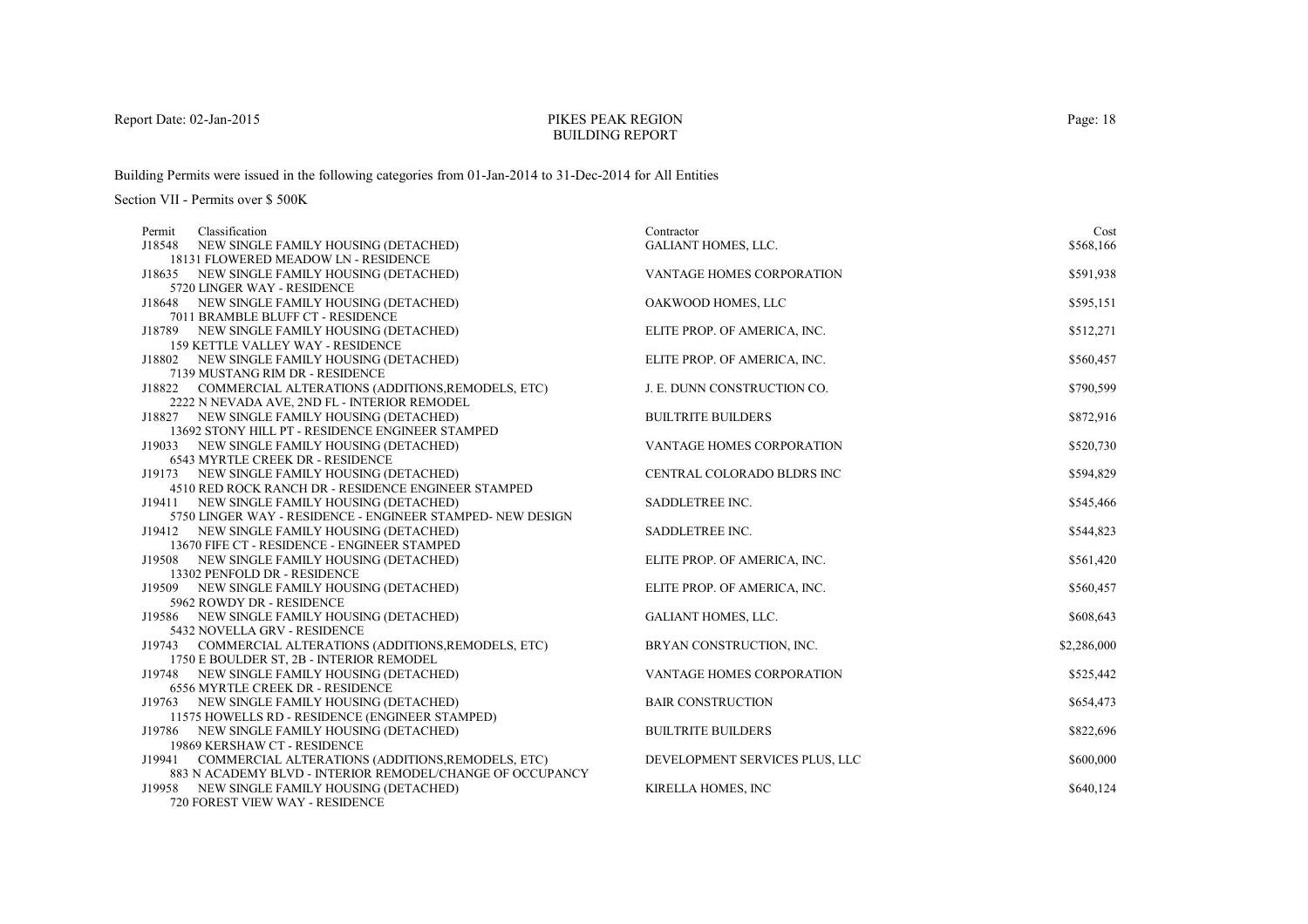#### PIKES PEAK REGIONBUILDING REPORT

Building Permits were issued in the following categories from 01-Jan-2014 to 31-Dec-2014 for All Entities

| Permit | Classification                                                                                                | Contractor                            | Cost      |
|--------|---------------------------------------------------------------------------------------------------------------|---------------------------------------|-----------|
|        | J19998 NEW SINGLE FAMILY HOUSING (DETACHED)                                                                   | HEREBIC HOMES, INC                    | \$662,183 |
|        | 14455 HWY 83 - RESIDENCE                                                                                      |                                       |           |
|        | J20020 NEW SINGLE FAMILY HOUSING (DETACHED)                                                                   | SADDLETREE INC.                       | \$647,620 |
|        | 2232 RED EDGE HTS - RESIDENCE - ENGINEER STAMPED                                                              |                                       |           |
|        | J20142 NEW SINGLE FAMILY HOUSING (DETACHED)                                                                   | <b>BUILTRITE BUILDERS</b>             | \$673,962 |
|        | 13691 STONY HILL PT - RESIDENCE - ENGINEER STAMPED                                                            |                                       |           |
|        | J20162 NEW SINGLE FAMILY HOUSING (DETACHED)                                                                   | CHALLENGER HOMES, INC.                | \$531,759 |
|        | 8325 NEEDLE DROP CT - RESIDENCE                                                                               |                                       |           |
|        | J20167 NEW SINGLE FAMILY HOUSING (DETACHED)                                                                   | MAJESTIC CUSTOM HOMES, INC.           | \$570,736 |
|        | 12395 BLACK HILLS DR - RESIDENCE                                                                              |                                       |           |
|        | J20383 NEW SINGLE FAMILY HOUSING (DETACHED)                                                                   | CREEKSTONE DEVELOPMENT, INC.          | \$607,037 |
|        | 5654 CISCO DR - RESIDENCE                                                                                     |                                       |           |
|        | J20488 STORES AND OTHER RETAIL BUILDINGS/INT FINISHES                                                         | MAHLER GC GENERAL CONTRACTING COMPANY | \$879,869 |
|        | 8025 FOUNTAIN MESA RD - RETAIL BUILDING - CORE AND SHELL                                                      |                                       |           |
|        | J20643 NEW SINGLE FAMILY HOUSING (DETACHED)                                                                   | PARK VISTA BUILDERS, LLC              | \$578,125 |
|        | 15265 POLE PINE PT - RESIDENCE - ENGINEER STAMPED                                                             |                                       |           |
|        | J20801 NEW SINGLE FAMILY HOUSING (DETACHED)                                                                   | <b>BUILTRITE BUILDERS</b>             | \$620,850 |
|        | 13375 HOLMES RD - RESIDENCE (BFF REBUILD) NEW DESIGN - ENG STAMPED                                            |                                       |           |
|        | J20848 NEW SINGLE FAMILY HOUSING (DETACHED)                                                                   | <b>VANTAGE HOMES CORPORATION</b>      | \$566,774 |
|        | 215 KETTLE VALLEY WAY - RESIDENCE                                                                             |                                       |           |
|        | J20865 NEW SINGLE FAMILY HOUSING (DETACHED)                                                                   | <b>HOMEOWNER</b>                      | \$500,706 |
|        | 15880 DOGGIE CT - RESIDENCE - ENGINEER STAMPED                                                                |                                       |           |
|        | J20868 NEW SINGLE FAMILY HOUSING (DETACHED)                                                                   | ASPEN VALLEY CUSTOM HOMES, LLC        | \$632,414 |
|        | 12760 HERRING RD - RESIDENCE BFF NEW BUILD                                                                    |                                       |           |
|        | J20968 NEW SINGLE FAMILY HOUSING (DETACHED)<br>16505 FLETCHERVILLE LN - RESIDENCE - ENGINEER STAMPED          | ABSOLUTE SIDING AND WINDOWS           | \$663,468 |
|        |                                                                                                               | <b>HOMEOWNER</b>                      |           |
|        | J21050 NEW SINGLE FAMILY HOUSING (DETACHED)<br>13185 STANLEY ST - RESIDENCE - ENGINEER STAMPED-BFF-NEW DESIGN |                                       | \$528,761 |
|        | J21053 NEW SINGLE FAMILY HOUSING (DETACHED)                                                                   | STAUFFER AND SONS CONSTRUCTION        | \$558,529 |
|        | 13140 DARR DR - RESIDENCE - ENGINEER STAMPED-BFF- NEW DESIGN                                                  |                                       |           |
|        | J21054 NEW SINGLE FAMILY HOUSING (DETACHED)                                                                   | <b>BUILTRITE BUILDERS</b>             | \$889,406 |
|        | 17965 OUARTERHORSE LN - RESIDENCE - ENGINEER STAMPED                                                          |                                       |           |
|        | J21247 NEW SINGLE FAMILY HOUSING (DETACHED)                                                                   | CHALLENGER HOMES, INC.                | \$578,767 |
|        | 10620 MCGAHAN DR - RESIDENCE                                                                                  |                                       |           |
|        | J21249 NEW SINGLE FAMILY HOUSING (DETACHED)                                                                   | CHALLENGER HOMES, INC.                | \$506,274 |
|        | 10812 MCGAHAN DR - RESIDENCE                                                                                  |                                       |           |
|        | J21282 NEW SINGLE FAMILY HOUSING (DETACHED)                                                                   | BRAD HORSLEY CONSTRUCTION, INC.       | \$565,275 |
|        | 5360 SAXTON HOLLOW RD - RESIDENCE - ENGINEER STAMPED                                                          |                                       |           |
|        | J21371 NEW SINGLE FAMILY HOUSING (DETACHED)                                                                   | ELEVATION HOMES, LLC                  | \$663,039 |
|        |                                                                                                               |                                       |           |
|        |                                                                                                               |                                       |           |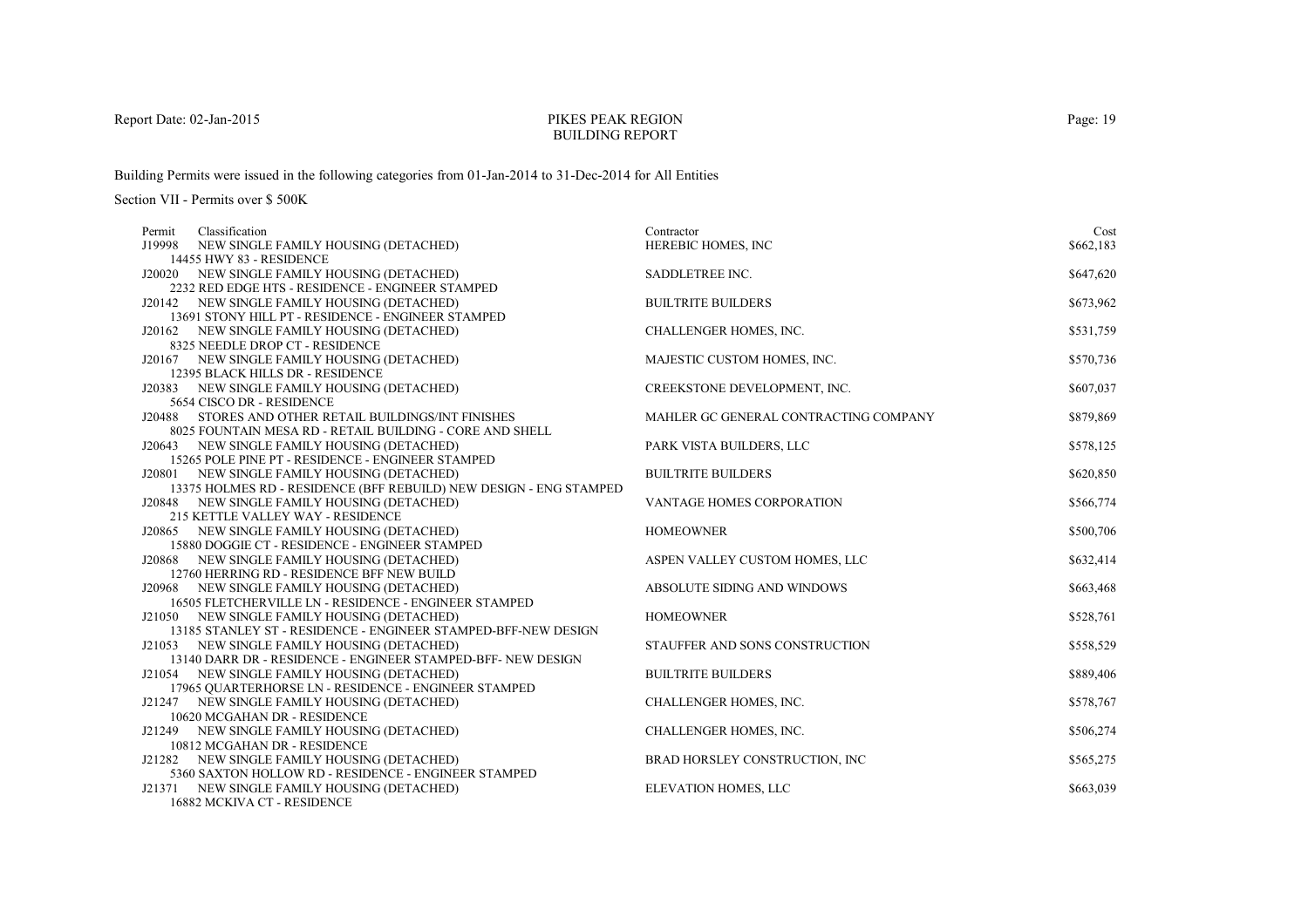# PIKES PEAK REGIONBUILDING REPORT

Building Permits were issued in the following categories from 01-Jan-2014 to 31-Dec-2014 for All Entities

| Permit | Classification                                                                              | Contractor                             | Cost         |
|--------|---------------------------------------------------------------------------------------------|----------------------------------------|--------------|
|        | J21427 COMMERCIAL ALTERATIONS (ADDITIONS, REMODELS, ETC)                                    | INTERSTATE RESTORATION, LLC.           | \$700,000    |
|        | 4350 E PIKES PEAK AVE - FIRE DAMAGE (CHG FROM 4330)                                         |                                        |              |
|        | J21445 COMMERCIAL ALTERATIONS (ADDITIONS, REMODELS, ETC)                                    | ART C KLEIN CONSTRUCTION, INC.         | \$720,000    |
|        | 7770 MILTON E PROBY PKWY, B - INTERIOR REMODEL                                              |                                        |              |
|        | J21473 NEW SINGLE FAMILY HOUSING (DETACHED)                                                 | <b>REUNION HOMES</b>                   | \$562,598    |
|        | 7328 GRAMA GRASS CT - RESIDENCE                                                             |                                        |              |
|        | J21475 NEW SINGLE FAMILY HOUSING (DETACHED)                                                 | <b>REUNION HOMES</b>                   | \$562,598    |
|        | 12310 SMOKE BLUFFS RD - RESIDENCE                                                           |                                        |              |
|        | J21584 NEW AMUSEMENT AND RECREATION BUILDINGS                                               | <b>INLAND COLORADO LLC</b>             | \$650,000    |
|        | 3747 TUTT BLVD - NEW SPA & POOL STRUCTURE                                                   |                                        |              |
|        | J21586 NEW FIVE OR MORE FAMILY BUILDINGS                                                    | <b>INLAND COLORADO LLC</b>             | \$16,451,074 |
|        | 3755 TUTT BLVD - NEW SENIOR APARTMENTS (154 UNITS)                                          |                                        |              |
|        | J21620 COMMERCIAL ALTERATIONS (ADDITIONS, REMODELS, ETC)                                    | SUN CONSTRUCTION & FACILITY SERVICES   | \$763,000    |
|        | <b>305 S ROCKRIMMON BLVD - INTERIOR REMODEL</b>                                             |                                        |              |
|        | J21632 NEW SINGLE FAMILY HOUSING (DETACHED)                                                 | BLUE RIDGE CONTRACTORS, INC.           | \$631,772    |
|        | 2140 W GARDEN OF THE GODS RD - RESIDENCE                                                    |                                        |              |
|        | J21636 NEW SINGLE FAMILY HOUSING (DETACHED)                                                 | ELITE PROP. OF AMERICA, INC.           | \$533,473    |
|        | 5970 BRAVE EAGLE DR - RESIDENCE                                                             |                                        |              |
|        | J21638 NEW SINGLE FAMILY HOUSING (DETACHED)                                                 | ELITE PROP. OF AMERICA, INC.           | \$533,473    |
|        | 202 KETTLE VALLEY WAY - RESIDENCE                                                           |                                        |              |
|        | J21641 NEW SINGLE FAMILY HOUSING (DETACHED)                                                 | ELITE PROP. OF AMERICA, INC.           | \$525,977    |
|        | 216 KETTLE VALLEY WAY - RESIDENCE                                                           |                                        |              |
|        | J21703 NEW AMUSEMENT AND RECREATION BUILDINGS                                               | COLORADO COMMERCIAL CONSTRUCTION, INC. | \$3,200,000  |
|        | 13372 MEADOWGRASS DR - NEW SHOOTING CENTER                                                  |                                        |              |
|        | J21852 COMMERCIAL ALTERATIONS (ADDITIONS, REMODELS, ETC)                                    | G E JOHNSON CONSTR CO, INC             | \$4,900,000  |
|        | 3205 N ACADEMY BLVD, 130 - INTERIOR REMODEL                                                 |                                        |              |
|        | J21853 NEW SINGLE FAMILY HOUSING (DETACHED)                                                 | SAINT AUBYN HOMES, LLC                 | \$541,396    |
|        | 1508 YELLOW TAIL DR - RESIDENCE<br>J21899 COMMERCIAL ALTERATIONS (ADDITIONS, REMODELS, ETC) | CENTRAL STATES ROOF. & INSULAT         | \$892,250    |
|        | 1300 E HIGBY RD - REROOF                                                                    |                                        |              |
|        | J22444 NEW SINGLE FAMILY HOUSING (DETACHED)                                                 | <b>HOMEOWNER</b>                       | \$614,960    |
|        | 12251 SMOKE BLUFFS RD - RESIDENCE (ENGINEER STAMPED)                                        |                                        |              |
|        | J22446 NEW SINGLE FAMILY HOUSING (DETACHED)                                                 | <b>BOB MCGRATH CONSTRUCTION</b>        | \$1,166,208  |
|        | 9 2ND ST - RESIDENCE                                                                        |                                        |              |
|        | J22458 NEW SINGLE FAMILY HOUSING (DETACHED)                                                 | RIVER ROCK CUSTOM HOMES, INC.          | \$838,758    |
|        | 2266 COYOTE CREST VW - RESIDENCE - ENGINEER STAMPED                                         |                                        |              |
|        | J22672 NEW SINGLE FAMILY HOUSING (DETACHED)                                                 | <b>CUSTOM CASTLES</b>                  | \$538,719    |
|        | 17425 POND VIEW PL - RESIDENCE - ENGINEER STAMPED                                           |                                        |              |
|        | J22755 NEW SINGLE FAMILY HOUSING (DETACHED)                                                 | ELITE PROP. OF AMERICA, INC.           | \$560,457    |
|        | 5946 BRAVE EAGLE DR - RESIDENCE                                                             |                                        |              |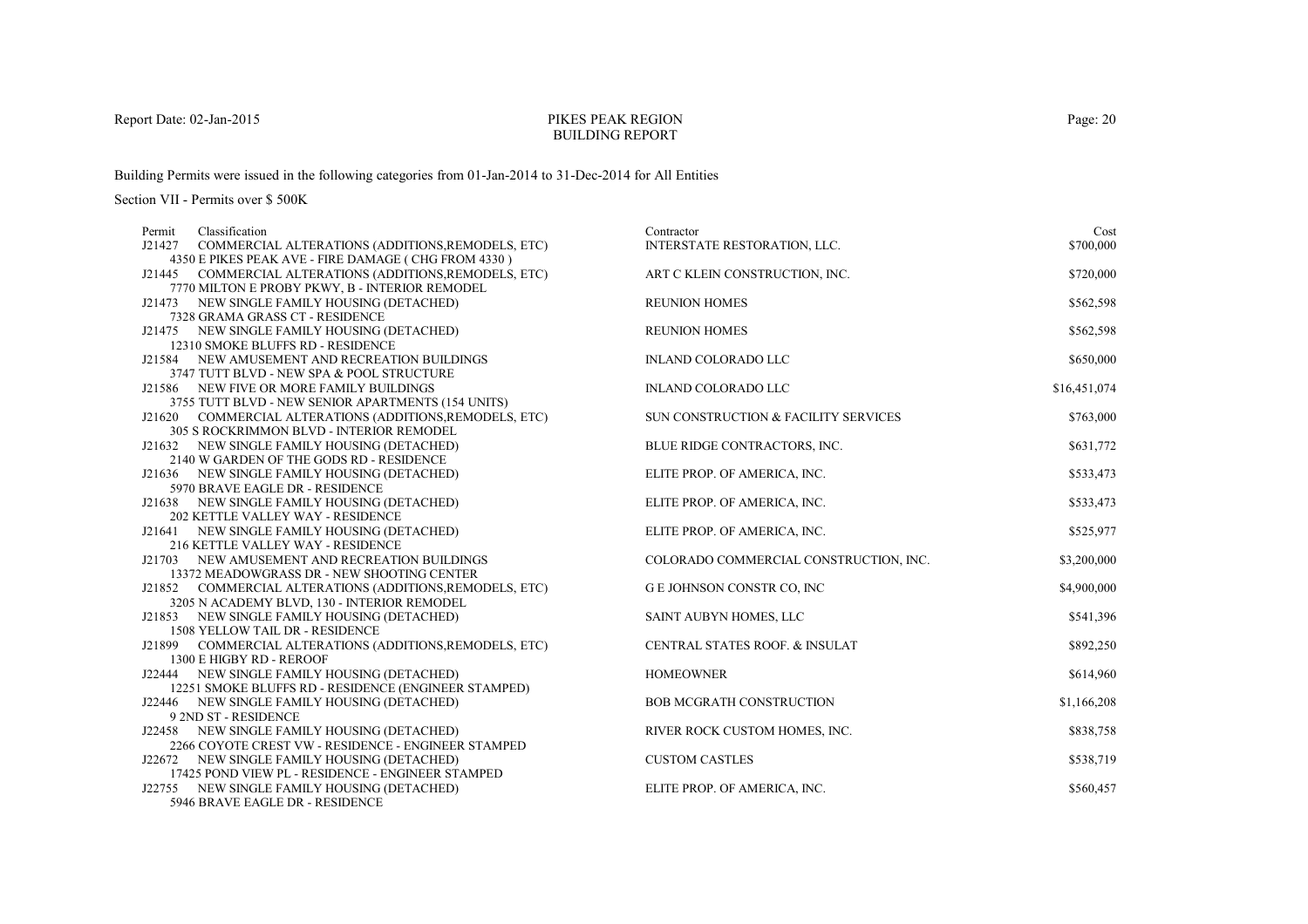# PIKES PEAK REGIONBUILDING REPORT

Building Permits were issued in the following categories from 01-Jan-2014 to 31-Dec-2014 for All Entities

| Permit | Classification                                                                                     | Contractor                             | Cost        |
|--------|----------------------------------------------------------------------------------------------------|----------------------------------------|-------------|
| J22756 | NEW SINGLE FAMILY HOUSING (DETACHED)                                                               | ELITE PROP. OF AMERICA, INC.           | \$563,669   |
|        | 13150 PRIDE MOUNTAIN DR - RESIDENCE                                                                |                                        |             |
|        | J22759 NEW SINGLE FAMILY HOUSING (DETACHED)                                                        | ELITE PROP. OF AMERICA, INC.           | \$561,420   |
|        | 15878 MIDLAND VALLEY WAY - RESIDENCE                                                               |                                        |             |
|        | J22820 NEW SINGLE FAMILY HOUSING (DETACHED)                                                        | MAJESTIC CUSTOM HOMES, INC.            | \$641,516   |
|        | 17650 W CHERRY STAGE RD - RESIDENCE                                                                |                                        |             |
|        | J22967 NEW SINGLE FAMILY HOUSING (DETACHED)                                                        | <b>HOMEOWNER</b>                       | \$1,152,823 |
|        | 13205 PEREGRINE CIR - RESIDENCE - BFF                                                              |                                        |             |
|        | J23054 NEW OFFICES, BANKS, AND PROFESSIONAL BLDGS/INT FINISHES                                     | COLARELLI CONSTRUCTION, INC.           | \$2,730,000 |
|        | 15909 JACKSON CREEK PKWY - NEW MEDICAL OFFICE BUILDING                                             |                                        |             |
|        | J23091 NEW SINGLE FAMILY HOUSING (DETACHED)                                                        | VANTAGE HOMES CORPORATION              | \$525,442   |
|        | 12370 SMOKE BLUFFS RD - RESIDENCE                                                                  |                                        |             |
|        | J23093 STORES AND OTHER RETAIL BUILDINGS/INT FINISHES                                              | COLORADO COMMERCIAL CONSTRUCTION, INC. | \$951,225   |
|        | 261 KAYCEE CASE PL - NEW RESTAURANT/BREWERY                                                        |                                        |             |
|        | J23097 NEW SINGLE FAMILY HOUSING (DETACHED)                                                        | <b>VANTAGE HOMES CORPORATION</b>       | \$520,944   |
|        | 13056 ROCK RABBIT CT - RESIDENCE                                                                   |                                        |             |
|        | J23111 NEW CONDOMINIUMS                                                                            | <b>CENTURY COMMUNITIES</b>             | \$3,186,817 |
|        | 4895 WELLS BRANCH HTS - NEW CONDOMINIUMS (22 UNITS)<br>J23344 NEW SINGLE FAMILY HOUSING (DETACHED) | GARDEN OF THE GODS HOMES INC.          |             |
|        | 3464 SIGNATURE GOLF PT - RESIDENCE - ENGINEER STAMPED                                              |                                        | \$560,243   |
|        | J23665 NEW SINGLE FAMILY HOUSING (DETACHED)                                                        | S K STEELE CONSTRUCTION COMPANY INC.   | \$509,058   |
|        | 3476 HILL CIR - RESIDENCE                                                                          |                                        |             |
|        | J23827 NEW SINGLE FAMILY HOUSING (DETACHED)                                                        | SADDLETREE INC.                        | \$560,457   |
|        | 5269 FRASER VALLEY LN - RESIDENCE - ENGINEER STAMPED                                               |                                        |             |
|        | J23917 NEW SINGLE FAMILY HOUSING (DETACHED)                                                        | CAMPBELL HOMES LTD.                    | \$502,634   |
|        | 11280 PYRAMID PEAK DR - RESIDENCE                                                                  |                                        |             |
|        | J23937 NEW SINGLE FAMILY HOUSING (DETACHED)                                                        | HACIENDA CONSTRUCTION, INC.            | \$537,756   |
|        | 1115 WOODMOOR ACRES DR - RESIDENCE                                                                 |                                        |             |
|        | J23964 NEW SINGLE FAMILY HOUSING (DETACHED)                                                        | ELITE PROP. OF AMERICA, INC.           | \$563,669   |
|        | 2057 RIPPLE RIDGE RD - RESIDENCE                                                                   |                                        |             |
|        | J23968 NEW SINGLE FAMILY HOUSING (DETACHED)                                                        | ELITE PROP. OF AMERICA, INC.           | \$559,172   |
|        | 5945 BRAVE EAGLE DR - RESIDENCE                                                                    |                                        |             |
|        | J24035 NEW SINGLE FAMILY HOUSING (DETACHED)                                                        | VANTAGE HOMES CORPORATION              | \$512,164   |
|        | 8508 MOORLAND LN - RESIDENCE                                                                       |                                        |             |
| J24038 | NEW SINGLE FAMILY HOUSING (DETACHED)                                                               | VANTAGE HOMES CORPORATION              | \$643,765   |
|        | 204 READING WAY - RESIDENCE                                                                        |                                        |             |
|        | J24050 STORES AND OTHER RETAIL BUILDINGS/INT FINISHES                                              | COLORADO STRUCTURES INC                | \$2,753,705 |
|        | 15821 JACKSON CREEK PKWY - NEW GOODWILL CENTER                                                     |                                        |             |
|        | J24244 NEW SINGLE FAMILY HOUSING (DETACHED)                                                        | ELITE PROP. OF AMERICA, INC.           | \$593,973   |
|        | 11627 DENALI TRL - RESIDENCE                                                                       |                                        |             |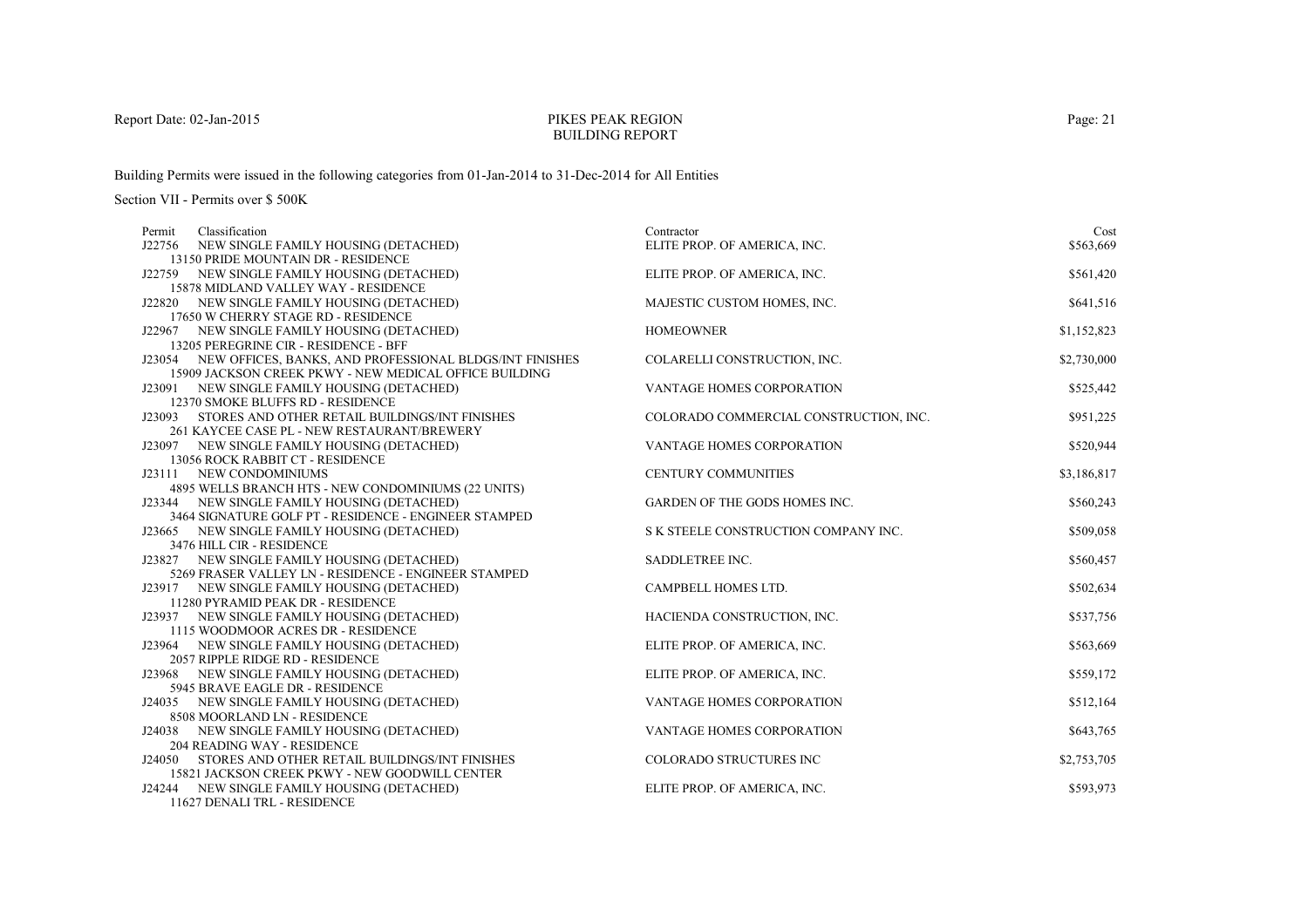# PIKES PEAK REGIONBUILDING REPORT

Building Permits were issued in the following categories from 01-Jan-2014 to 31-Dec-2014 for All Entities

| Permit | Classification                                                                  | Contractor                     | Cost        |
|--------|---------------------------------------------------------------------------------|--------------------------------|-------------|
| J24296 | NEW SINGLE FAMILY HOUSING (DETACHED)                                            | DME HOMES DBA GJ GARDNER HOMES | \$668,393   |
|        | 4535 ARROWHEAD DR - RESIDENCE - ENGINEER STAMPED                                |                                |             |
|        | J24319 NEW SINGLE FAMILY HOUSING (DETACHED)                                     | VANTAGE HOMES CORPORATION      | \$566,774   |
|        | 8619 MEADOW WING CIR - RESIDENCE                                                |                                |             |
|        | J24498 NEW SINGLE FAMILY HOUSING (DETACHED)                                     | <b>BRIESE ENTERPRISES</b>      | \$547,500   |
|        | 18160 BAKERS FARM RD - RESIDENCE                                                |                                |             |
|        | J24546 NEW SINGLE FAMILY HOUSING (DETACHED)                                     | <b>CENTURY COMMUNITIES</b>     | \$537,649   |
|        | 6009 BRAVE EAGLE DR - RESIDENCE                                                 |                                |             |
|        | J24548 NEW SINGLE FAMILY HOUSING (DETACHED)                                     | <b>CENTURY COMMUNITIES</b>     | \$537,649   |
|        | 5940 TRADITIONS DR - RESIDENCE                                                  |                                |             |
|        | J24682 NEW SINGLE FAMILY HOUSING (DETACHED)                                     | SAINT AUBYN HOMES, LLC         | \$541,396   |
|        | 1409 YELLOW TAIL DR - RESIDENCE                                                 |                                |             |
|        | J24684 NEW SINGLE FAMILY HOUSING (DETACHED)                                     | SAINT AUBYN HOMES, LLC         | \$525,977   |
|        | 1509 YELLOW TAIL DR - RESIDENCE                                                 |                                |             |
|        | J24685 NEW SINGLE FAMILY HOUSING (DETACHED)<br>13205 LIONS PEAK WAY - RESIDENCE | SAINT AUBYN HOMES, LLC         | \$639,375   |
|        | J24694 NEW SINGLE FAMILY HOUSING (DETACHED)                                     | WOOD WORKS UNLIMITED           | \$704,908   |
|        | 12950 BLUE SPRUCE LN - RESIDENCE - ENGINEER STAMPED-BFF-NEW DESIGN              |                                |             |
|        | J24700 NEW SINGLE FAMILY HOUSING (DETACHED)                                     | SAINT AUBYN HOMES, LLC         | \$541,396   |
|        | 13765 WINDRUSH DR - RESIDENCE                                                   |                                |             |
|        | J24760 NEW SINGLE FAMILY HOUSING (DETACHED)                                     | <b>ASPEN VIEW HOMES</b>        | \$520,516   |
|        | 7688 BONTERRA LN - RESIDENCE                                                    |                                |             |
|        | J24947 NEW SINGLE FAMILY HOUSING (DETACHED)                                     | OAKWOOD HOMES, LLC             | \$506,167   |
|        | 8142 FOXTAIL PINE PL - RESIDENCE                                                |                                |             |
|        | J24950 NEW SINGLE FAMILY HOUSING (DETACHED)                                     | JERRY'S CUSTOM CONCRETE        | \$585,085   |
|        | 12650 LINNWOOD LN - MODULAR HOME PERM FOUNDATION IRC                            |                                |             |
|        | J24958 NEW SINGLE FAMILY HOUSING (DETACHED)                                     | <b>HOMEOWNER</b>               | \$1,664,773 |
|        | 11130 TEACHOUT RD - RESIDENCE ENGINEER STAMPED                                  |                                |             |
|        | J24981 NEW SINGLE FAMILY HOUSING (DETACHED)                                     | VANTAGE HOMES CORPORATION      | \$643,765   |
|        | 13056 FISHEYE DR - RESIDENCE                                                    |                                |             |
| J24999 | STORES AND OTHER RETAIL BUILDINGS/INT FINISHES                                  | CORONA SIERRA, INC.            | \$550,000   |
|        | 3230 AUSTIN BLUFFS PKWY - NEW RESTAURANT                                        |                                |             |
| J25118 | STORES AND OTHER RETAIL BUILDINGS/INT FINISHES                                  | PEAK PROFESSIONAL CONTRS INC   | \$540,000   |
|        | 5342 N NEVADA AVE - INTERIOR FINISH - GROCERY STORE                             |                                |             |
|        | J25164 COMMERCIAL ALTERATIONS (ADDITIONS, REMODELS, ETC)                        | BRYAN CONSTRUCTION, INC.       | \$650,000   |
|        | 4455 ARROWSWEST DR - INTERIOR REMODEL                                           |                                |             |
|        | J25173 NEW SINGLE FAMILY HOUSING (DETACHED)                                     | SAINT AUBYN HOMES, LLC         | \$541,396   |
|        | 10505 MT LINCOLN DR - RESIDENCE                                                 |                                |             |
| J25367 | STORES AND OTHER RETAIL BUILDINGS/INT FINISHES                                  | <b>HBC</b>                     | \$911,226   |
|        | 3765 VERDE DR - RETAIL BUILDING THRU FINISH                                     |                                |             |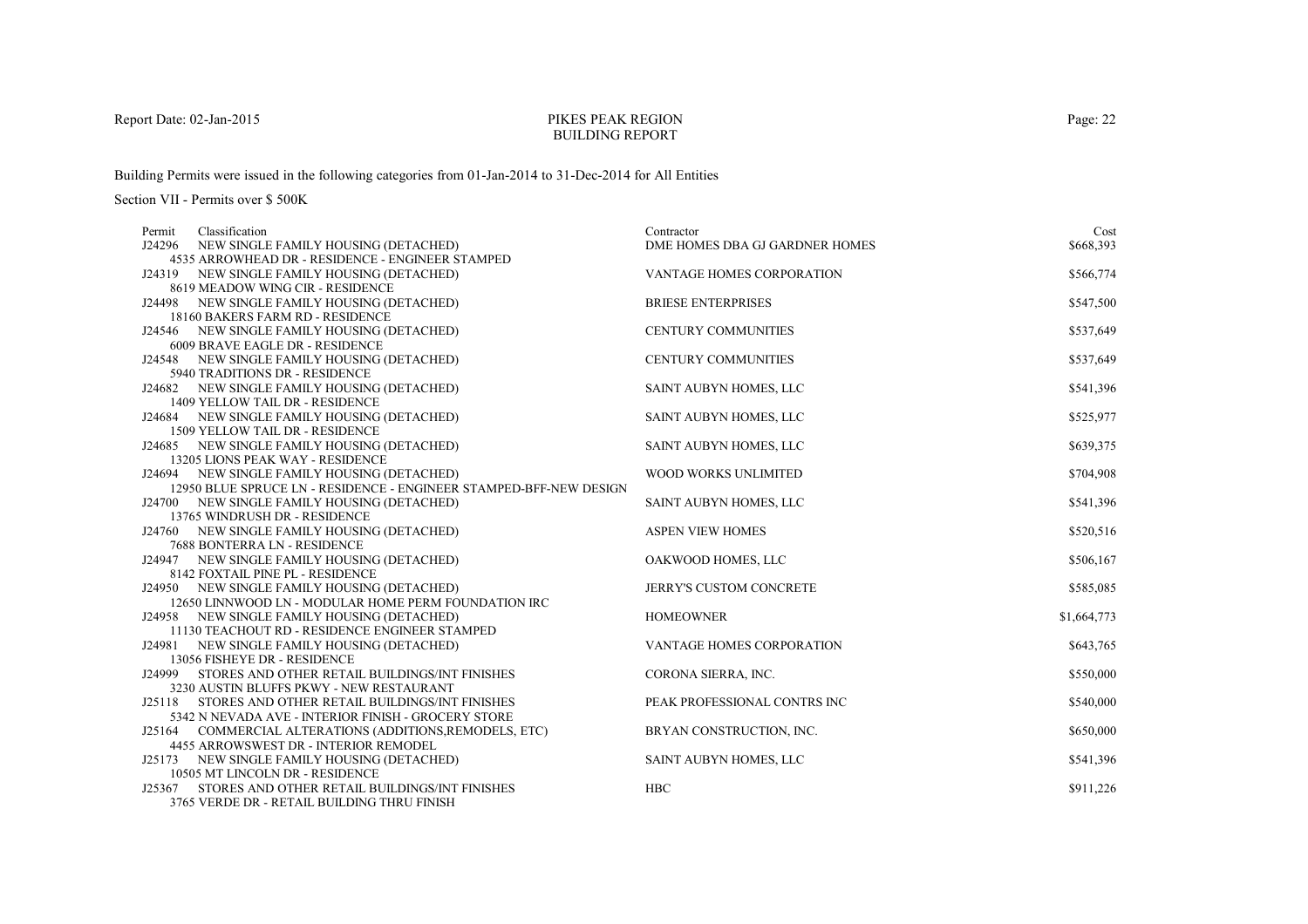#### PIKES PEAK REGIONBUILDING REPORT

Building Permits were issued in the following categories from 01-Jan-2014 to 31-Dec-2014 for All Entities

| Permit | Classification                                                                                                   | Contractor                          | Cost        |
|--------|------------------------------------------------------------------------------------------------------------------|-------------------------------------|-------------|
|        | J25370 NEW SINGLE FAMILY HOUSING (DETACHED)                                                                      | SADDLETREE INC.                     | \$519,552   |
|        | 2751 TECUMSEH RD - RESIDENCE - ENGINEER STAMPED                                                                  |                                     |             |
|        | J25429 NEW SINGLE FAMILY HOUSING (DETACHED)                                                                      | ELITE PROP. OF AMERICA, INC.        | \$533,473   |
|        | <b>6758 SILVER STAR LN - RESIDENCE</b>                                                                           |                                     |             |
|        | J25701 NEW SINGLE FAMILY HOUSING (DETACHED)                                                                      | JERRY'S CUSTOM CONCRETE             | \$555,424   |
|        | 6620 ELEMENTARY DR - RES MFG HSG - IRC W/ BASEMENT AND ATTACHED GARAGE                                           |                                     |             |
|        | J25860 NEW SINGLE FAMILY HOUSING (DETACHED)                                                                      | ELEVATION HOMES, LLC                | \$512,164   |
|        | 1930 BENT CREEK DR - RESIDENCE                                                                                   |                                     |             |
|        | J26066 NEW SINGLE FAMILY HOUSING (DETACHED)                                                                      | RIVER ROCK CUSTOM HOMES, INC.       | \$562,170   |
|        | 18765 SHILOH RANCH DR - RESIDENCE (ENGINEER STAMPED)                                                             |                                     |             |
|        | J26076 NEW SINGLE FAMILY HOUSING (DETACHED)                                                                      | ELITE PROP. OF AMERICA, INC.        | \$561,420   |
|        | 7150 JAGGED TREE CIR - RESIDENCE                                                                                 |                                     |             |
|        | J26078 NEW SINGLE FAMILY HOUSING (DETACHED)                                                                      | ELITE PROP. OF AMERICA, INC.        | \$512,271   |
|        | 5937 ROWDY DR - RESIDENCE                                                                                        |                                     |             |
|        | J26098 NEW SINGLE FAMILY HOUSING (DETACHED)                                                                      | SAINT AUBYN HOMES, LLC              | \$525,977   |
|        | 13861 WINDRUSH DR - RESIDENCE                                                                                    |                                     |             |
|        | J26123 COMMERCIAL ALTERATIONS (ADDITIONS, REMODELS, ETC)                                                         | AFFORDABLE SOLAR INSTALLATION, INC. | \$729,600   |
|        | 44 W CACHE LA POUDRE ST - PV SOLAR (182400 WATTS)                                                                |                                     |             |
|        | J26281 NEW SINGLE FAMILY HOUSING (DETACHED)                                                                      | HOOD CUSTOM HOMES                   | \$501,563   |
|        | 4285 CEDAR HEIGHTS DR - RESIDENCE ENGINEER STAMPED                                                               |                                     |             |
|        | J26298 COMMERCIAL ALTERATIONS (ADDITIONS, REMODELS, ETC)                                                         | CATAMOUNT CONSTRUCTORS, INC.        | \$850,000   |
|        | 3255 CINEMA PT - INTERIOR REMODEL-CHANGE OF OCCUPANCY                                                            |                                     |             |
|        | J26313 NEW SINGLE FAMILY HOUSING (DETACHED)                                                                      | SAINT AUBYN HOMES, LLC              | \$639,375   |
|        | 1438 YELLOW TAIL DR - RESIDENCE                                                                                  |                                     |             |
|        | J26317 NEW SINGLE FAMILY HOUSING (DETACHED)                                                                      | SAINT AUBYN HOMES, LLC              | \$525,977   |
|        | 13777 WINDRUSH DR - RESIDENCE                                                                                    |                                     |             |
|        | J26378 NEW SINGLE FAMILY HOUSING (DETACHED)                                                                      | VANTAGE HOMES CORPORATION           | \$525,870   |
|        | 5266 GEM LAKE CT - RESIDENCE                                                                                     |                                     |             |
|        | J26782 NEW SINGLE FAMILY HOUSING (DETACHED)                                                                      | <b>GREGOIRE HOMES</b>               | \$1,860,836 |
|        | 1010 HIGH LAKE VW - RESIDENCE - ENGINEER STAMPED                                                                 |                                     |             |
|        | J26999 NEW AMUSEMENT AND RECREATION BUILDINGS                                                                    | CASSON DUNCAN CONSTRUCT., INC.      | \$630,896   |
|        | 4986 AMAROSA HTS - CLUBHOUSE                                                                                     |                                     |             |
|        | J27000 NEW FIVE OR MORE FAMILY BUILDINGS                                                                         | CASSON DUNCAN CONSTRUCT., INC.      | \$4,633,117 |
|        | 4506 AMAROSA HTS - NEW APARTMENT BUILDING #4 (32 UNITS)                                                          |                                     |             |
|        | J27001 NEW FIVE OR MORE FAMILY BUILDINGS                                                                         | CASSON DUNCAN CONSTRUCT., INC.      | \$4,633,117 |
|        | 4970 AMAROSA HTS - NEW APARTMENT BUILDING #4 (32 UNITS)                                                          |                                     |             |
|        | J27004 NEW FIVE OR MORE FAMILY BUILDINGS<br>4537 AMAROSA HTS - APT BUILDING # 2-2 /8 UNITS WITH ATTACHED GARAGES | CASSON DUNCAN CONSTRUCT., INC.      | \$1,237,453 |
|        | J27005 NEW FIVE OR MORE FAMILY BUILDINGS                                                                         | CASSON DUNCAN CONSTRUCT., INC.      | \$1,237,453 |
|        | 4601 AMAROSA HTS - APT BUILDING # 2-2 /8 UNITS WITH ATTACHED GARAGES                                             |                                     |             |
|        |                                                                                                                  |                                     |             |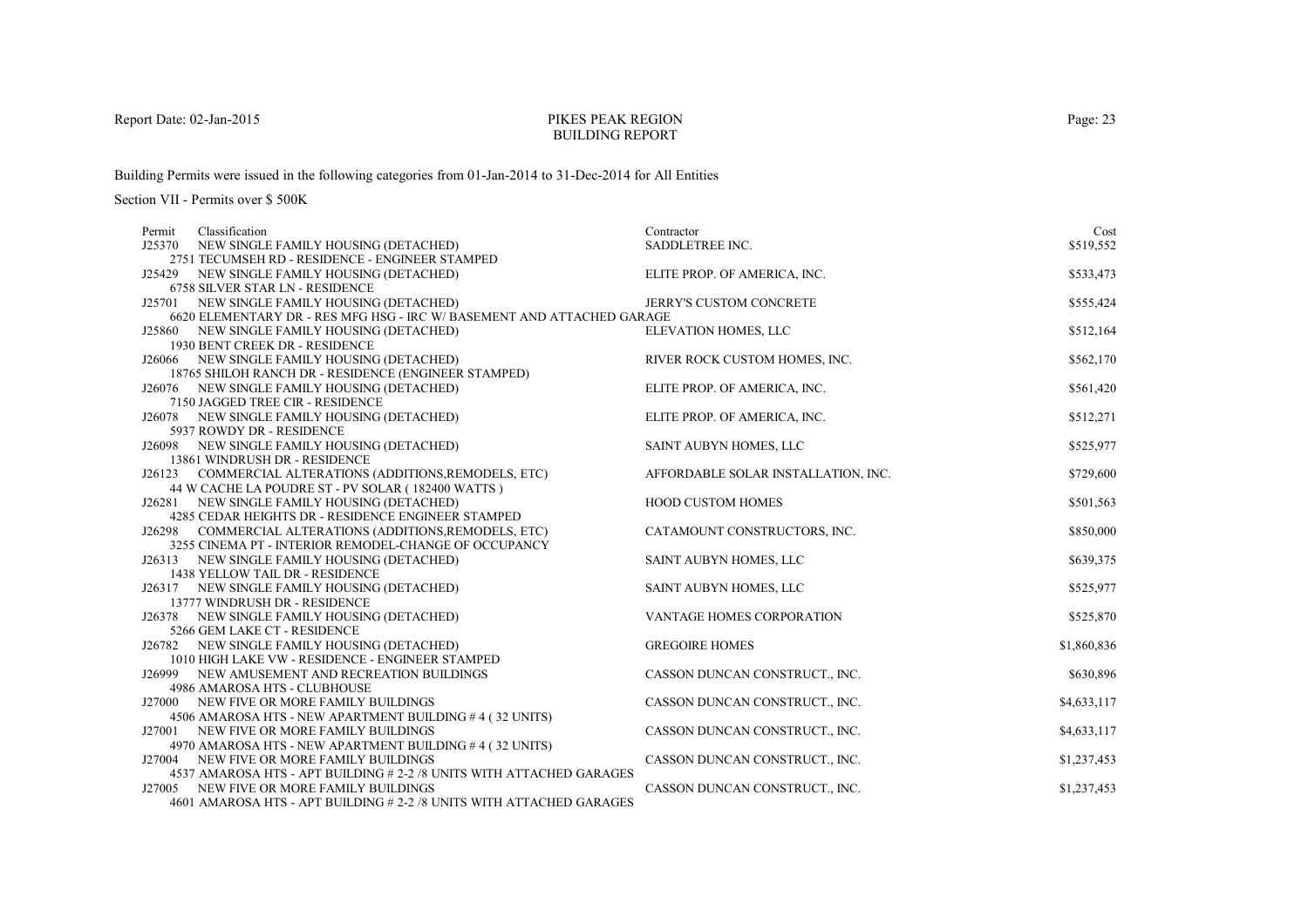#### PIKES PEAK REGIONBUILDING REPORT

Building Permits were issued in the following categories from 01-Jan-2014 to 31-Dec-2014 for All Entities

| Classification<br>Permit                                              | Contractor                           | Cost         |
|-----------------------------------------------------------------------|--------------------------------------|--------------|
| J27008<br>NEW FIVE OR MORE FAMILY BUILDINGS                           | CASSON DUNCAN CONSTRUCT., INC.       | \$2,386,558  |
| 4618 AMAROSA HTS - NEW APARTMENT BUILDING, 16 UNITS, TYPE 3           |                                      |              |
| J27010 NEW FIVE OR MORE FAMILY BUILDINGS                              | CASSON DUNCAN CONSTRUCT., INC.       | \$2,386,558  |
| 4666 AMAROSA HTS - NEW APARTMENT BUILDING, 16 UNITS, TYPE 3           |                                      |              |
| J27011<br>NEW FIVE OR MORE FAMILY BUILDINGS                           | CASSON DUNCAN CONSTRUCT., INC.       | \$2,386,558  |
| 4698 AMAROSA HTS - NEW APARTMENT BUILDING, 16 UNITS, TYPE 3           |                                      |              |
| J27013 NEW FIVE OR MORE FAMILY BUILDINGS                              | CASSON DUNCAN CONSTRUCT., INC.       | \$2,386,558  |
| 4730 AMAROSA HTS - NEW APARTMENT BUILDING, 16 UNITS, TYPE 3           |                                      |              |
| COMMERCIAL ALTERATIONS (ADDITIONS, REMODELS, ETC)<br>J27016           | CALCON CONSTRUCTORS, INC.            | \$4,000,000  |
| 250 SPECTRUM LOOP - INTERIOR REMODEL                                  |                                      |              |
| NEW FIVE OR MORE FAMILY BUILDINGS<br>J27017                           | CASSON DUNCAN CONSTRUCT., INC.       | \$1,790,352  |
| 4505 AMAROSA HTS - APT BUILDING # 2-3/12 UNITS WITH ATTACHED GARAGES  |                                      |              |
| J27018 NEW FIVE OR MORE FAMILY BUILDINGS                              | CASSON DUNCAN CONSTRUCT., INC.       | \$1,790,352  |
| 4953 AMAROSA HTS - APT BUILDING # 2-3/12 UNITS WITH ATTACHED GARAGES  |                                      |              |
| J27019 NEW FIVE OR MORE FAMILY BUILDINGS                              | CASSON DUNCAN CONSTRUCT., INC.       | \$1,790,352  |
| 4889 AMAROSA HTS - APT BUILDING # 2-3/12 UNITS WITH ATTACHED GARAGES  |                                      |              |
| J27021<br>NEW FIVE OR MORE FAMILY BUILDINGS                           | CASSON DUNCAN CONSTRUCT., INC.       | \$1,790,352  |
| 4857 AMAROSA HTS - APT BUILDING # 2-3/ 12 UNITS WITH ATTACHED GARAGES |                                      |              |
| J27023 NEW FIVE OR MORE FAMILY BUILDINGS                              | CASSON DUNCAN CONSTRUCT., INC.       | \$1,790,352  |
| 4791 AMAROSA HTS - APT BUILDING # 2-3/12 UNITS WITH ATTACHED GARAGES  |                                      |              |
| J27026<br>NEW FIVE OR MORE FAMILY BUILDINGS                           | CASSON DUNCAN CONSTRUCT., INC.       | \$1,790,352  |
| 4745 AMAROSA HTS - APT BUILDING # 2-3/12 UNITS WITH ATTACHED GARAGES  |                                      |              |
| NEW FIVE OR MORE FAMILY BUILDINGS<br>J27027                           | CASSON DUNCAN CONSTRUCT., INC.       | \$1,790,352  |
| 4665 AMAROSA HTS - APT BUILDING # 2-3/12 UNITS WITH ATTACHED GARAGES  |                                      |              |
| NEW FIVE OR MORE FAMILY BUILDINGS<br>J27028                           | CASSON DUNCAN CONSTRUCT., INC.       | \$1,790,352  |
| 4826 AMAROSA HTS - APT BUILDING # 2-3/12 UNITS WITH ATTACHED GARAGES  |                                      |              |
| J27036 NEW FIVE OR MORE FAMILY BUILDINGS                              | CASSON DUNCAN CONSTRUCT., INC.       | \$1,790,352  |
| 4874 AMAROSA HTS - APT BUILDING # 2-3/12 UNITS WITH ATTACHED GARAGES  |                                      |              |
| J27150 COMMERCIAL ALTERATIONS (ADDITIONS, REMODELS, ETC)              | <b>EXECUTIVE CUSTOM CONSTRUCTION</b> | \$25,000,000 |
| 800 GOSPEL TRUTH WAY - FOUNDATION ONLY - AUDITORIUM ADDITION          |                                      |              |
| J27168 NEW SINGLE FAMILY HOUSING (DETACHED)                           | ASPEN VALLEY CUSTOM HOMES, LLC       | \$686,811    |
| 17870 COLT CT - RESIDENCE                                             |                                      |              |
| J27246 NEW SINGLE FAMILY HOUSING (DETACHED)                           | ELITE PROP. OF AMERICA, INC.         | \$561,420    |
| 13086 FISHEYE DR - RESIDENCE                                          |                                      |              |
| J27290 NEW SINGLE FAMILY HOUSING (DETACHED)                           | <b>HOMEOWNER</b>                     | \$808,240    |
| 7250 SNOW MASS DR - RESIDENCE - BFF REBUILD                           |                                      |              |
| J27313 NEW SINGLE FAMILY HOUSING (DETACHED)                           | WALTHER HOMES, INC.                  | \$601,254    |
| 7079 SUNGOLD DR - RESIDENCE                                           |                                      |              |
| J27704 NEW SINGLE FAMILY HOUSING (DETACHED)                           | <b>SCOTT BUILDING, INC</b>           | \$703,944    |
| 17284 CARRIAGE HORSE DR - RESIDENCE - ENGINEER STAMPED                |                                      |              |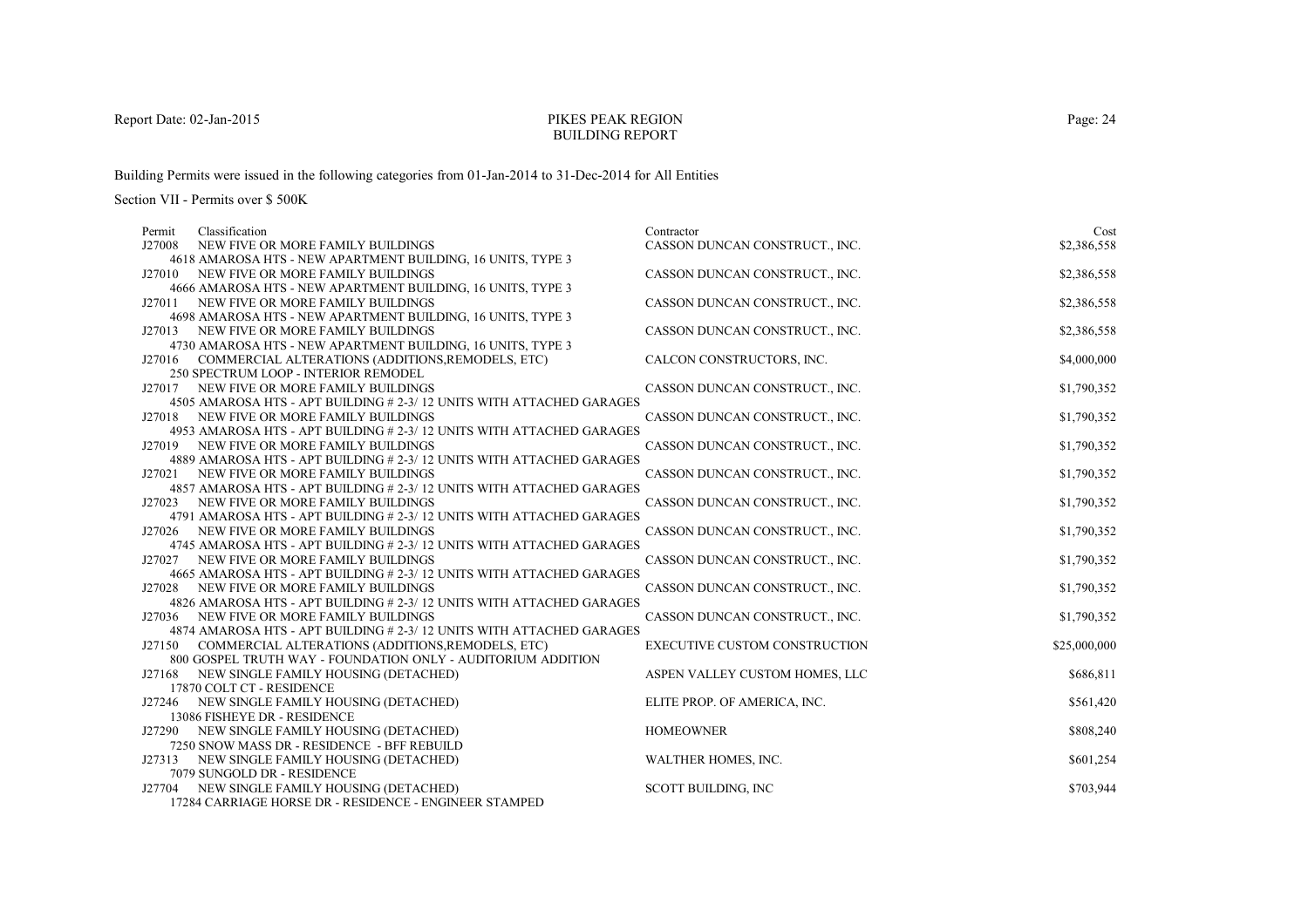# PIKES PEAK REGIONBUILDING REPORT

Building Permits were issued in the following categories from 01-Jan-2014 to 31-Dec-2014 for All Entities

| Permit | Classification                                                                                                | Contractor                      | Cost        |
|--------|---------------------------------------------------------------------------------------------------------------|---------------------------------|-------------|
| J27713 | RESIDENTIAL ALTERATIONS (REMODEL, ADDITIONS, ETC)                                                             | <b>GUNS &amp; HOSES ROOFING</b> | \$620,000   |
|        | 206 ELMWOOD DR - REROOF                                                                                       |                                 |             |
|        | J27960 NEW SINGLE FAMILY HOUSING (DETACHED)                                                                   | RICHMOND AMERICAN HOMES         | \$578,767   |
|        | 16695 MYSTIC CANYON DR - RESIDENCE                                                                            |                                 |             |
|        | J28048 NEW SINGLE FAMILY HOUSING (DETACHED)                                                                   | <b>HOMEOWNER</b>                | \$747,954   |
|        | 2293 RED EDGE HTS - RESIDENCE                                                                                 |                                 |             |
|        | J28078 NEW SINGLE FAMILY HOUSING (DETACHED)                                                                   | BISON BUILDERS & ASSOC., INC.   | \$723,861   |
|        | 11735 BISON MEADOWS CT - RESIDENCE - ENGINEER STAMPED                                                         |                                 |             |
|        | J28229 NEW SINGLE FAMILY HOUSING (DETACHED)                                                                   | <b>HOMEOWNER</b>                | \$843,790   |
|        | 1631 LYONSDOWN LN - RESIDENCE (ENGINEER STAMPED)                                                              |                                 |             |
|        | J28264 NEW SINGLE FAMILY HOUSING (DETACHED)                                                                   | <b>HOMEOWNER</b>                | \$500,278   |
|        | 16570 DANCING WOLF WAY - RESIDENCE                                                                            |                                 |             |
|        | J28298 COMMERCIAL ALTERATIONS (ADDITIONS, REMODELS, ETC)                                                      | COLORADO COMMERCIAL ROOFING     | \$600,000   |
|        | 3975 PALMER PARK BLVD - REROOF                                                                                |                                 |             |
|        | J28418 NEW SINGLE FAMILY HOUSING (DETACHED)                                                                   | GOETZMANN CUSTOM HOMES INC      | \$549,213   |
|        | 1948 REDBANK DR - RESIDENCE                                                                                   |                                 |             |
|        | J28426 STORES AND OTHER RETAIL BUILDINGS/INT FINISHES<br>5278 N NEVADA AVE - RETAIL BUILDING - CORE AND SHELL | PEAK PROFESSIONAL CONTRS INC    | \$2,259,863 |
|        | J28437 NEW SINGLE FAMILY HOUSING (DETACHED)                                                                   | ELITE PROP. OF AMERICA, INC.    | \$593,973   |
|        | 13230 LIONS PEAK WAY - RESIDENCE                                                                              |                                 |             |
|        | J28439 NEW SINGLE FAMILY HOUSING (DETACHED)                                                                   | ELITE PROP. OF AMERICA, INC.    | \$512,271   |
|        | 6756 MUSTANG RIM DR - RESIDENCE                                                                               |                                 |             |
| J28548 | STORES AND OTHER RETAIL BUILDINGS/INT FINISHES                                                                | SHARP GENERAL CONTRACTORS, INC  | \$2,067,268 |
|        | 3214-3284 CINEMA PT - RETAIL BUILDING - CORE AND SHELL                                                        |                                 |             |
|        | J28629 NEW SINGLE FAMILY HOUSING (DETACHED)                                                                   | MASTER BILT HOMES, INC.         | \$556,602   |
|        | 13595 HOMESTEAD RD - RESIDENCE - ENGINEER STAMPED                                                             |                                 |             |
|        | J28886 NEW SINGLE FAMILY HOUSING (DETACHED)                                                                   | KIRELLA HOMES, INC              | \$841,542   |
|        | 2952 FULLER RD - RESIDENCE (ENGINEER STAMPED)                                                                 |                                 |             |
|        | J28888 NEW SINGLE FAMILY HOUSING (DETACHED)                                                                   | ABSOLUTE SIDING AND WINDOWS     | \$653,830   |
|        | 16864 FLETCHERVILLE LN - RESIDENCE                                                                            |                                 |             |
|        | J28931 NEW SINGLE FAMILY HOUSING (DETACHED)                                                                   | SADDLETREE INC.                 | \$687,454   |
|        | 5278 FRASER VALLEY LN - RESIDENCE - ENGINEER STAMPED                                                          |                                 |             |
|        | J29107 NEW SINGLE FAMILY HOUSING (DETACHED)                                                                   | CHALLENGER HOMES, INC.          | \$518,588   |
|        | 233 COYOTE WILLOW DR - RESIDENCE                                                                              |                                 |             |
|        | J29286 NEW SINGLE FAMILY HOUSING (DETACHED)                                                                   | FINE CONSTRUCTION, LLC          | \$829,977   |
|        | 12780 MILAM RD - REBUILD RESIDENCE - ENGINEER STAMPED                                                         |                                 |             |
|        | J29431 NEW SINGLE FAMILY HOUSING (DETACHED)                                                                   | SADDLETREE INC.                 | \$604,360   |
|        | 2193 RED EDGE HTS - RESIDENCE                                                                                 |                                 |             |
|        | J29497 NEW SINGLE FAMILY HOUSING (DETACHED)                                                                   | ELITE PROP. OF AMERICA, INC.    | \$561,420   |
|        | 1944 RIPPLE RIDGE RD - RESIDENCE                                                                              |                                 |             |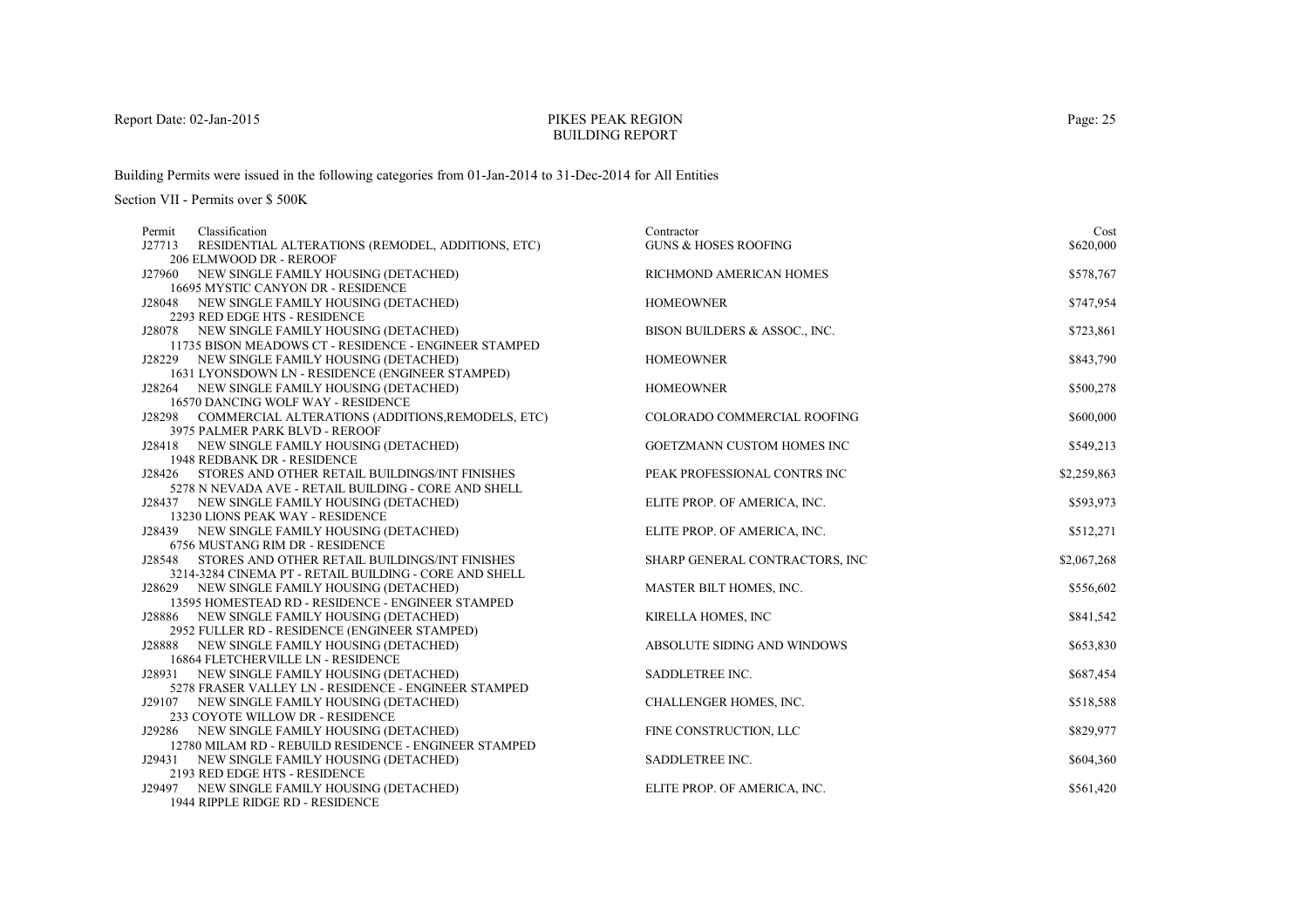# PIKES PEAK REGIONBUILDING REPORT

Building Permits were issued in the following categories from 01-Jan-2014 to 31-Dec-2014 for All Entities

| Permit | Classification                                                                              | Contractor                            | Cost        |
|--------|---------------------------------------------------------------------------------------------|---------------------------------------|-------------|
|        | J29498 NEW SINGLE FAMILY HOUSING (DETACHED)                                                 | ELITE PROP. OF AMERICA, INC.          | \$560,457   |
|        | 6742 INDIAN FEATHER DR - RESIDENCE                                                          |                                       |             |
|        | J29599 NEW SINGLE FAMILY HOUSING (DETACHED)                                                 | THE FLIPSIDE CONTRACTING, LLC.        | \$544,073   |
|        | 13661 STONY HILL PT - RESIDENCE                                                             |                                       |             |
|        | J29709 NEW SINGLE FAMILY HOUSING (DETACHED)                                                 | <b>REUNION HOMES</b>                  | \$562,598   |
|        | 12795 SUNLIGHT PEAK PL - RESIDENCE                                                          |                                       |             |
|        | J29740 NEW SINGLE FAMILY HOUSING (DETACHED)                                                 | GOETZMANN CUSTOM HOMES INC            | \$549,213   |
|        | 2595 BROGANS BLUFF DR - RESIDENCE                                                           |                                       |             |
|        | J29743 NEW SINGLE FAMILY HOUSING (DETACHED)                                                 | <b>GOEBEL CONSTRUCTION, INC</b>       | \$548,678   |
|        | 13355 PINERY DR - RESIDENCE-BFF                                                             |                                       |             |
|        | J29794 STRUCTURES OTHER THAN BUILDINGS (SWIMMING POOLS, ETC)                                | BRYAN CONSTRUCTION, INC.              | \$640,000   |
|        | 6303 BARNES RD - SOCCER FIELD PRESS BOX AND SEATING AREA                                    |                                       |             |
|        | J29799 NEW SINGLE FAMILY HOUSING (DETACHED)                                                 | VANTAGE HOMES CORPORATION             | \$566,132   |
|        | 2043 RIPPLE RIDGE RD - RESIDENCE - ENGINEER STAMPED                                         |                                       |             |
|        | J29810 NEW SINGLE FAMILY HOUSING (DETACHED)                                                 | <b>HOMEOWNER</b>                      | \$1,147,683 |
|        | 4270 SPAATZ RD - RESIDENCE                                                                  |                                       |             |
|        | J29953 NEW SINGLE FAMILY HOUSING (DETACHED)                                                 | DREAM TEAM CONSTRUCTION, INC          | \$567,952   |
|        | 12930 HOLMES RD - RESIDENCE - ENGINEER STAMPED-BFF                                          |                                       |             |
|        | J29993 NEW SINGLE FAMILY HOUSING (DETACHED)                                                 | TUSCANY HOMES LLC                     | \$646,870   |
|        | 1059 OLD NORTH GATE RD - RESIDENCE - ENGINEER STAMPED                                       |                                       |             |
|        | J29999 COMMERCIAL ALTERATIONS (ADDITIONS, REMODELS, ETC)                                    | <b>CENTIMARK CORPORATION</b>          | \$510,000   |
|        | 1635 AEROPLAZA DR - REROOF                                                                  |                                       |             |
|        | J30033 NEW SINGLE FAMILY HOUSING (DETACHED)<br>12810 TIA LN - RESIDENCE - BLACK FOREST FIRE | LAURIA BLDRS. & LAND, LLC.            | \$592,259   |
|        | J30042 NEW SINGLE FAMILY HOUSING (DETACHED)                                                 | DME HOMES DBA GJ GARDNER HOMES        | \$522,872   |
|        | 10851 GLEN CANYON DR - RESIDENCE - ENGINEER STAMPED                                         |                                       |             |
|        | J30078 NEW SINGLE FAMILY HOUSING (DETACHED)                                                 | <b>HOMEOWNER</b>                      | \$652,546   |
|        | 13655 FIFE CT - RESIDENCE                                                                   |                                       |             |
|        | J30413 NEW SINGLE FAMILY HOUSING (DETACHED)                                                 | <b>HOMEOWNER</b>                      | \$519,552   |
|        | 18020 EASTONVILLE RD - RESIDENCE                                                            |                                       |             |
|        | J30601 NEW SINGLE FAMILY HOUSING (DETACHED)                                                 | ELITE PROP. OF AMERICA, INC.          | \$512,271   |
|        | 1458 YELLOW TAIL DR - RESIDENCE                                                             |                                       |             |
|        | J30602 NEW SINGLE FAMILY HOUSING (DETACHED)                                                 | ELITE PROP. OF AMERICA, INC.          | \$588,726   |
|        | 2328 MARGAUX VALLEY WAY - RESIDENCE                                                         |                                       |             |
|        | J30608 STORES AND OTHER RETAIL BUILDINGS/INT FINISHES                                       | ELITE PROP. OF AMERICA, INC.          | \$900,000   |
|        | 2670-2690 NORTH GATE BLVD - NEW RETAIL SHELL BUILDING                                       |                                       |             |
|        | J30614 COMMERCIAL ALTERATIONS (ADDITIONS, REMODELS, ETC)                                    | MAHLER GC GENERAL CONTRACTING COMPANY | \$542,000   |
|        | 320 E FONTANERO ST, 200 - INTERIOR REMODEL                                                  |                                       |             |
|        | J30677 NEW SINGLE FAMILY HOUSING (DETACHED)                                                 | DME HOMES DBA GJ GARDNER HOMES        | \$522,443   |
|        | 14485 E COACHMAN DR - RESIDENCE - ENGINEER STAMPED                                          |                                       |             |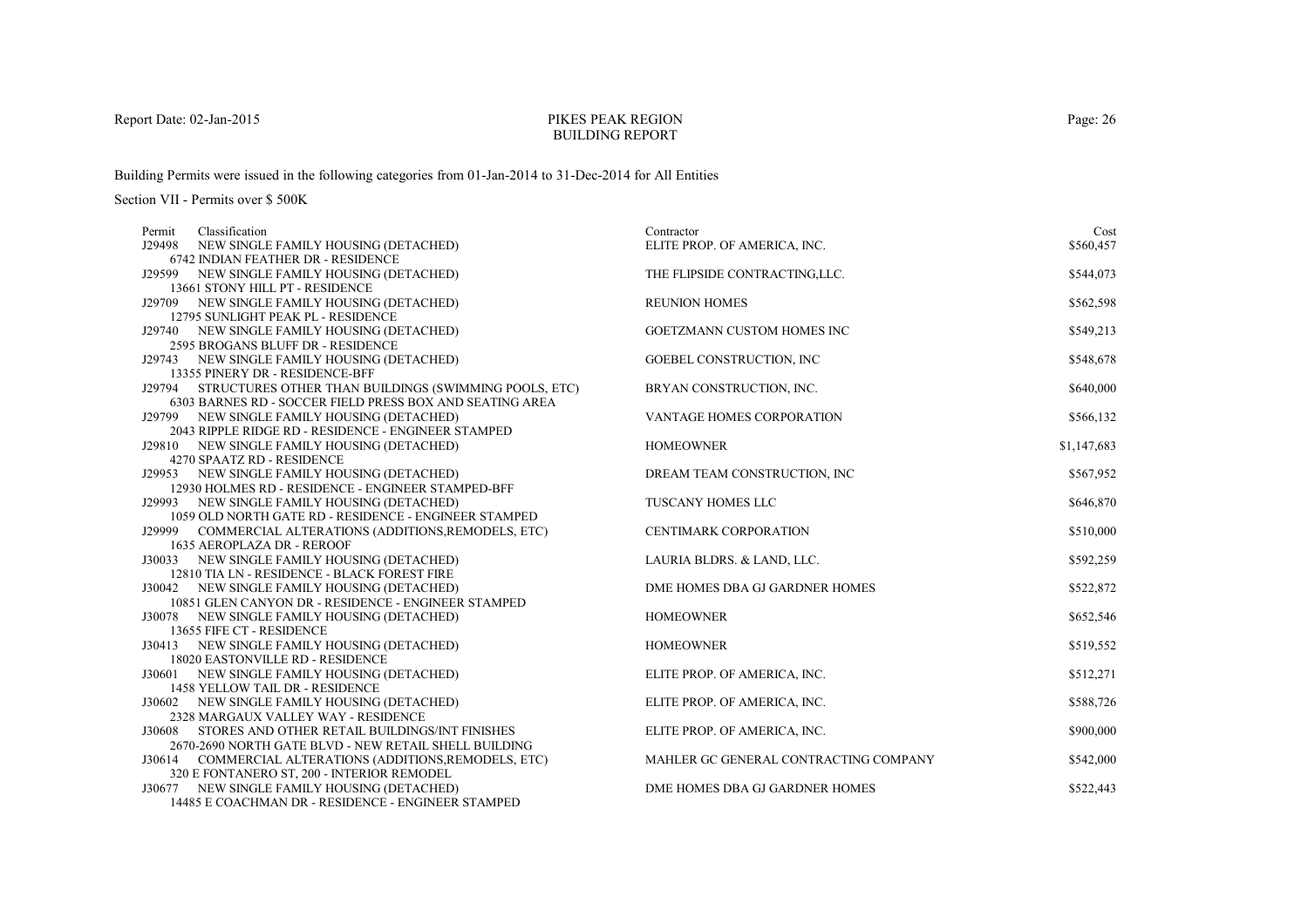# PIKES PEAK REGIONBUILDING REPORT

Building Permits were issued in the following categories from 01-Jan-2014 to 31-Dec-2014 for All Entities

| Permit | Classification                                                                                       | Contractor                     | Cost        |
|--------|------------------------------------------------------------------------------------------------------|--------------------------------|-------------|
|        | J30834 NEW SINGLE FAMILY HOUSING (DETACHED)                                                          | PEACEMAKER BUILDERS INC        | \$568,274   |
|        | 4535 GOVERNORS PT - RESIDENCE ENGINEER STAMPED                                                       |                                |             |
|        | J31129 COMMERCIAL ALTERATIONS (ADDITIONS, REMODELS, ETC)                                             | BRYAN CONSTRUCTION, INC.       | \$3,470,704 |
|        | 215 S PARKSIDE DR - INTERIOR REMODEL (PHASE 1)                                                       |                                |             |
|        | J31133 COMMERCIAL ALTERATIONS (ADDITIONS, REMODELS, ETC)                                             | WELLS & WEST GENERAL CONT. INC | \$627,500   |
|        | 555 MIDDLE CREEK PKWY, 116 - INTERIOR REMODEL                                                        |                                |             |
|        | J31164 COMMERCIAL ALTERATIONS (ADDITIONS, REMODELS, ETC)                                             | GOLDEN TRIANGLE CONST. OF S.C. | \$1,000,000 |
|        | 345 N ACADEMY BLVD - INTERIOR REMODEL                                                                |                                |             |
|        | J31268 NEW SINGLE FAMILY HOUSING (DETACHED)                                                          | SADDLETREE INC.                | \$552,533   |
|        | 4990 ALBERTA FALLS WAY - RESIDENCE (ENGINEER STAMPED)                                                |                                |             |
|        | J31272 NEW SINGLE FAMILY HOUSING (DETACHED)                                                          | CONSTRUCTION BY GENESIS, INC.  | \$735,211   |
|        | 9835 EAGLET WAY - RESIDENCE                                                                          |                                |             |
|        | J31280 NEW SINGLE FAMILY HOUSING (DETACHED)                                                          | BELLA VITA CUSTOM HOMES        | \$644,300   |
|        | 13631 STONY HILL PT - RESIDENCE                                                                      |                                |             |
|        | J31533 NEW OFFICES, BANKS, AND PROFESSIONAL BLDGS/INT FINISHES                                       | COLARELLI CONSTRUCTION, INC.   | \$850,000   |
|        | 9348 GRAND CORDERA PKWY, 160 - INTERIOR FINISH - MEDICAL                                             |                                |             |
|        | J31710 NEW SINGLE FAMILY HOUSING (DETACHED)                                                          | ELITE PROP. OF AMERICA, INC.   | \$565,918   |
|        | 6738 MUSTANG RIM DR - RESIDENCE                                                                      |                                |             |
|        | J31711 NEW SINGLE FAMILY HOUSING (DETACHED)                                                          | ELITE PROP. OF AMERICA, INC.   | \$623,527   |
|        | 12622 CHIANTI CT - RESIDENCE                                                                         |                                |             |
|        | J31749 NEW SINGLE FAMILY HOUSING (DETACHED)<br>16362 TIMBER MEADOW DR - RESIDENCE - ENGINEER STAMPED | <b>CUSTOM CASTLES</b>          | \$592,688   |
|        |                                                                                                      |                                |             |
|        | J31768 NEW SINGLE FAMILY HOUSING (DETACHED)                                                          | SAINT AUBYN HOMES, LLC         | \$541,396   |
|        | 10785 GREENBELT DR - RESIDENCE<br>J31797 NEW SINGLE FAMILY HOUSING (DETACHED)                        | WEBBCRAFT CONSTRUCTION, LLC    | \$675,996   |
|        | 6635 VESSEY RD - RESIDENCE                                                                           |                                |             |
|        | J31914 NEW SINGLE FAMILY HOUSING (DETACHED)                                                          | SAINT AUBYN HOMES, LLC         | \$541,396   |
|        | 10469 HOLLY SPRINGS PL - RESIDENCE                                                                   |                                |             |
|        | J31926 NEW SINGLE FAMILY HOUSING (DETACHED)                                                          | <b>HAMMER HOMES</b>            | \$513,984   |
|        | 234 COYOTE WILLOW DR - RESIDENCE                                                                     |                                |             |
|        | J31976 NEW SINGLE FAMILY HOUSING (DETACHED)                                                          | VANTAGE HOMES CORPORATION      | \$502,419   |
|        | 201 KETTLE VALLEY WAY - RESIDENCE                                                                    |                                |             |
|        | J31999 NEW OFFICES, BANKS, AND PROFESSIONAL BLDGS/INT FINISHES                                       | HAMMERS CONSTRUCTION, INC.     | \$1,286,109 |
|        | 7006 SPACE VILLAGE AVE - NEW OFFICE/WAREHOUSE                                                        |                                |             |
|        | J32179 NEW SINGLE FAMILY HOUSING (DETACHED)                                                          | SAINT AUBYN HOMES, LLC         | \$639,375   |
|        | 13741 WINDRUSH DR - RESIDENCE                                                                        |                                |             |
|        | J32444 NEW SINGLE FAMILY HOUSING (DETACHED)                                                          | SAINT AUBYN HOMES, LLC         | \$639,375   |
|        | 13180 PRIDE MOUNTAIN DR - RESIDENCE                                                                  |                                |             |
|        | J32450 NEW SINGLE FAMILY HOUSING (DETACHED)                                                          | MASTER BILT HOMES, INC.        | \$529,725   |
|        | 5007 SILVER NELL DR - RESIDENCE                                                                      |                                |             |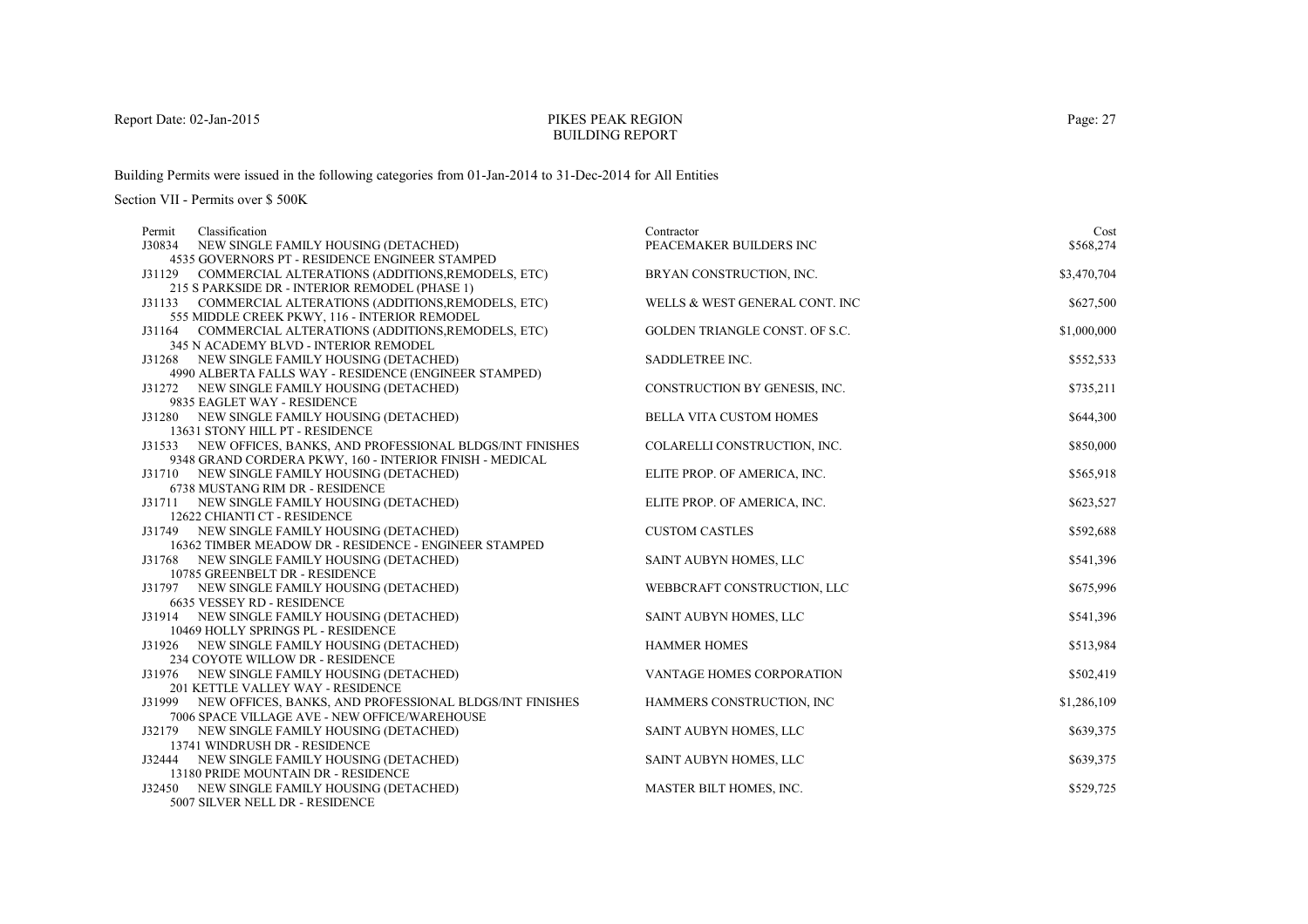# PIKES PEAK REGIONBUILDING REPORT

Building Permits were issued in the following categories from 01-Jan-2014 to 31-Dec-2014 for All Entities

| Permit | Classification                                                                                                | Contractor                       | Cost        |
|--------|---------------------------------------------------------------------------------------------------------------|----------------------------------|-------------|
| J32486 | NEW SINGLE FAMILY HOUSING (DETACHED)                                                                          | MURPHY'S CUSTOM HOME             | \$511,628   |
|        | 7230 WILDRIDGE RD - RESIDENCE - ENGINEER STAMPED-BFF-NEW DESIGN                                               |                                  |             |
|        | J32661 NEW SINGLE FAMILY HOUSING (DETACHED)                                                                   | <b>BRIESE ENTERPRISES</b>        | \$555,317   |
|        | 17720 CHARTER PINES DR - RESIDENCE                                                                            |                                  |             |
|        | J32694 NEW SINGLE FAMILY HOUSING (DETACHED)                                                                   | FIVE STAR CUSTOM HOMES           | \$698,376   |
|        | 15895 TRANSCONTINENTAL DR - RESIDENCE (ENGINEER STAMPED)                                                      |                                  |             |
|        | J32702 NEW SINGLE FAMILY HOUSING (DETACHED)                                                                   | CREEKSTONE DEVELOPMENT, INC.     | \$607,037   |
|        | 5651 WOLF VILLAGE DR - RESIDENCE                                                                              |                                  |             |
|        | J32822 NEW SINGLE FAMILY HOUSING (DETACHED)                                                                   | SAINT AUBYN HOMES, LLC           | \$639,375   |
|        | 13873 WINDRUSH DR - RESIDENCE<br>J32824 NEW SINGLE FAMILY HOUSING (DETACHED)                                  | <b>HOMEOWNER</b>                 | \$860,495   |
|        | 8410 WRANGLERS TER - RESIDENCE                                                                                |                                  |             |
|        | J32876 NEW SINGLE FAMILY HOUSING (DETACHED)                                                                   | CHALLENGER HOMES, INC.           | \$578,767   |
|        | 7074 HONEYCOMB DR - RESIDENCE                                                                                 |                                  |             |
|        | J33011 NEW SINGLE FAMILY HOUSING (DETACHED)                                                                   | <b>HOMEOWNER</b>                 | \$551,997   |
|        | 1338 MONTCOMBE DR - RESIDENCE                                                                                 |                                  |             |
|        | J33360 NEW SINGLE FAMILY HOUSING (DETACHED)                                                                   | ADAMO BUILDING COMPANY, LLC      | \$566,774   |
|        | 1970 SAFE HARBOR CT - RESIDENCE                                                                               |                                  |             |
|        | J33423 NEW SINGLE FAMILY HOUSING (DETACHED)                                                                   | SADDLETREE INC.                  | \$590,653   |
|        | 1107 OLD NORTH GATE RD - RESIDENCE (ENGINEER STAMPED)                                                         |                                  |             |
|        | J33611 NEW SINGLE FAMILY HOUSING (DETACHED)                                                                   | ASPEN GOLD GEN. CONTR. & ENG.    | \$712,939   |
|        | 1615 ROCKHURST BLVD - RESIDENCE - ENGINEER STAMPED                                                            |                                  |             |
|        | J33860 NEW SINGLE FAMILY HOUSING (DETACHED)                                                                   | ALBANO CONSTRUCTION, INC.        | \$530,474   |
|        | 15685 POLE PINE PT - RESIDENCE                                                                                |                                  |             |
|        | J33879 COMMERCIAL ALTERATIONS (ADDITIONS, REMODELS, ETC)                                                      | <b>CMG CORP</b>                  | \$655,254   |
|        | 330 W UINTAH ST - NEW ADDITION - UPGRADE TO FINISH 10/2/14                                                    |                                  |             |
|        | J33887 COMMERCIAL ALTERATIONS (ADDITIONS, REMODELS, ETC)                                                      | <b>GE JOHNSON CONSTR CO, INC</b> | \$842,000   |
|        | 4158 AUSTIN BLUFFS PKWY - INTERIOR REMODEL                                                                    | INDUSTRIAL CONSTR MGRS INC       | \$1,250,000 |
|        | J33900 NONRESIDENTIAL BUILDINGS (STORAGE SHEDS, ETC)<br>700 CONEJOS ST, 720 - NEW ELECTRICAL STORAGE BUILDING |                                  |             |
|        | J33929 NEW SINGLE FAMILY HOUSING (DETACHED)                                                                   | ELITE PROP. OF AMERICA, INC.     | \$561,420   |
|        | 13210 PRIDE MOUNTAIN DR - RESIDENCE                                                                           |                                  |             |
|        | J33931 NEW SINGLE FAMILY HOUSING (DETACHED)                                                                   | ELITE PROP. OF AMERICA, INC.     | \$561,420   |
|        | 12653 CHIANTI CT - RESIDENCE                                                                                  |                                  |             |
|        | J34092 NEW SINGLE FAMILY HOUSING (DETACHED)                                                                   | RICHMOND AMERICAN HOMES          | \$580,802   |
|        | 5774 LEON YOUNG DR - RESIDENCE                                                                                |                                  |             |
|        | J34150 NEW SINGLE FAMILY HOUSING (DETACHED)                                                                   | VANTAGE HOMES CORPORATION        | \$643,765   |
|        | 229 KETTLE VALLEY WAY - RESIDENCE                                                                             |                                  |             |
|        | J34391 NEW SINGLE FAMILY HOUSING (DETACHED)                                                                   | C. R. SHEA HOMES, INC.           | \$667,001   |
|        | 1623 ROCKVIEW TRL - RESIDENCE                                                                                 |                                  |             |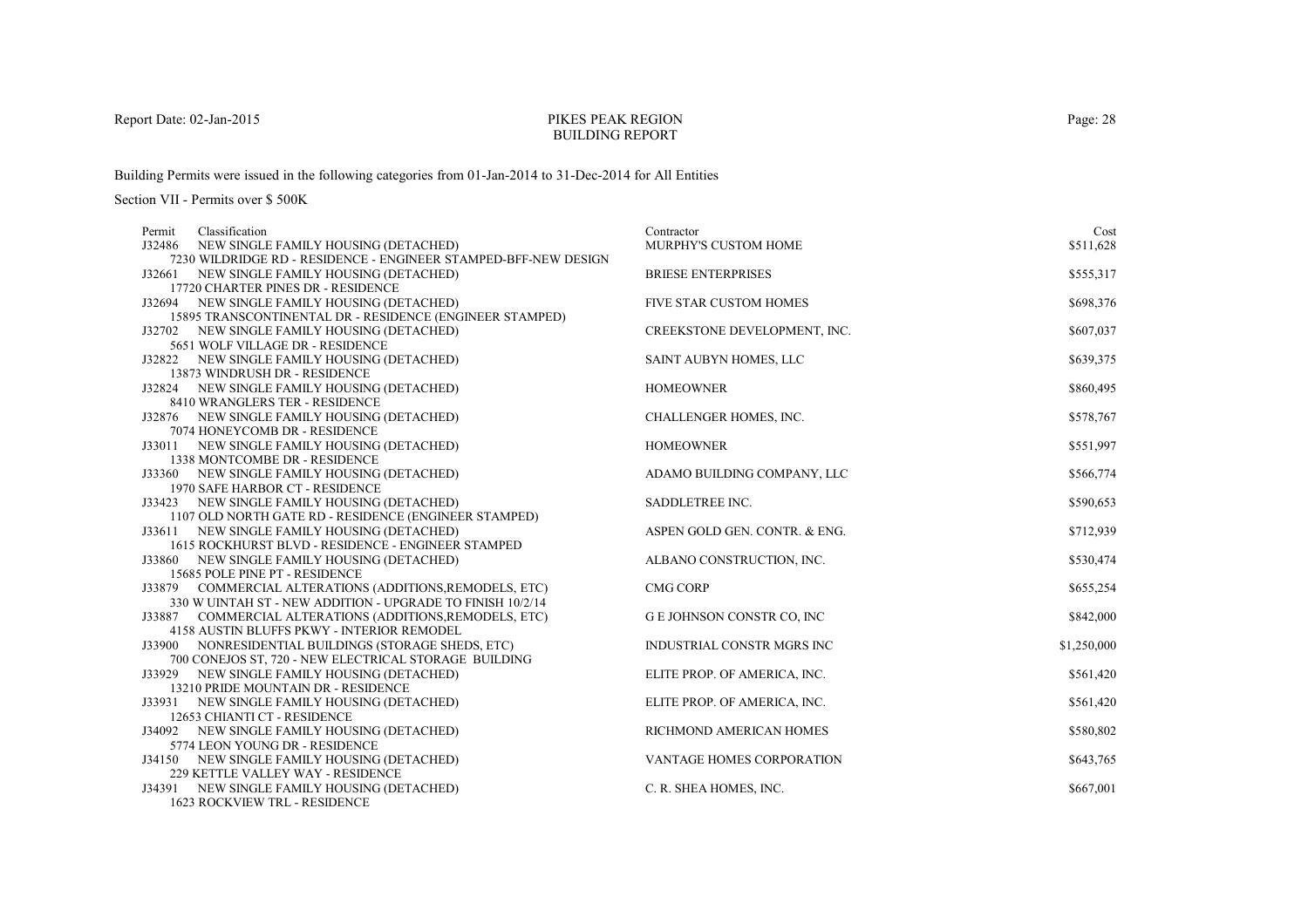# PIKES PEAK REGIONBUILDING REPORT

Building Permits were issued in the following categories from 01-Jan-2014 to 31-Dec-2014 for All Entities

| NEW SINGLE FAMILY HOUSING (DETACHED)<br><b>BECKRICH CONSTRUCTION</b><br>\$519,766<br>J34641<br>12875 HOLMES RD - RESIDENCE-NEW DESIGN-BFF-ENGINEER STAMPED<br>WALTHER HOMES, INC.<br>\$601,254<br>J34662 NEW SINGLE FAMILY HOUSING (DETACHED)<br>7753 PINFEATHER DR - RESIDENCE<br>\$552,212<br>J34678 NEW SINGLE FAMILY HOUSING (DETACHED)<br>STEPHENS AND ASSOCIATES, INC.<br>7649 BONTERRA LN - RESIDENCE<br>J34722 NEW SINGLE FAMILY HOUSING (DETACHED)<br>ELITE PROP. OF AMERICA, INC.<br>\$623,527<br>12645 CHIANTI CT - RESIDENCE<br>CAMPBELL HOMES LTD.<br>\$506,060<br>J34730 NEW SINGLE FAMILY HOUSING (DETACHED)<br>10625 MT EMERALD DR - RESIDENCE<br>\$846,682<br>SADDLETREE INC.<br>J34835 NEW SINGLE FAMILY HOUSING (DETACHED)<br>2160 INGLENOOK GRV - RESIDENCE - ENGINEER STAMPED<br>\$511,200<br>J34908 NEW SINGLE FAMILY HOUSING (DETACHED)<br>POULSON CONSTRUCTION, INC.<br>7412 CHELSEY WAY - RESIDENCE-MODULAR IRC BASEMENT<br>\$562,598<br>J35012 NEW SINGLE FAMILY HOUSING (DETACHED)<br><b>REUNION HOMES</b><br>10687 ABRAMS DR - RESIDENCE<br>\$566,774<br>J35140 NEW SINGLE FAMILY HOUSING (DETACHED)<br>VANTAGE HOMES CORPORATION<br>15884 KANSAS PACIFIC CT - RESIDENCE<br>\$518,053<br>J35141 NEW SINGLE FAMILY HOUSING (DETACHED)<br>VANTAGE HOMES CORPORATION<br>5250 GEM LAKE CT - RESIDENCE<br>PANTERRA DEVELOPMENT LTD., LLP DBA PANTERRA CONSTRUCTION\$1,559,794<br>STORES AND OTHER RETAIL BUILDINGS/INT FINISHES<br>J35464<br>7925 FOUNTAIN MESA RD - NEW DRIVE THRU RESTAURANT<br>\$541,396<br>SAINT AUBYN HOMES, LLC<br>J35495 NEW SINGLE FAMILY HOUSING (DETACHED)<br>13882 RIVERCREST CIR - RESIDENCE<br>\$674,604<br>J35518 NEW SINGLE FAMILY HOUSING (DETACHED)<br>S.C. SCOTT CONST. CONSULTING<br>3855 FOXCHASE WAY - RESIDENCE (ENGINEER STAMPED)<br>\$531,973<br>J35621 NEW SINGLE FAMILY HOUSING (DETACHED)<br>TUSCANY HOMES LLC<br>13120 PRIDE MOUNTAIN DR - RESIDENCE - ENGINEER STAMPED<br>EPIC CONSTRUCTION, INC.<br>\$552,870<br>J35725 STORES AND OTHER RETAIL BUILDINGS/INT FINISHES | Permit | Classification | Contractor | Cost |
|---------------------------------------------------------------------------------------------------------------------------------------------------------------------------------------------------------------------------------------------------------------------------------------------------------------------------------------------------------------------------------------------------------------------------------------------------------------------------------------------------------------------------------------------------------------------------------------------------------------------------------------------------------------------------------------------------------------------------------------------------------------------------------------------------------------------------------------------------------------------------------------------------------------------------------------------------------------------------------------------------------------------------------------------------------------------------------------------------------------------------------------------------------------------------------------------------------------------------------------------------------------------------------------------------------------------------------------------------------------------------------------------------------------------------------------------------------------------------------------------------------------------------------------------------------------------------------------------------------------------------------------------------------------------------------------------------------------------------------------------------------------------------------------------------------------------------------------------------------------------------------------------------------------------------------------------------------------------------------------------------------------------------------------------|--------|----------------|------------|------|
|                                                                                                                                                                                                                                                                                                                                                                                                                                                                                                                                                                                                                                                                                                                                                                                                                                                                                                                                                                                                                                                                                                                                                                                                                                                                                                                                                                                                                                                                                                                                                                                                                                                                                                                                                                                                                                                                                                                                                                                                                                             |        |                |            |      |
|                                                                                                                                                                                                                                                                                                                                                                                                                                                                                                                                                                                                                                                                                                                                                                                                                                                                                                                                                                                                                                                                                                                                                                                                                                                                                                                                                                                                                                                                                                                                                                                                                                                                                                                                                                                                                                                                                                                                                                                                                                             |        |                |            |      |
|                                                                                                                                                                                                                                                                                                                                                                                                                                                                                                                                                                                                                                                                                                                                                                                                                                                                                                                                                                                                                                                                                                                                                                                                                                                                                                                                                                                                                                                                                                                                                                                                                                                                                                                                                                                                                                                                                                                                                                                                                                             |        |                |            |      |
|                                                                                                                                                                                                                                                                                                                                                                                                                                                                                                                                                                                                                                                                                                                                                                                                                                                                                                                                                                                                                                                                                                                                                                                                                                                                                                                                                                                                                                                                                                                                                                                                                                                                                                                                                                                                                                                                                                                                                                                                                                             |        |                |            |      |
|                                                                                                                                                                                                                                                                                                                                                                                                                                                                                                                                                                                                                                                                                                                                                                                                                                                                                                                                                                                                                                                                                                                                                                                                                                                                                                                                                                                                                                                                                                                                                                                                                                                                                                                                                                                                                                                                                                                                                                                                                                             |        |                |            |      |
|                                                                                                                                                                                                                                                                                                                                                                                                                                                                                                                                                                                                                                                                                                                                                                                                                                                                                                                                                                                                                                                                                                                                                                                                                                                                                                                                                                                                                                                                                                                                                                                                                                                                                                                                                                                                                                                                                                                                                                                                                                             |        |                |            |      |
|                                                                                                                                                                                                                                                                                                                                                                                                                                                                                                                                                                                                                                                                                                                                                                                                                                                                                                                                                                                                                                                                                                                                                                                                                                                                                                                                                                                                                                                                                                                                                                                                                                                                                                                                                                                                                                                                                                                                                                                                                                             |        |                |            |      |
|                                                                                                                                                                                                                                                                                                                                                                                                                                                                                                                                                                                                                                                                                                                                                                                                                                                                                                                                                                                                                                                                                                                                                                                                                                                                                                                                                                                                                                                                                                                                                                                                                                                                                                                                                                                                                                                                                                                                                                                                                                             |        |                |            |      |
|                                                                                                                                                                                                                                                                                                                                                                                                                                                                                                                                                                                                                                                                                                                                                                                                                                                                                                                                                                                                                                                                                                                                                                                                                                                                                                                                                                                                                                                                                                                                                                                                                                                                                                                                                                                                                                                                                                                                                                                                                                             |        |                |            |      |
|                                                                                                                                                                                                                                                                                                                                                                                                                                                                                                                                                                                                                                                                                                                                                                                                                                                                                                                                                                                                                                                                                                                                                                                                                                                                                                                                                                                                                                                                                                                                                                                                                                                                                                                                                                                                                                                                                                                                                                                                                                             |        |                |            |      |
|                                                                                                                                                                                                                                                                                                                                                                                                                                                                                                                                                                                                                                                                                                                                                                                                                                                                                                                                                                                                                                                                                                                                                                                                                                                                                                                                                                                                                                                                                                                                                                                                                                                                                                                                                                                                                                                                                                                                                                                                                                             |        |                |            |      |
|                                                                                                                                                                                                                                                                                                                                                                                                                                                                                                                                                                                                                                                                                                                                                                                                                                                                                                                                                                                                                                                                                                                                                                                                                                                                                                                                                                                                                                                                                                                                                                                                                                                                                                                                                                                                                                                                                                                                                                                                                                             |        |                |            |      |
|                                                                                                                                                                                                                                                                                                                                                                                                                                                                                                                                                                                                                                                                                                                                                                                                                                                                                                                                                                                                                                                                                                                                                                                                                                                                                                                                                                                                                                                                                                                                                                                                                                                                                                                                                                                                                                                                                                                                                                                                                                             |        |                |            |      |
|                                                                                                                                                                                                                                                                                                                                                                                                                                                                                                                                                                                                                                                                                                                                                                                                                                                                                                                                                                                                                                                                                                                                                                                                                                                                                                                                                                                                                                                                                                                                                                                                                                                                                                                                                                                                                                                                                                                                                                                                                                             |        |                |            |      |
|                                                                                                                                                                                                                                                                                                                                                                                                                                                                                                                                                                                                                                                                                                                                                                                                                                                                                                                                                                                                                                                                                                                                                                                                                                                                                                                                                                                                                                                                                                                                                                                                                                                                                                                                                                                                                                                                                                                                                                                                                                             |        |                |            |      |
|                                                                                                                                                                                                                                                                                                                                                                                                                                                                                                                                                                                                                                                                                                                                                                                                                                                                                                                                                                                                                                                                                                                                                                                                                                                                                                                                                                                                                                                                                                                                                                                                                                                                                                                                                                                                                                                                                                                                                                                                                                             |        |                |            |      |
|                                                                                                                                                                                                                                                                                                                                                                                                                                                                                                                                                                                                                                                                                                                                                                                                                                                                                                                                                                                                                                                                                                                                                                                                                                                                                                                                                                                                                                                                                                                                                                                                                                                                                                                                                                                                                                                                                                                                                                                                                                             |        |                |            |      |
|                                                                                                                                                                                                                                                                                                                                                                                                                                                                                                                                                                                                                                                                                                                                                                                                                                                                                                                                                                                                                                                                                                                                                                                                                                                                                                                                                                                                                                                                                                                                                                                                                                                                                                                                                                                                                                                                                                                                                                                                                                             |        |                |            |      |
|                                                                                                                                                                                                                                                                                                                                                                                                                                                                                                                                                                                                                                                                                                                                                                                                                                                                                                                                                                                                                                                                                                                                                                                                                                                                                                                                                                                                                                                                                                                                                                                                                                                                                                                                                                                                                                                                                                                                                                                                                                             |        |                |            |      |
|                                                                                                                                                                                                                                                                                                                                                                                                                                                                                                                                                                                                                                                                                                                                                                                                                                                                                                                                                                                                                                                                                                                                                                                                                                                                                                                                                                                                                                                                                                                                                                                                                                                                                                                                                                                                                                                                                                                                                                                                                                             |        |                |            |      |
|                                                                                                                                                                                                                                                                                                                                                                                                                                                                                                                                                                                                                                                                                                                                                                                                                                                                                                                                                                                                                                                                                                                                                                                                                                                                                                                                                                                                                                                                                                                                                                                                                                                                                                                                                                                                                                                                                                                                                                                                                                             |        |                |            |      |
|                                                                                                                                                                                                                                                                                                                                                                                                                                                                                                                                                                                                                                                                                                                                                                                                                                                                                                                                                                                                                                                                                                                                                                                                                                                                                                                                                                                                                                                                                                                                                                                                                                                                                                                                                                                                                                                                                                                                                                                                                                             |        |                |            |      |
|                                                                                                                                                                                                                                                                                                                                                                                                                                                                                                                                                                                                                                                                                                                                                                                                                                                                                                                                                                                                                                                                                                                                                                                                                                                                                                                                                                                                                                                                                                                                                                                                                                                                                                                                                                                                                                                                                                                                                                                                                                             |        |                |            |      |
|                                                                                                                                                                                                                                                                                                                                                                                                                                                                                                                                                                                                                                                                                                                                                                                                                                                                                                                                                                                                                                                                                                                                                                                                                                                                                                                                                                                                                                                                                                                                                                                                                                                                                                                                                                                                                                                                                                                                                                                                                                             |        |                |            |      |
|                                                                                                                                                                                                                                                                                                                                                                                                                                                                                                                                                                                                                                                                                                                                                                                                                                                                                                                                                                                                                                                                                                                                                                                                                                                                                                                                                                                                                                                                                                                                                                                                                                                                                                                                                                                                                                                                                                                                                                                                                                             |        |                |            |      |
|                                                                                                                                                                                                                                                                                                                                                                                                                                                                                                                                                                                                                                                                                                                                                                                                                                                                                                                                                                                                                                                                                                                                                                                                                                                                                                                                                                                                                                                                                                                                                                                                                                                                                                                                                                                                                                                                                                                                                                                                                                             |        |                |            |      |
|                                                                                                                                                                                                                                                                                                                                                                                                                                                                                                                                                                                                                                                                                                                                                                                                                                                                                                                                                                                                                                                                                                                                                                                                                                                                                                                                                                                                                                                                                                                                                                                                                                                                                                                                                                                                                                                                                                                                                                                                                                             |        |                |            |      |
|                                                                                                                                                                                                                                                                                                                                                                                                                                                                                                                                                                                                                                                                                                                                                                                                                                                                                                                                                                                                                                                                                                                                                                                                                                                                                                                                                                                                                                                                                                                                                                                                                                                                                                                                                                                                                                                                                                                                                                                                                                             |        |                |            |      |
|                                                                                                                                                                                                                                                                                                                                                                                                                                                                                                                                                                                                                                                                                                                                                                                                                                                                                                                                                                                                                                                                                                                                                                                                                                                                                                                                                                                                                                                                                                                                                                                                                                                                                                                                                                                                                                                                                                                                                                                                                                             |        |                |            |      |
| 19590 E HWY 24 - RETAIL BUILDING - CORE AND SHELL<br>\$700,624<br>MAJESTIC CUSTOM HOMES, INC.                                                                                                                                                                                                                                                                                                                                                                                                                                                                                                                                                                                                                                                                                                                                                                                                                                                                                                                                                                                                                                                                                                                                                                                                                                                                                                                                                                                                                                                                                                                                                                                                                                                                                                                                                                                                                                                                                                                                               |        |                |            |      |
| J35795 NEW SINGLE FAMILY HOUSING (DETACHED)<br>2142 TURNBULL DR - RESIDENCE                                                                                                                                                                                                                                                                                                                                                                                                                                                                                                                                                                                                                                                                                                                                                                                                                                                                                                                                                                                                                                                                                                                                                                                                                                                                                                                                                                                                                                                                                                                                                                                                                                                                                                                                                                                                                                                                                                                                                                 |        |                |            |      |
| PAT WILLIAMS BUILDERS<br>\$516,982<br>J35990 NEW SINGLE FAMILY HOUSING (DETACHED)                                                                                                                                                                                                                                                                                                                                                                                                                                                                                                                                                                                                                                                                                                                                                                                                                                                                                                                                                                                                                                                                                                                                                                                                                                                                                                                                                                                                                                                                                                                                                                                                                                                                                                                                                                                                                                                                                                                                                           |        |                |            |      |
| 14430 PARK CANYON RD - RESIDENCE                                                                                                                                                                                                                                                                                                                                                                                                                                                                                                                                                                                                                                                                                                                                                                                                                                                                                                                                                                                                                                                                                                                                                                                                                                                                                                                                                                                                                                                                                                                                                                                                                                                                                                                                                                                                                                                                                                                                                                                                            |        |                |            |      |
| <b>BUILTRITE BUILDERS</b><br>\$603,931<br>J36020 NEW SINGLE FAMILY HOUSING (DETACHED)                                                                                                                                                                                                                                                                                                                                                                                                                                                                                                                                                                                                                                                                                                                                                                                                                                                                                                                                                                                                                                                                                                                                                                                                                                                                                                                                                                                                                                                                                                                                                                                                                                                                                                                                                                                                                                                                                                                                                       |        |                |            |      |
| 12950 THIEBAUD LN - RESIDENCE                                                                                                                                                                                                                                                                                                                                                                                                                                                                                                                                                                                                                                                                                                                                                                                                                                                                                                                                                                                                                                                                                                                                                                                                                                                                                                                                                                                                                                                                                                                                                                                                                                                                                                                                                                                                                                                                                                                                                                                                               |        |                |            |      |
| LOST CREEK CONSTRUCTION, LLC<br>\$721,291<br>J36078 NEW SINGLE FAMILY HOUSING (DETACHED)                                                                                                                                                                                                                                                                                                                                                                                                                                                                                                                                                                                                                                                                                                                                                                                                                                                                                                                                                                                                                                                                                                                                                                                                                                                                                                                                                                                                                                                                                                                                                                                                                                                                                                                                                                                                                                                                                                                                                    |        |                |            |      |
| 2121 INGLENOOK GRV - RESIDENCE                                                                                                                                                                                                                                                                                                                                                                                                                                                                                                                                                                                                                                                                                                                                                                                                                                                                                                                                                                                                                                                                                                                                                                                                                                                                                                                                                                                                                                                                                                                                                                                                                                                                                                                                                                                                                                                                                                                                                                                                              |        |                |            |      |
| CONSTRUCTION BY GENESIS, INC.<br>J36237 NEW SINGLE FAMILY HOUSING (DETACHED)<br>\$783,076                                                                                                                                                                                                                                                                                                                                                                                                                                                                                                                                                                                                                                                                                                                                                                                                                                                                                                                                                                                                                                                                                                                                                                                                                                                                                                                                                                                                                                                                                                                                                                                                                                                                                                                                                                                                                                                                                                                                                   |        |                |            |      |
| 2920 ROSSMERE ST - RESIDENCE - ENGINEER STAMPED                                                                                                                                                                                                                                                                                                                                                                                                                                                                                                                                                                                                                                                                                                                                                                                                                                                                                                                                                                                                                                                                                                                                                                                                                                                                                                                                                                                                                                                                                                                                                                                                                                                                                                                                                                                                                                                                                                                                                                                             |        |                |            |      |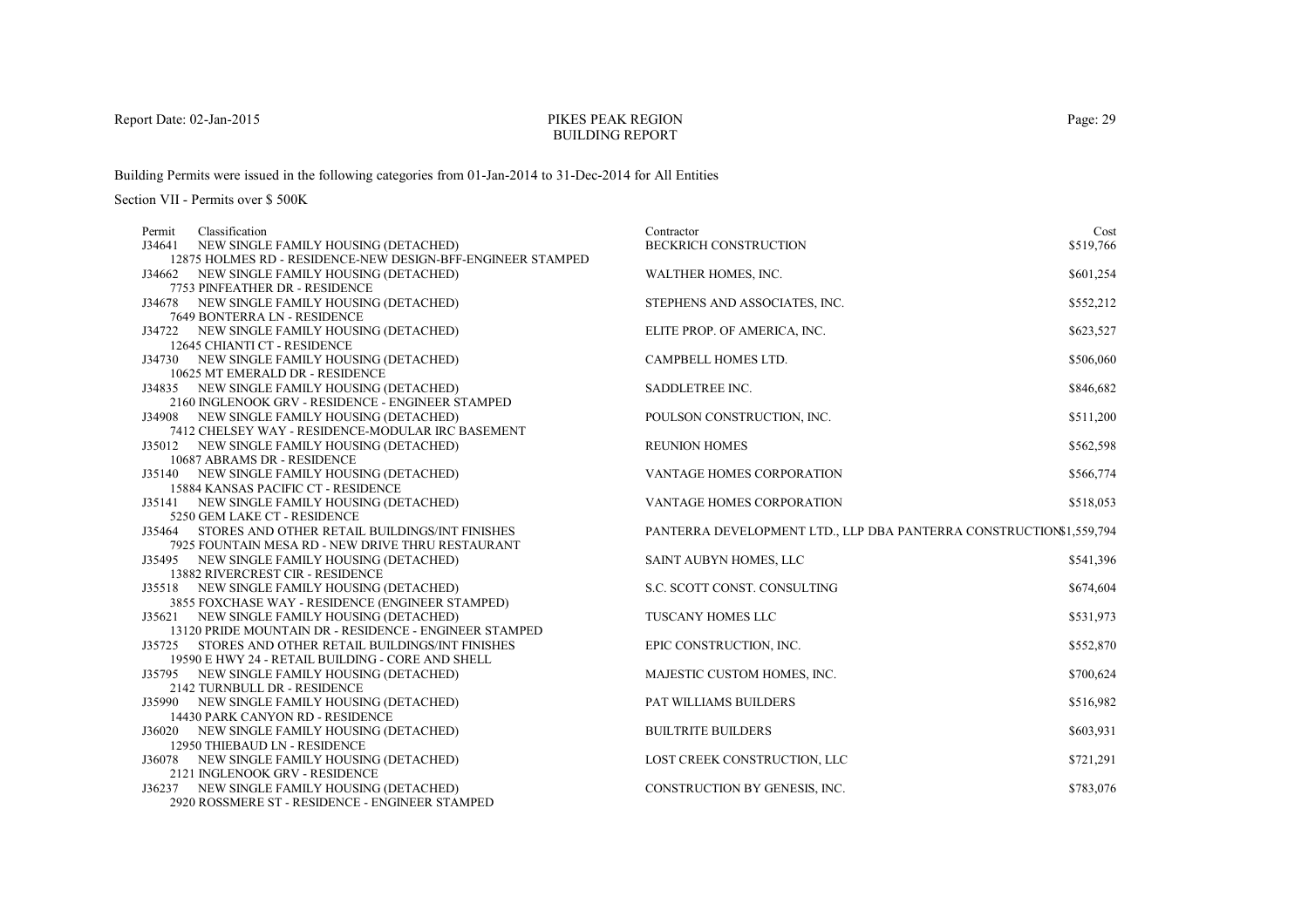# PIKES PEAK REGIONBUILDING REPORT

Building Permits were issued in the following categories from 01-Jan-2014 to 31-Dec-2014 for All Entities

| Permit | Classification                                                                                                              | Contractor                     | Cost        |
|--------|-----------------------------------------------------------------------------------------------------------------------------|--------------------------------|-------------|
|        | J36238 NEW SINGLE FAMILY HOUSING (DETACHED)                                                                                 | CONSTRUCTION BY GENESIS, INC.  | \$1,020,365 |
|        | 13490 EASTONVILLE RD - RESIDENCE                                                                                            |                                |             |
|        | J36254 NEW SINGLE FAMILY HOUSING (DETACHED)                                                                                 | SADDLETREE INC.                | \$634,877   |
|        | 1727 TURNBULL DR - RESIDENCE                                                                                                |                                |             |
|        | J36267 NEW SINGLE FAMILY HOUSING (DETACHED)                                                                                 | VANTAGE HOMES CORPORATION      | \$643,765   |
|        | 15875 TRANSCONTINENTAL DR - RESIDENCE                                                                                       |                                |             |
|        | J36389 NEW HOTELS, MOTELS                                                                                                   | ELITE PROP. OF AMERICA, INC.   | \$5,198,886 |
|        | 1843 WEISKOPF PT - NEW LODGE & GUESTROOM                                                                                    |                                |             |
|        | J36454 COMMERCIAL ALTERATIONS (ADDITIONS, REMODELS, ETC)                                                                    | BRYAN CONSTRUCTION, INC.       | \$853,000   |
|        | 1750 E BOULDER ST, 9 - INTERIOR REMODEL                                                                                     |                                |             |
|        | J36558 NEW OFFICES, BANKS, AND PROFESSIONAL BLDGS/INT FINISHES                                                              | NUNN CONSTRUCTION INC          | \$614,468   |
|        | 17230 JACKSON CREEK PKWY, 260 - INTERIOR FINISH - MEDICAL<br>J36559 NEW OFFICES, BANKS, AND PROFESSIONAL BLDGS/INT FINISHES | NUNN CONSTRUCTION INC          | \$1,828,966 |
|        | 17230 JACKSON CREEK PKWY, 300 - INTERIOR FINISH - MEDICAL                                                                   |                                |             |
|        | J36722 NEW SINGLE FAMILY HOUSING (DETACHED)                                                                                 | <b>ASPEN VIEW HOMES</b>        | \$520,516   |
|        | 6435 STINGRAY LN - RESIDENCE                                                                                                |                                |             |
|        | J36998 NEW SINGLE FAMILY HOUSING (DETACHED)                                                                                 | ELITE PROP. OF AMERICA, INC.   | \$560,457   |
|        | 15866 MIDLAND VALLEY WAY - RESIDENCE                                                                                        |                                |             |
|        | J37051 NEW FIVE OR MORE FAMILY BUILDINGS                                                                                    | GORDON CONSTRUCTION CO., INC.  | \$4,600,000 |
|        | 412 S NEVADA AVE - NEW APARTMENT BUILDINGS (33 UNITS)                                                                       |                                |             |
|        | J37103 NEW SINGLE FAMILY HOUSING (DETACHED)                                                                                 | GOETZMANN CUSTOM HOMES INC     | \$549,213   |
|        | 7575 PINERY CIR - RESIDENCE                                                                                                 |                                |             |
| J37121 | NEW SINGLE FAMILY HOUSING (DETACHED)                                                                                        | WALTHER HOMES, INC.            | \$601,254   |
|        | 7095 SUNGOLD DR - RESIDENCE                                                                                                 |                                |             |
|        | J37204 COMMERCIAL ALTERATIONS (ADDITIONS, REMODELS, ETC)                                                                    | PIONEER GENERAL CONTRACTORS    | \$1,125,000 |
|        | 3620 AUSTIN BLUFFS PKWY - INTERIOR REMODEL                                                                                  |                                |             |
|        | J37609 NEW SINGLE FAMILY HOUSING (DETACHED)                                                                                 | CONSTRUCTION BY GENESIS, INC.  | \$594,722   |
|        | 395 POPES VALLEY DR - RESIDENCE                                                                                             |                                |             |
| J37648 | RESIDENTIAL ALTERATIONS (REMODEL, ADDITIONS, ETC)                                                                           | C. R. SHEA HOMES, INC.         | \$600,000   |
|        | 21 POURTALES RD - ADDITION/REMODEL                                                                                          |                                |             |
|        | J37693 NEW FIVE OR MORE FAMILY BUILDINGS                                                                                    | COLORADO STRUCTURES INC        | \$2,514,168 |
|        | 16212 OLD FOREST PT - NEW APARTMENT BUILDINGS TYPE I - 24 UNITS                                                             |                                |             |
|        | J37694 NEW FIVE OR MORE FAMILY BUILDINGS                                                                                    | COLORADO STRUCTURES INC        | \$2,419,310 |
|        | 16192 OLD FOREST PT - NEW APARTMENT BUILDINGS TYPE 2 - 21 UNITS                                                             |                                |             |
| J37695 | NEW FIVE OR MORE FAMILY BUILDINGS                                                                                           | <b>COLORADO STRUCTURES INC</b> | \$2,514,168 |
|        | 16252 OLD FOREST PT - NEW APARTMENT BUILDINGS TYPE I - 24 UNITS                                                             |                                |             |
|        | J37696 NEW FIVE OR MORE FAMILY BUILDINGS                                                                                    | <b>COLORADO STRUCTURES INC</b> | \$2,419,310 |
|        | 16232 OLD FOREST PT - NEW APARTMENT BUILDINGS TYPE II - 21 UNITS                                                            |                                |             |
|        | J37726 NEW SINGLE FAMILY HOUSING (DETACHED)                                                                                 | SADDLETREE INC.                | \$664,324   |
|        | 4975 ALBERTA FALLS WAY - RESIDENCE - ENGINEER STAMPED                                                                       |                                |             |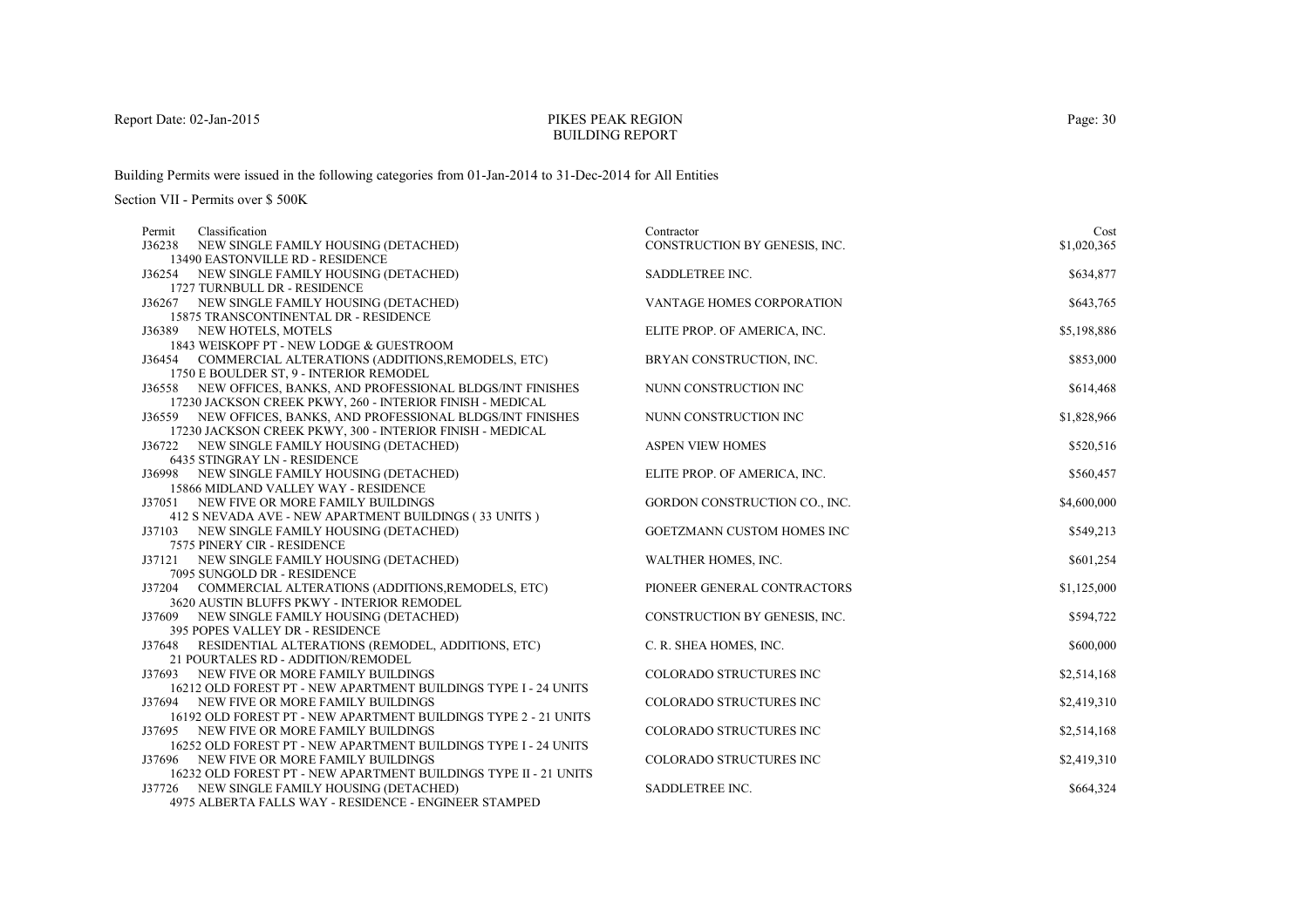# PIKES PEAK REGIONBUILDING REPORT

Building Permits were issued in the following categories from 01-Jan-2014 to 31-Dec-2014 for All Entities

| Permit           | Classification                                                                                                                                                                                                                                                                                                                                                     | Contractor                                                                                  | Cost                                |
|------------------|--------------------------------------------------------------------------------------------------------------------------------------------------------------------------------------------------------------------------------------------------------------------------------------------------------------------------------------------------------------------|---------------------------------------------------------------------------------------------|-------------------------------------|
| J37837           | NEW OFFICES, BANKS, AND PROFESSIONAL BLDGS/INT FINISHES                                                                                                                                                                                                                                                                                                            | NUNN CONSTRUCTION INC                                                                       | \$6,500,000                         |
|                  | 5845 N NEVADA AVE - NEW AUTO DEALERSHIP GARAGE                                                                                                                                                                                                                                                                                                                     |                                                                                             |                                     |
|                  | J37854 NEW SINGLE FAMILY HOUSING (DETACHED)                                                                                                                                                                                                                                                                                                                        | RICHMOND AMERICAN HOMES                                                                     | \$559,172                           |
|                  | 10837 MT EVANS DR, 240 - RESIDENCE                                                                                                                                                                                                                                                                                                                                 |                                                                                             |                                     |
|                  | J37885 NEW SINGLE FAMILY HOUSING (DETACHED)                                                                                                                                                                                                                                                                                                                        | <b>HOMEOWNER</b>                                                                            | \$639,375                           |
|                  | 14745 MILLHAVEN PL - RESIDENCE                                                                                                                                                                                                                                                                                                                                     |                                                                                             |                                     |
|                  | J38011 NEW SINGLE FAMILY HOUSING (DETACHED)                                                                                                                                                                                                                                                                                                                        | ELITE PROP. OF AMERICA, INC.                                                                | \$560,457                           |
|                  | 1958 RIPPLE RIDGE RD - RESIDENCE                                                                                                                                                                                                                                                                                                                                   |                                                                                             |                                     |
|                  | J38012 NEW SINGLE FAMILY HOUSING (DETACHED)                                                                                                                                                                                                                                                                                                                        | ELITE PROP. OF AMERICA, INC.                                                                | \$588,726                           |
|                  | 13184 THUMBPRINT CT - RESIDENCE                                                                                                                                                                                                                                                                                                                                    |                                                                                             |                                     |
|                  | J38295 NEW SINGLE FAMILY HOUSING (DETACHED)                                                                                                                                                                                                                                                                                                                        | <b>BUILTRITE BUILDERS</b>                                                                   | \$564,740                           |
|                  | 4558 SILVER NELL DR - RESIDENCE / ENGINEERED STAMPED                                                                                                                                                                                                                                                                                                               |                                                                                             |                                     |
|                  | J38309 NEW SINGLE FAMILY HOUSING (DETACHED)                                                                                                                                                                                                                                                                                                                        | <b>BUILTRITE BUILDERS</b>                                                                   | \$749,774                           |
|                  | 826 PINEY RIDGE WAY - RESIDENCE / ENGINEERED STAMPED                                                                                                                                                                                                                                                                                                               |                                                                                             |                                     |
|                  | J38568 NEW SINGLE FAMILY HOUSING (DETACHED)                                                                                                                                                                                                                                                                                                                        | <b>GARDEN OF THE GODS HOMES INC.</b>                                                        | \$544,609                           |
|                  | 2746 CATHEDRAL ROCK VW - RESIDENCE - ENGINEER STAMPED                                                                                                                                                                                                                                                                                                              |                                                                                             |                                     |
|                  | J38624 NEW SINGLE FAMILY HOUSING (DETACHED)                                                                                                                                                                                                                                                                                                                        | MELSSEN CONSTRUCTION                                                                        | \$588,190                           |
|                  | 4757 SILVER NELL DR - RESIDENCE                                                                                                                                                                                                                                                                                                                                    |                                                                                             |                                     |
|                  | J38641 NEW SINGLE FAMILY HOUSING (DETACHED)                                                                                                                                                                                                                                                                                                                        | SAINT AUBYN HOMES, LLC                                                                      | \$541,396                           |
|                  | 10430 HOLLY SPRINGS PL - RESIDENCE                                                                                                                                                                                                                                                                                                                                 |                                                                                             |                                     |
|                  | J38869 NEW SINGLE FAMILY HOUSING (DETACHED)                                                                                                                                                                                                                                                                                                                        | WALTHER HOMES, INC.                                                                         | \$601,254                           |
|                  | 7754 PINFEATHER DR - RESIDENCE                                                                                                                                                                                                                                                                                                                                     |                                                                                             |                                     |
|                  | J38937 NEW SINGLE FAMILY HOUSING (DETACHED)                                                                                                                                                                                                                                                                                                                        | <b>CENTURY COMMUNITIES</b>                                                                  | \$537,649                           |
|                  | 5902 MONASHEE CT - RESIDENCE                                                                                                                                                                                                                                                                                                                                       |                                                                                             |                                     |
|                  | J39046 NEW SINGLE FAMILY HOUSING (DETACHED)                                                                                                                                                                                                                                                                                                                        | SAINT AUBYN HOMES, LLC                                                                      | \$541,396                           |
|                  | 12737 MT HARVARD DR - RESIDENCE                                                                                                                                                                                                                                                                                                                                    |                                                                                             |                                     |
|                  | J39047 NEW SINGLE FAMILY HOUSING (DETACHED)                                                                                                                                                                                                                                                                                                                        | SAINT AUBYN HOMES, LLC                                                                      | \$590,225                           |
|                  | 10470 HOLLY SPRINGS PL - RESIDENCE                                                                                                                                                                                                                                                                                                                                 |                                                                                             |                                     |
|                  | J39088 NEW SINGLE FAMILY HOUSING (DETACHED)                                                                                                                                                                                                                                                                                                                        | CREEKSTONE DEVELOPMENT, INC.                                                                | \$521,373                           |
|                  | 5232 KENOSHA PASS CT - RESIDENCE                                                                                                                                                                                                                                                                                                                                   |                                                                                             |                                     |
|                  | J39089 NEW SINGLE FAMILY HOUSING (DETACHED)                                                                                                                                                                                                                                                                                                                        | VANTAGE HOMES CORPORATION                                                                   | \$565,382                           |
|                  | 257 KETTLE VALLEY WAY - RESIDENCE                                                                                                                                                                                                                                                                                                                                  |                                                                                             |                                     |
|                  | J39090 NEW SINGLE FAMILY HOUSING (DETACHED)                                                                                                                                                                                                                                                                                                                        | CREEKSTONE DEVELOPMENT, INC.                                                                | \$607,037                           |
|                  |                                                                                                                                                                                                                                                                                                                                                                    |                                                                                             |                                     |
|                  |                                                                                                                                                                                                                                                                                                                                                                    |                                                                                             |                                     |
|                  |                                                                                                                                                                                                                                                                                                                                                                    |                                                                                             |                                     |
|                  |                                                                                                                                                                                                                                                                                                                                                                    |                                                                                             |                                     |
|                  |                                                                                                                                                                                                                                                                                                                                                                    |                                                                                             |                                     |
|                  | <b>CHOOD ALBERTANIC BILL DD.</b> BEGINEMOE                                                                                                                                                                                                                                                                                                                         |                                                                                             |                                     |
| J39141<br>J39224 | 5683 WOLF VILLAGE DR - RESIDENCE<br>COMMERCIAL ALTERATIONS (ADDITIONS, REMODELS, ETC)<br>2705 JANITELL RD - INTERIOR/ EXTERIOR REMODEL<br>RESIDENTIAL ALTERATIONS (REMODEL, ADDITIONS, ETC)<br>5435 SILVER DR - REROOF HOUSE AND GARAGE WITH GAF TIMBERLINE SHINGLES - FOX HOLLOW GRAY. NEW SYNTHETIC UNDERLAYMENT.<br>J39239 NEW SINGLE FAMILY HOUSING (DETACHED) | CHRISTOFFERSON COMM BLDRS INC<br><b>GARDNER CONTRACTING</b><br>ELITE PROP. OF AMERICA, INC. | \$505,000<br>\$513,049<br>\$512,271 |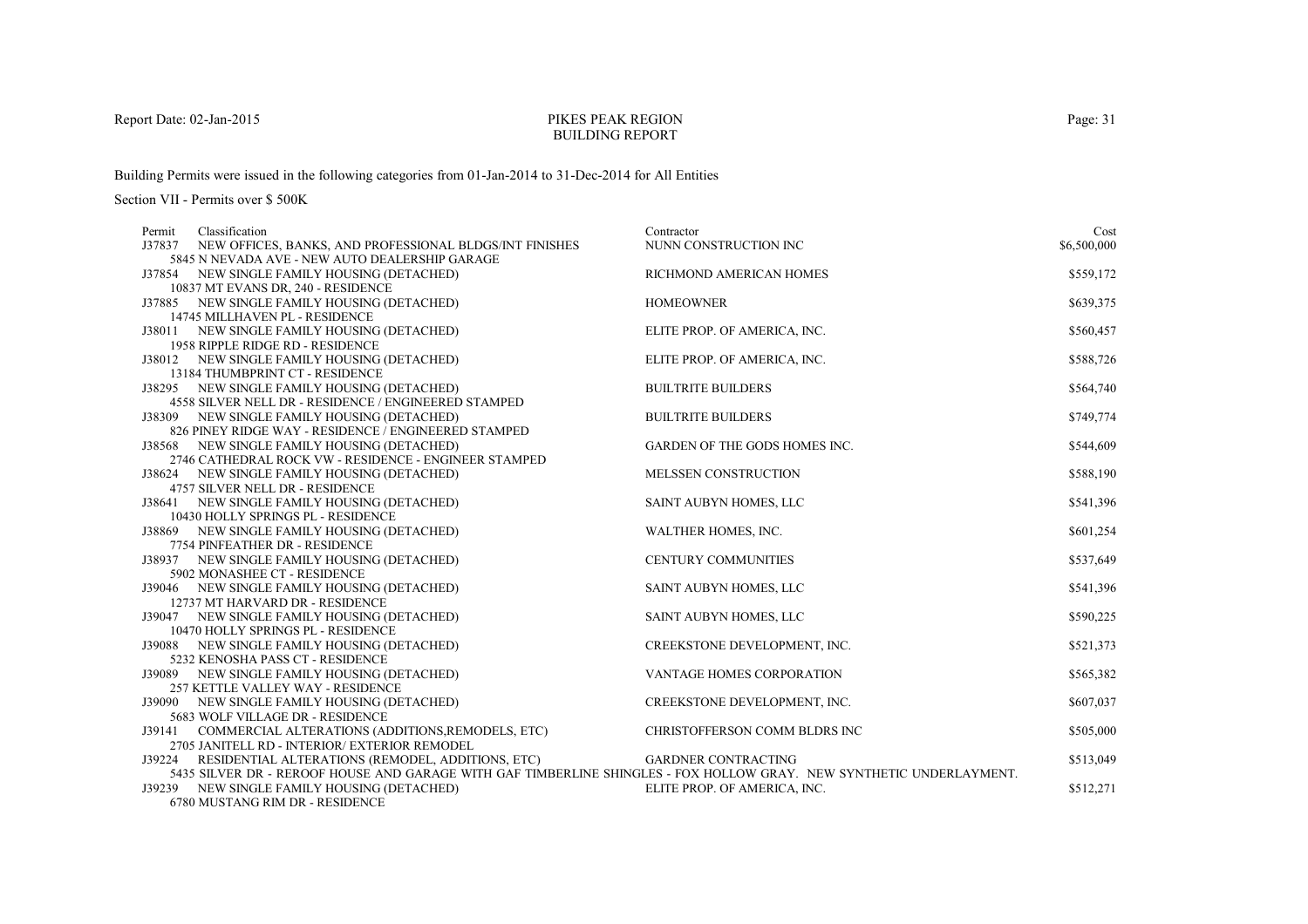# PIKES PEAK REGIONBUILDING REPORT

Building Permits were issued in the following categories from 01-Jan-2014 to 31-Dec-2014 for All Entities

| Permit | Classification                                                                      | Contractor                           | Cost        |
|--------|-------------------------------------------------------------------------------------|--------------------------------------|-------------|
|        | J39267 NEW SINGLE FAMILY HOUSING (DETACHED)                                         | ELITE PROP. OF AMERICA, INC.         | \$650,618   |
|        | 12654 CHIANTI CT - RESIDENCE                                                        |                                      |             |
|        | J39326 NEW SINGLE FAMILY HOUSING (DETACHED)                                         | CAMPBELL HOMES LTD.                  | \$500,278   |
|        | 10928 GREENBELT DR - RESIDENCE                                                      |                                      |             |
|        | J39369 NEW HOTELS, MOTELS                                                           | CROSSLAND CONSTRUCTION COMPANY, INC. | \$5,863,000 |
|        | 3350 N CHESTNUT ST - NEW HOTEL                                                      |                                      |             |
|        | J39450 NEW SINGLE FAMILY HOUSING (DETACHED)                                         | <b>REUNION HOMES</b>                 | \$562,598   |
|        | 12790 SUNLIGHT PEAK PL - RESIDENCE                                                  |                                      |             |
|        | J39469 NEW SINGLE FAMILY HOUSING (DETACHED)                                         | <b>KELLER HOMES INC</b>              | \$504,775   |
|        | 3662 TUSCANNA GRV - RESIDENCE                                                       |                                      |             |
|        | J39472 NEW SINGLE FAMILY HOUSING (DETACHED)                                         | <b>KELLER HOMES INC</b>              | \$560,457   |
|        | 3654 TUSCANNA GRV - RESIDENCE                                                       |                                      |             |
|        | J39505 COMMERCIAL ALTERATIONS (ADDITIONS, REMODELS, ETC)                            | COLARELLI CONSTRUCTION, INC.         | \$674,721   |
|        | 915 MOTOR CITY DR - ADDITION/INTERIOR REMODEL                                       |                                      |             |
|        | J39604 NEW SINGLE FAMILY HOUSING (DETACHED)                                         | <b>CENTURY COMMUNITIES</b>           | \$537,649   |
|        | 5920 TRADITIONS DR - RESIDENCE                                                      |                                      |             |
|        | J39605 NEW SINGLE FAMILY HOUSING (DETACHED)                                         | <b>CENTURY COMMUNITIES</b>           | \$584,764   |
|        | 5970 TRADITIONS DR - RESIDENCE                                                      |                                      |             |
|        | J39606 NEW SINGLE FAMILY HOUSING (DETACHED)                                         | <b>CENTURY COMMUNITIES</b>           | \$662,932   |
|        | 5960 TRADITIONS DR - RESIDENCE                                                      |                                      |             |
|        | J39877 NEW SINGLE FAMILY HOUSING (DETACHED)                                         | <b>BELLA VITA CUSTOM HOMES</b>       | \$994,666   |
|        | 13276 JANEBROOK GRV - RESIDENCE                                                     |                                      |             |
|        | J40021 NEW SINGLE FAMILY HOUSING (DETACHED)                                         | <b>BUILTRITE BUILDERS</b>            | \$1,304,341 |
|        | 19720 GLEN SHADOWS DR - RESIDENCE                                                   |                                      |             |
|        | J40069 NEW SINGLE FAMILY HOUSING (DETACHED)<br><b>1607 ROCKVIEW TRL - RESIDENCE</b> | C. R. SHEA HOMES, INC.               | \$563,990   |
|        | J40196 COMMERCIAL ALTERATIONS (ADDITIONS, REMODELS, ETC)                            | JEWETT ENTERPRISES, LLC.             | \$525,000   |
|        | 40 W CACHE LA POUDRE ST - REROOF                                                    |                                      |             |
|        | J40290 NEW SINGLE FAMILY HOUSING (DETACHED)                                         | <b>BUILTRITE BUILDERS</b>            | \$558,851   |
|        | 13230 DARR DR - RESIDENCE BFF REBUILD - ENGINEER STAMPED                            |                                      |             |
|        | J40307 NEW SINGLE FAMILY HOUSING (DETACHED)                                         | ZOOK CONTRACTING                     | \$685,954   |
|        | 18115 TABLE ROCK RD - RESIDENCE / ENGINEERED STAMPED                                |                                      |             |
|        | J40316 NEW SINGLE FAMILY HOUSING (DETACHED)                                         | VILLAGREE, LLC                       | \$626,204   |
|        | 4315 SAXTON HOLLOW RD - RESIDENCE                                                   |                                      |             |
|        | J40331 NEW SINGLE FAMILY HOUSING (DETACHED)                                         | DREAM DESIGN & CONSTRUCTION, LLC     | \$634,021   |
|        | 17840 PIONEER XING - RESIDENCE - ENGINEER STAMPED                                   |                                      |             |
|        | J40346 NEW SINGLE FAMILY HOUSING (DETACHED)                                         | PITTMAN CONSTRUCTION, LLC            | \$534,650   |
|        | 20 KREG LN - RESIDENCE - ENGINEER STAMPED                                           |                                      |             |
| J40354 | STORES AND OTHER RETAIL BUILDINGS/INT FINISHES                                      | ELITE PROP. OF AMERICA, INC.         | \$1,052,128 |
|        | 2710-2730 NORTH GATE BLVD - NEW RETAIL - SHELL ONLY                                 |                                      |             |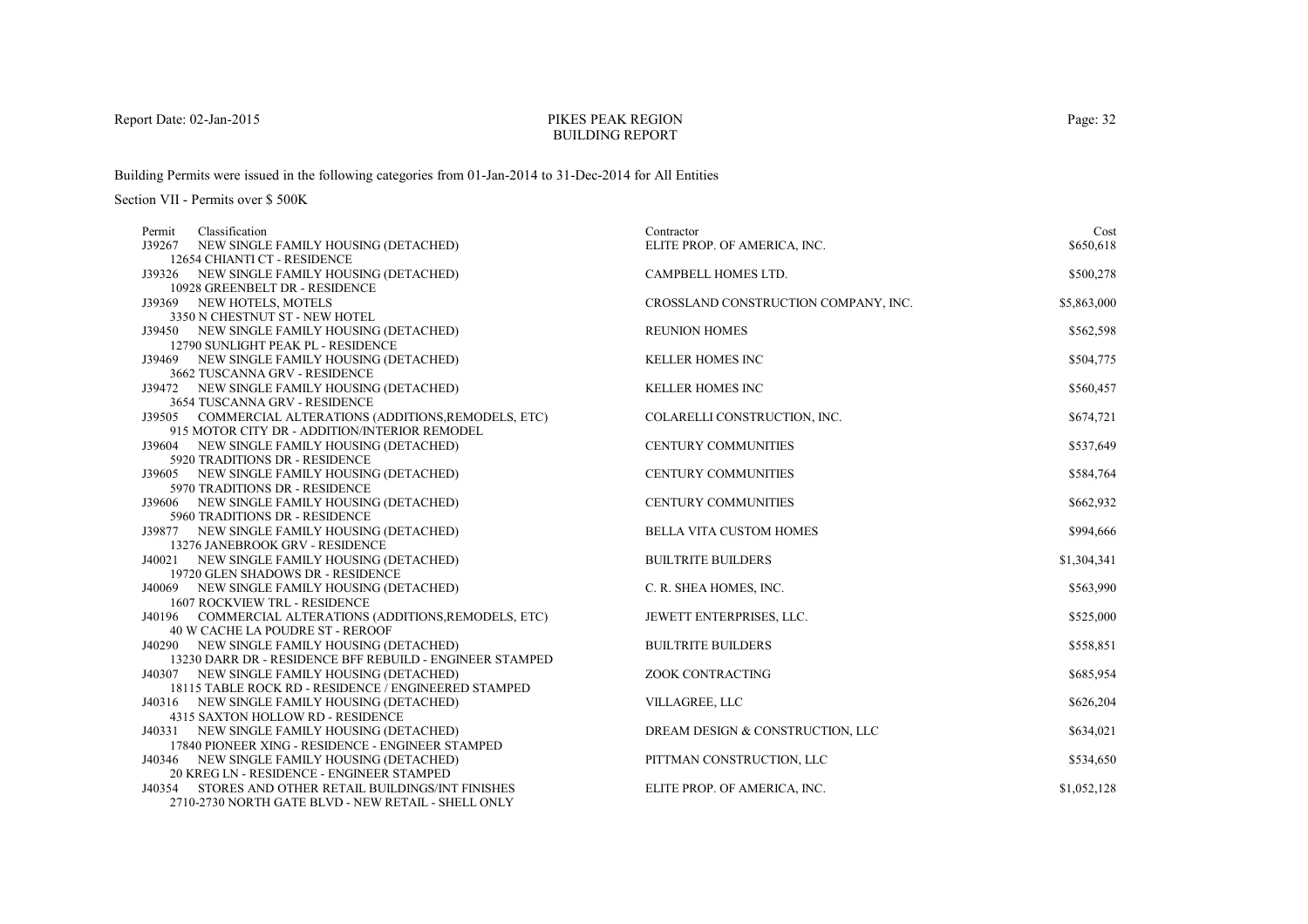# PIKES PEAK REGIONBUILDING REPORT

Building Permits were issued in the following categories from 01-Jan-2014 to 31-Dec-2014 for All Entities

| Classification                     | Contractor                                                                                                                                                                                                                                                                                                                                                                                                                                                                                                                                                                                                                                                                                                                                                                                                                                                                                                                                                                                                                                                                                                                                                                                                                                                                                                                                                                                                                                                                                                                                                                                                                                                                                                                                                                                                                                  | Cost                                                                                                                                                                                                                                                                                                                                                                                                                                                            |
|------------------------------------|---------------------------------------------------------------------------------------------------------------------------------------------------------------------------------------------------------------------------------------------------------------------------------------------------------------------------------------------------------------------------------------------------------------------------------------------------------------------------------------------------------------------------------------------------------------------------------------------------------------------------------------------------------------------------------------------------------------------------------------------------------------------------------------------------------------------------------------------------------------------------------------------------------------------------------------------------------------------------------------------------------------------------------------------------------------------------------------------------------------------------------------------------------------------------------------------------------------------------------------------------------------------------------------------------------------------------------------------------------------------------------------------------------------------------------------------------------------------------------------------------------------------------------------------------------------------------------------------------------------------------------------------------------------------------------------------------------------------------------------------------------------------------------------------------------------------------------------------|-----------------------------------------------------------------------------------------------------------------------------------------------------------------------------------------------------------------------------------------------------------------------------------------------------------------------------------------------------------------------------------------------------------------------------------------------------------------|
|                                    |                                                                                                                                                                                                                                                                                                                                                                                                                                                                                                                                                                                                                                                                                                                                                                                                                                                                                                                                                                                                                                                                                                                                                                                                                                                                                                                                                                                                                                                                                                                                                                                                                                                                                                                                                                                                                                             | \$533,151                                                                                                                                                                                                                                                                                                                                                                                                                                                       |
|                                    |                                                                                                                                                                                                                                                                                                                                                                                                                                                                                                                                                                                                                                                                                                                                                                                                                                                                                                                                                                                                                                                                                                                                                                                                                                                                                                                                                                                                                                                                                                                                                                                                                                                                                                                                                                                                                                             |                                                                                                                                                                                                                                                                                                                                                                                                                                                                 |
|                                    |                                                                                                                                                                                                                                                                                                                                                                                                                                                                                                                                                                                                                                                                                                                                                                                                                                                                                                                                                                                                                                                                                                                                                                                                                                                                                                                                                                                                                                                                                                                                                                                                                                                                                                                                                                                                                                             | \$700,000                                                                                                                                                                                                                                                                                                                                                                                                                                                       |
|                                    |                                                                                                                                                                                                                                                                                                                                                                                                                                                                                                                                                                                                                                                                                                                                                                                                                                                                                                                                                                                                                                                                                                                                                                                                                                                                                                                                                                                                                                                                                                                                                                                                                                                                                                                                                                                                                                             |                                                                                                                                                                                                                                                                                                                                                                                                                                                                 |
|                                    |                                                                                                                                                                                                                                                                                                                                                                                                                                                                                                                                                                                                                                                                                                                                                                                                                                                                                                                                                                                                                                                                                                                                                                                                                                                                                                                                                                                                                                                                                                                                                                                                                                                                                                                                                                                                                                             | \$545,573                                                                                                                                                                                                                                                                                                                                                                                                                                                       |
|                                    |                                                                                                                                                                                                                                                                                                                                                                                                                                                                                                                                                                                                                                                                                                                                                                                                                                                                                                                                                                                                                                                                                                                                                                                                                                                                                                                                                                                                                                                                                                                                                                                                                                                                                                                                                                                                                                             | \$650,000                                                                                                                                                                                                                                                                                                                                                                                                                                                       |
|                                    |                                                                                                                                                                                                                                                                                                                                                                                                                                                                                                                                                                                                                                                                                                                                                                                                                                                                                                                                                                                                                                                                                                                                                                                                                                                                                                                                                                                                                                                                                                                                                                                                                                                                                                                                                                                                                                             |                                                                                                                                                                                                                                                                                                                                                                                                                                                                 |
|                                    |                                                                                                                                                                                                                                                                                                                                                                                                                                                                                                                                                                                                                                                                                                                                                                                                                                                                                                                                                                                                                                                                                                                                                                                                                                                                                                                                                                                                                                                                                                                                                                                                                                                                                                                                                                                                                                             | \$7,537,500                                                                                                                                                                                                                                                                                                                                                                                                                                                     |
|                                    |                                                                                                                                                                                                                                                                                                                                                                                                                                                                                                                                                                                                                                                                                                                                                                                                                                                                                                                                                                                                                                                                                                                                                                                                                                                                                                                                                                                                                                                                                                                                                                                                                                                                                                                                                                                                                                             |                                                                                                                                                                                                                                                                                                                                                                                                                                                                 |
|                                    |                                                                                                                                                                                                                                                                                                                                                                                                                                                                                                                                                                                                                                                                                                                                                                                                                                                                                                                                                                                                                                                                                                                                                                                                                                                                                                                                                                                                                                                                                                                                                                                                                                                                                                                                                                                                                                             | \$643,765                                                                                                                                                                                                                                                                                                                                                                                                                                                       |
|                                    |                                                                                                                                                                                                                                                                                                                                                                                                                                                                                                                                                                                                                                                                                                                                                                                                                                                                                                                                                                                                                                                                                                                                                                                                                                                                                                                                                                                                                                                                                                                                                                                                                                                                                                                                                                                                                                             |                                                                                                                                                                                                                                                                                                                                                                                                                                                                 |
|                                    | <b>BRINKMANN CONSTRUCTORS</b>                                                                                                                                                                                                                                                                                                                                                                                                                                                                                                                                                                                                                                                                                                                                                                                                                                                                                                                                                                                                                                                                                                                                                                                                                                                                                                                                                                                                                                                                                                                                                                                                                                                                                                                                                                                                               | \$11,146,598                                                                                                                                                                                                                                                                                                                                                                                                                                                    |
|                                    |                                                                                                                                                                                                                                                                                                                                                                                                                                                                                                                                                                                                                                                                                                                                                                                                                                                                                                                                                                                                                                                                                                                                                                                                                                                                                                                                                                                                                                                                                                                                                                                                                                                                                                                                                                                                                                             |                                                                                                                                                                                                                                                                                                                                                                                                                                                                 |
|                                    | PEAK SIDE PROPERTIES, LLC                                                                                                                                                                                                                                                                                                                                                                                                                                                                                                                                                                                                                                                                                                                                                                                                                                                                                                                                                                                                                                                                                                                                                                                                                                                                                                                                                                                                                                                                                                                                                                                                                                                                                                                                                                                                                   | \$517,625                                                                                                                                                                                                                                                                                                                                                                                                                                                       |
|                                    |                                                                                                                                                                                                                                                                                                                                                                                                                                                                                                                                                                                                                                                                                                                                                                                                                                                                                                                                                                                                                                                                                                                                                                                                                                                                                                                                                                                                                                                                                                                                                                                                                                                                                                                                                                                                                                             |                                                                                                                                                                                                                                                                                                                                                                                                                                                                 |
|                                    |                                                                                                                                                                                                                                                                                                                                                                                                                                                                                                                                                                                                                                                                                                                                                                                                                                                                                                                                                                                                                                                                                                                                                                                                                                                                                                                                                                                                                                                                                                                                                                                                                                                                                                                                                                                                                                             | \$508,095                                                                                                                                                                                                                                                                                                                                                                                                                                                       |
|                                    |                                                                                                                                                                                                                                                                                                                                                                                                                                                                                                                                                                                                                                                                                                                                                                                                                                                                                                                                                                                                                                                                                                                                                                                                                                                                                                                                                                                                                                                                                                                                                                                                                                                                                                                                                                                                                                             |                                                                                                                                                                                                                                                                                                                                                                                                                                                                 |
|                                    |                                                                                                                                                                                                                                                                                                                                                                                                                                                                                                                                                                                                                                                                                                                                                                                                                                                                                                                                                                                                                                                                                                                                                                                                                                                                                                                                                                                                                                                                                                                                                                                                                                                                                                                                                                                                                                             | \$525,977                                                                                                                                                                                                                                                                                                                                                                                                                                                       |
|                                    |                                                                                                                                                                                                                                                                                                                                                                                                                                                                                                                                                                                                                                                                                                                                                                                                                                                                                                                                                                                                                                                                                                                                                                                                                                                                                                                                                                                                                                                                                                                                                                                                                                                                                                                                                                                                                                             |                                                                                                                                                                                                                                                                                                                                                                                                                                                                 |
|                                    |                                                                                                                                                                                                                                                                                                                                                                                                                                                                                                                                                                                                                                                                                                                                                                                                                                                                                                                                                                                                                                                                                                                                                                                                                                                                                                                                                                                                                                                                                                                                                                                                                                                                                                                                                                                                                                             | \$12,546,156                                                                                                                                                                                                                                                                                                                                                                                                                                                    |
|                                    |                                                                                                                                                                                                                                                                                                                                                                                                                                                                                                                                                                                                                                                                                                                                                                                                                                                                                                                                                                                                                                                                                                                                                                                                                                                                                                                                                                                                                                                                                                                                                                                                                                                                                                                                                                                                                                             | \$512,559                                                                                                                                                                                                                                                                                                                                                                                                                                                       |
|                                    |                                                                                                                                                                                                                                                                                                                                                                                                                                                                                                                                                                                                                                                                                                                                                                                                                                                                                                                                                                                                                                                                                                                                                                                                                                                                                                                                                                                                                                                                                                                                                                                                                                                                                                                                                                                                                                             |                                                                                                                                                                                                                                                                                                                                                                                                                                                                 |
|                                    |                                                                                                                                                                                                                                                                                                                                                                                                                                                                                                                                                                                                                                                                                                                                                                                                                                                                                                                                                                                                                                                                                                                                                                                                                                                                                                                                                                                                                                                                                                                                                                                                                                                                                                                                                                                                                                             | \$615,710                                                                                                                                                                                                                                                                                                                                                                                                                                                       |
|                                    |                                                                                                                                                                                                                                                                                                                                                                                                                                                                                                                                                                                                                                                                                                                                                                                                                                                                                                                                                                                                                                                                                                                                                                                                                                                                                                                                                                                                                                                                                                                                                                                                                                                                                                                                                                                                                                             |                                                                                                                                                                                                                                                                                                                                                                                                                                                                 |
|                                    |                                                                                                                                                                                                                                                                                                                                                                                                                                                                                                                                                                                                                                                                                                                                                                                                                                                                                                                                                                                                                                                                                                                                                                                                                                                                                                                                                                                                                                                                                                                                                                                                                                                                                                                                                                                                                                             | \$562,598                                                                                                                                                                                                                                                                                                                                                                                                                                                       |
|                                    |                                                                                                                                                                                                                                                                                                                                                                                                                                                                                                                                                                                                                                                                                                                                                                                                                                                                                                                                                                                                                                                                                                                                                                                                                                                                                                                                                                                                                                                                                                                                                                                                                                                                                                                                                                                                                                             |                                                                                                                                                                                                                                                                                                                                                                                                                                                                 |
|                                    | PALMER RIDGE CONSTRUCTION CO.                                                                                                                                                                                                                                                                                                                                                                                                                                                                                                                                                                                                                                                                                                                                                                                                                                                                                                                                                                                                                                                                                                                                                                                                                                                                                                                                                                                                                                                                                                                                                                                                                                                                                                                                                                                                               | \$586,584                                                                                                                                                                                                                                                                                                                                                                                                                                                       |
|                                    |                                                                                                                                                                                                                                                                                                                                                                                                                                                                                                                                                                                                                                                                                                                                                                                                                                                                                                                                                                                                                                                                                                                                                                                                                                                                                                                                                                                                                                                                                                                                                                                                                                                                                                                                                                                                                                             |                                                                                                                                                                                                                                                                                                                                                                                                                                                                 |
|                                    | ROCHE CONSTRUCTORS, INC                                                                                                                                                                                                                                                                                                                                                                                                                                                                                                                                                                                                                                                                                                                                                                                                                                                                                                                                                                                                                                                                                                                                                                                                                                                                                                                                                                                                                                                                                                                                                                                                                                                                                                                                                                                                                     | \$538,700                                                                                                                                                                                                                                                                                                                                                                                                                                                       |
|                                    |                                                                                                                                                                                                                                                                                                                                                                                                                                                                                                                                                                                                                                                                                                                                                                                                                                                                                                                                                                                                                                                                                                                                                                                                                                                                                                                                                                                                                                                                                                                                                                                                                                                                                                                                                                                                                                             |                                                                                                                                                                                                                                                                                                                                                                                                                                                                 |
|                                    |                                                                                                                                                                                                                                                                                                                                                                                                                                                                                                                                                                                                                                                                                                                                                                                                                                                                                                                                                                                                                                                                                                                                                                                                                                                                                                                                                                                                                                                                                                                                                                                                                                                                                                                                                                                                                                             | \$541,396                                                                                                                                                                                                                                                                                                                                                                                                                                                       |
|                                    |                                                                                                                                                                                                                                                                                                                                                                                                                                                                                                                                                                                                                                                                                                                                                                                                                                                                                                                                                                                                                                                                                                                                                                                                                                                                                                                                                                                                                                                                                                                                                                                                                                                                                                                                                                                                                                             |                                                                                                                                                                                                                                                                                                                                                                                                                                                                 |
|                                    |                                                                                                                                                                                                                                                                                                                                                                                                                                                                                                                                                                                                                                                                                                                                                                                                                                                                                                                                                                                                                                                                                                                                                                                                                                                                                                                                                                                                                                                                                                                                                                                                                                                                                                                                                                                                                                             | \$531,759                                                                                                                                                                                                                                                                                                                                                                                                                                                       |
|                                    |                                                                                                                                                                                                                                                                                                                                                                                                                                                                                                                                                                                                                                                                                                                                                                                                                                                                                                                                                                                                                                                                                                                                                                                                                                                                                                                                                                                                                                                                                                                                                                                                                                                                                                                                                                                                                                             |                                                                                                                                                                                                                                                                                                                                                                                                                                                                 |
|                                    |                                                                                                                                                                                                                                                                                                                                                                                                                                                                                                                                                                                                                                                                                                                                                                                                                                                                                                                                                                                                                                                                                                                                                                                                                                                                                                                                                                                                                                                                                                                                                                                                                                                                                                                                                                                                                                             | \$674,283                                                                                                                                                                                                                                                                                                                                                                                                                                                       |
|                                    |                                                                                                                                                                                                                                                                                                                                                                                                                                                                                                                                                                                                                                                                                                                                                                                                                                                                                                                                                                                                                                                                                                                                                                                                                                                                                                                                                                                                                                                                                                                                                                                                                                                                                                                                                                                                                                             | \$562,598                                                                                                                                                                                                                                                                                                                                                                                                                                                       |
| 12778 SUNLIGHT PEAK PL - RESIDENCE |                                                                                                                                                                                                                                                                                                                                                                                                                                                                                                                                                                                                                                                                                                                                                                                                                                                                                                                                                                                                                                                                                                                                                                                                                                                                                                                                                                                                                                                                                                                                                                                                                                                                                                                                                                                                                                             |                                                                                                                                                                                                                                                                                                                                                                                                                                                                 |
|                                    | NEW SINGLE FAMILY HOUSING (DETACHED)<br>2015 RIPPLE RIDGE RD - RESIDENCE / ENGINEERED STAMPED<br>J40479 STORES AND OTHER RETAIL BUILDINGS/INT FINISHES<br>375 SPECTRUM LOOP - CAR WASH<br>J40545 NEW SINGLE FAMILY HOUSING (DETACHED)<br>10740 MCGAHAN DR - RESIDENCE<br>J40636 NEW OFFICES, BANKS, AND PROFESSIONAL BLDGS/INT FINISHES<br>2430 RESEARCH PKWY, 105 - INTERIOR FINISH-MEDICAL<br>J40664 NEW SCHOOLS AND OTHER EDUCATIONAL BUILDINGS<br>10605 JIMMY CAMP RD - NEW PRESCHOOL<br>J40716 NEW SINGLE FAMILY HOUSING (DETACHED)<br>15846 TRANSCONTINENTAL DR - RESIDENCE<br>J40836 STORES AND OTHER RETAIL BUILDINGS/INT FINISHES<br>4385 VENETUCCI BLVD - NEW RETAIL BUILDING<br>J40873 NEW SINGLE FAMILY HOUSING (DETACHED)<br>3520 TWISTED OAK CIR - RESIDENCE<br>J40923 NEW SINGLE FAMILY HOUSING (DETACHED)<br>5218 ELDORADO CANYON CT - RESIDENCE<br>J41075 NEW SINGLE FAMILY HOUSING (DETACHED)<br>10450 HOLLY SPRINGS PL - RESIDENCE<br>STORES AND OTHER RETAIL BUILDINGS/INT FINISHES<br>4425 VENETUCCI BLVD - NEW RETAIL STORE<br>J41129 COMMERCIAL ALTERATIONS (ADDITIONS, REMODELS, ETC)<br>2825 PONY TRACKS DR - REROOF<br>J41156 NEW SINGLE FAMILY HOUSING (DETACHED)<br>12915 TAHOSA LN - NEW IRC MODULAR ON BASEMENT<br>J41225 NEW SINGLE FAMILY HOUSING (DETACHED)<br>10598 ABRAMS DR - RESIDENCE<br>J41578 NEW SINGLE FAMILY HOUSING (DETACHED)<br>20431 HUNTING DOWNS WAY - RESIDENCE - ENGINEER STAMPED<br>J41688 COMMERCIAL ALTERATIONS (ADDITIONS, REMODELS, ETC)<br>4697 CENTENNIAL BLVD - INTERIOR REMODEL<br>J41699 NEW SINGLE FAMILY HOUSING (DETACHED)<br>13254 LIONS PEAK WAY - RESIDENCE<br>J41746 NEW SINGLE FAMILY HOUSING (DETACHED)<br>80 COYOTE WILLOW DR - RESIDENCE<br>J41754 NEW SINGLE FAMILY HOUSING (DETACHED)<br>13654 FIFE CT - RESIDENCE<br>J41781 NEW SINGLE FAMILY HOUSING (DETACHED) | <b>CAMPBELL HOMES LTD.</b><br><b>EXECUTIVE CUSTOM CONSTRUCTION</b><br>CHALLENGER HOMES, INC.<br>COLARELLI CONSTRUCTION, INC.<br>ART C KLEIN CONSTRUCTION, INC.<br>VANTAGE HOMES CORPORATION<br><b>KELLER HOMES INC</b><br>SAINT AUBYN HOMES, LLC<br>BRINKMANN CONSTRUCTORS<br>CENTRAL STATES ROOF. & INSULAT<br><b>SEEGER HOMES, INC</b><br><b>REUNION HOMES</b><br>SAINT AUBYN HOMES, LLC<br>CHALLENGER HOMES, INC.<br>SADDLETREE INC.<br><b>REUNION HOMES</b> |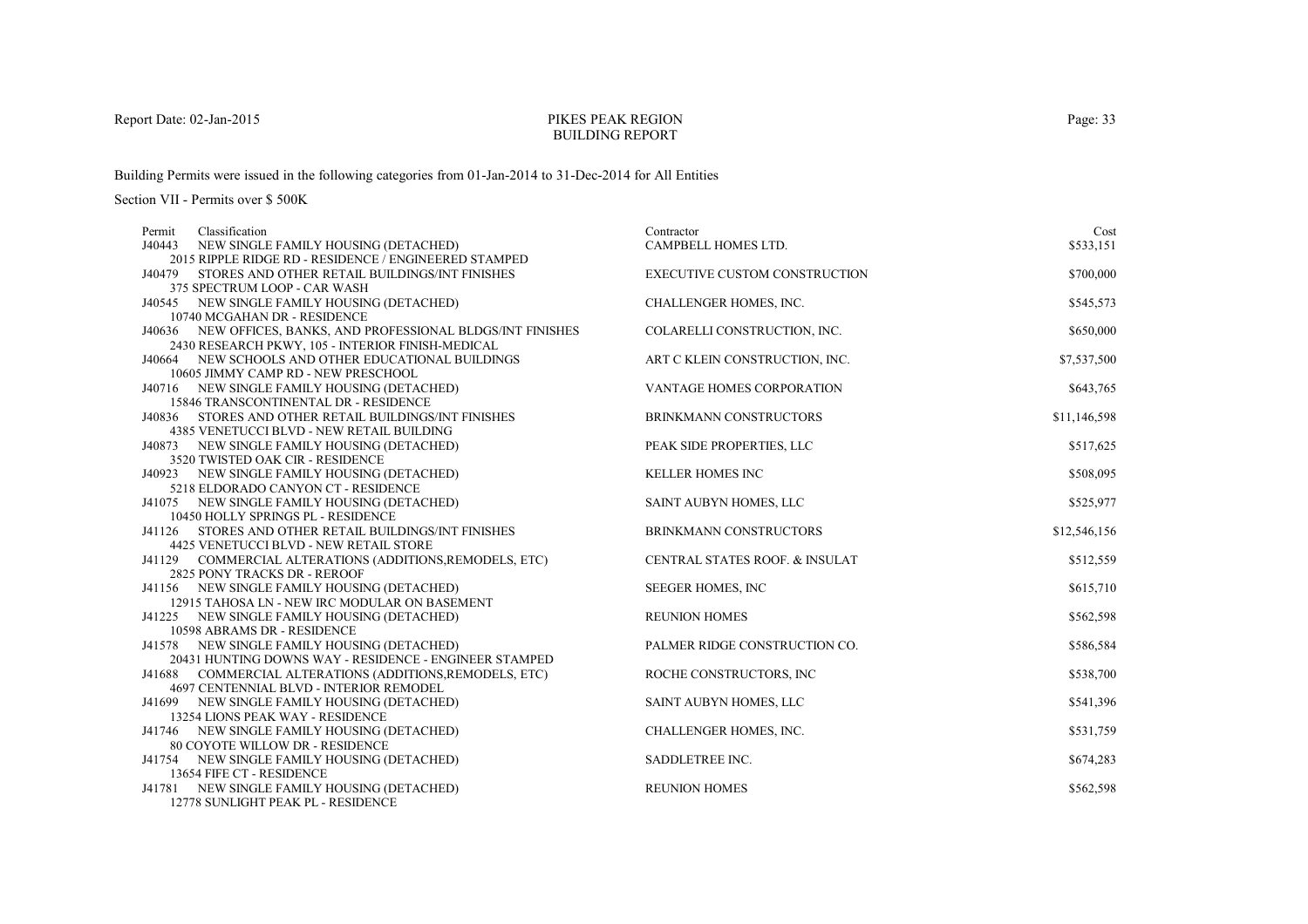# PIKES PEAK REGIONBUILDING REPORT

Building Permits were issued in the following categories from 01-Jan-2014 to 31-Dec-2014 for All Entities

| Classification<br>Permit                                                                                            | Contractor                        | Cost        |
|---------------------------------------------------------------------------------------------------------------------|-----------------------------------|-------------|
| J41854<br>COMMERCIAL ALTERATIONS (ADDITIONS, REMODELS, ETC)                                                         | ART C KLEIN CONSTRUCTION, INC.    | \$2,222,192 |
| 1212 MOTOR CITY DR - INTERIOR REMODEL                                                                               |                                   |             |
| J41917 NEW SINGLE FAMILY HOUSING (DETACHED)                                                                         | OAKWOOD HOMES, LLC                | \$531,438   |
| 8635 MEADOW TREE TRL - RESIDENCE                                                                                    |                                   |             |
| J41926 NEW SINGLE FAMILY HOUSING (DETACHED)                                                                         | VANGUARD HOMES CORP.              | \$528,975   |
| 1339 MORRO BAY WAY - RESIDENCE                                                                                      |                                   |             |
| J42271 NEW SINGLE FAMILY HOUSING (DETACHED)                                                                         | SAINT AUBYN HOMES, LLC            | \$590,225   |
| <b>1428 YELLOW TAIL DR - RESIDENCE</b>                                                                              |                                   |             |
| J42467 NEW SINGLE FAMILY HOUSING (DETACHED)                                                                         | PINE CREEK CONSTRUCTION           | \$652,331   |
| 16864 CARRIAGE HORSE DR - RESIDENCE                                                                                 |                                   |             |
| J42575 NEW SINGLE FAMILY HOUSING (DETACHED)                                                                         | ELITE PROP. OF AMERICA, INC.      | \$561,420   |
| 2001 RIPPLE RIDGE RD - RESIDENCE                                                                                    |                                   |             |
| J42578 NEW SINGLE FAMILY HOUSING (DETACHED)                                                                         | ELITE PROP. OF AMERICA, INC.      | \$561,420   |
| 2017 REDBANK DR - RESIDENCE                                                                                         |                                   |             |
| J42679 NEW SINGLE FAMILY HOUSING (DETACHED)                                                                         | <b>GOETZMANN CUSTOM HOMES INC</b> | \$547,500   |
| 12598 CHIANTI CT - RESIDENCE                                                                                        |                                   |             |
| J42692 NEW SINGLE FAMILY HOUSING (DETACHED)                                                                         | <b>CUSTOM CASTLES</b>             | \$522,015   |
| 17810 PIONEER XING - RESIDENCE                                                                                      |                                   |             |
| J42732 NEW SINGLE FAMILY HOUSING (DETACHED)                                                                         | DME HOMES DBA GJ GARDNER HOMES    | \$561,528   |
| 17255 REMINGTON RD - RESIDENCE - ENGINEER STAMPED-BFF-NEW DESIGN                                                    |                                   |             |
| COMMERCIAL ALTERATIONS (ADDITIONS, REMODELS, ETC)<br>J42829                                                         | ELDER CONSTRUCTION, INC           | \$537,000   |
| 935 OSAGE AVE - INTERIOR REMODEL                                                                                    |                                   |             |
| J42840 COMMERCIAL ALTERATIONS (ADDITIONS, REMODELS, ETC)                                                            | FRY CONSTRUCTION COMPANY          | \$535,000   |
| 8570 CRITERION DR, 100 - INTERIOR REMODEL                                                                           | HAIGH CONSTRUCTION, INC.          |             |
| J43035 NEW OFFICES, BANKS, AND PROFESSIONAL BLDGS/INT FINISHES<br>6965 TUTT BLVD - NEW OFFICE BUILDING-CORE & SHELL |                                   | \$1,644,000 |
| J43241 COMMERCIAL ALTERATIONS (ADDITIONS, REMODELS, ETC)                                                            | <b>BOB MCGRATH CONSTRUCTION</b>   | \$2,396,716 |
| 4003 N WEBER ST - ADDITION - SPORTS TRAINING                                                                        |                                   |             |
| J43328 NEW SINGLE FAMILY HOUSING (DETACHED)                                                                         | <b>GOEBEL CONSTRUCTION, INC</b>   | \$504,561   |
| 795 LAKE WOODMOOR DR - RESIDENCE                                                                                    |                                   |             |
| J43340 NEW SINGLE FAMILY HOUSING (DETACHED)                                                                         | <b>HOMEOWNER</b>                  | \$539,683   |
| 14130 BLACK FOREST RD - RESIDENCE - RADIANT HEAT                                                                    |                                   |             |
| J43358 NEW SINGLE FAMILY HOUSING (DETACHED)                                                                         | <b>BAILEY HOMES</b>               | \$737,139   |
| 13525 NEW DISCOVERY RD - RESIDENCE - BFF REBUILD - ENGINEER STAMPED                                                 |                                   |             |
| J43375 NEW SINGLE FAMILY HOUSING (DETACHED)                                                                         | KIRELLA HOMES, INC                | \$714,009   |
| 455 E KINGS DEER PT - RESIDENCE - ENGINEER STAMPED                                                                  |                                   |             |
| J43376 NEW SINGLE FAMILY HOUSING (DETACHED)                                                                         | KIRELLA HOMES, INC                | \$1,048,849 |
| 843 LONG TIMBER LN - RESIDENCE                                                                                      |                                   |             |
| J43388 NEW SINGLE FAMILY HOUSING (DETACHED)                                                                         | SEEGER HOMES, INC                 | \$507,773   |
| 13255 PALOMINO DR - RESIDENCE-MODULAR IRC(BASEMENT)                                                                 |                                   |             |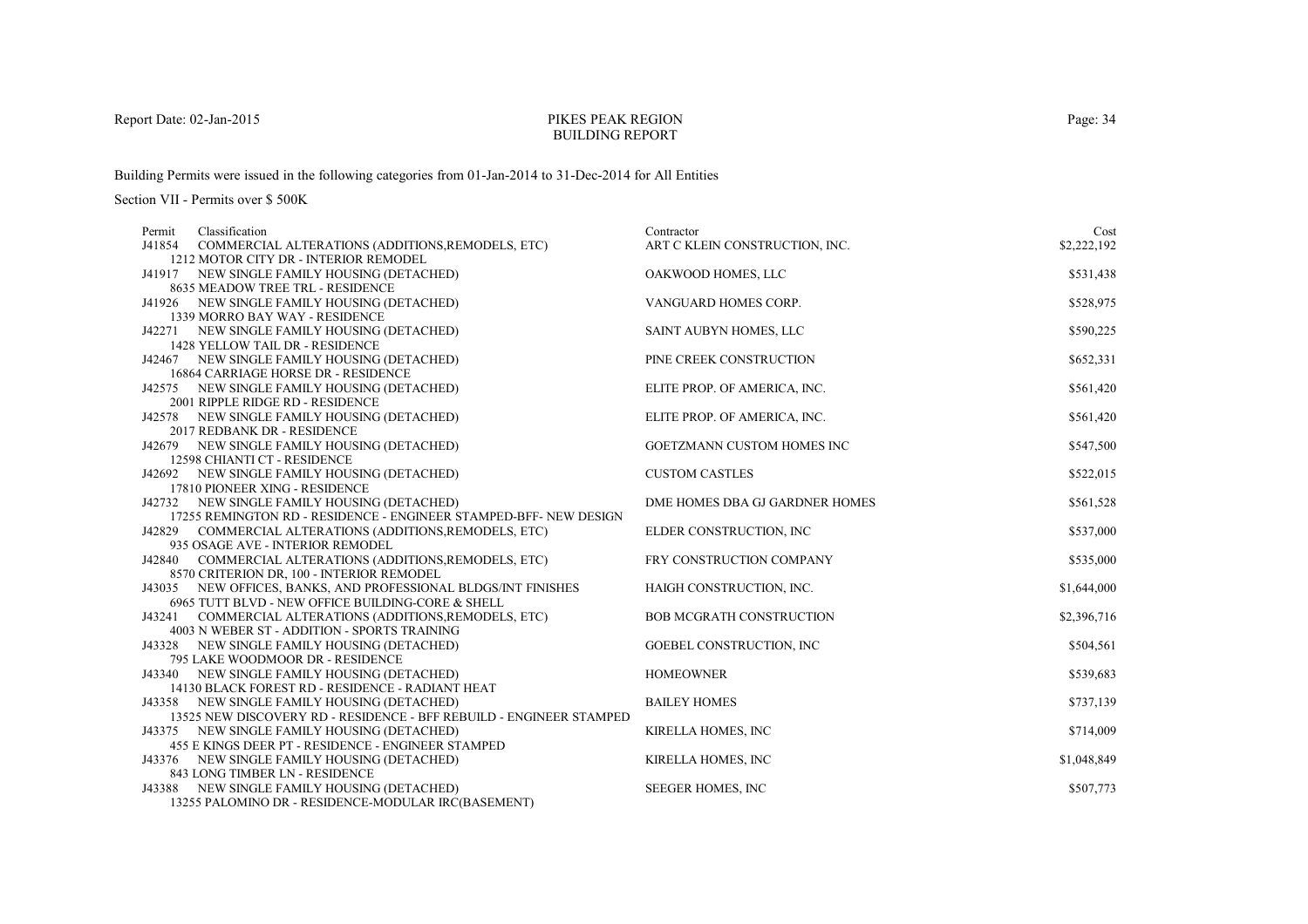# PIKES PEAK REGIONBUILDING REPORT

Building Permits were issued in the following categories from 01-Jan-2014 to 31-Dec-2014 for All Entities

| Permit | Classification                                                   | Contractor                                | Cost        |
|--------|------------------------------------------------------------------|-------------------------------------------|-------------|
| J43444 | NEW SINGLE FAMILY HOUSING (DETACHED)                             | CUVALA CONSTRUCTION, INC.                 | \$523,193   |
|        | 2975 BROGANS BLUFF DR - RESIDENCE - ENGINEER STAMPED             |                                           |             |
| J43532 | COMMERCIAL ALTERATIONS (ADDITIONS, REMODELS, ETC)                | NOVA HOTEL RENOVATION & CONSTRUCTION, LLC | \$631,000   |
|        | 5805 DELMONICO DR - INTERIOR REMODEL                             |                                           |             |
|        | J43550 COMMERCIAL ALTERATIONS (ADDITIONS, REMODELS, ETC)         | PEAK PROFESSIONAL CONTRS INC              | \$692,423   |
|        | 9910 FEDERAL DR - INTERIOR REMODEL - OFFICES                     |                                           |             |
|        | J43563 NEW SINGLE FAMILY HOUSING (DETACHED)                      | VANTAGE HOMES CORPORATION                 | \$643,765   |
|        | 15830 MIDLAND VALLEY WAY - RESIDENCE                             |                                           |             |
| J43688 | NEW SINGLE FAMILY HOUSING (DETACHED)                             | LAURIA BLDRS. & LAND, LLC.                | \$526,405   |
|        | 7764 PALEO WAY - RESIDENCE                                       |                                           |             |
|        | J43702 NEW SINGLE FAMILY HOUSING (DETACHED)                      | ELITE PROP. OF AMERICA, INC.              | \$563,669   |
|        | 1931 RIPPLE RIDGE RD - RESIDENCE                                 |                                           |             |
|        | J43707 NEW SINGLE FAMILY HOUSING (DETACHED)                      | ELITE PROP. OF AMERICA, INC.              | \$559,172   |
|        | 1764 TURNBULL DR - RESIDENCE                                     |                                           |             |
|        | J43809 NEW SINGLE FAMILY HOUSING (DETACHED)                      | VANGUARD HOMES CORP.                      | \$604,788   |
|        | 1353 MORRO BAY WAY - RESIDENCE                                   |                                           |             |
|        | J43881 NEW SINGLE FAMILY HOUSING (DETACHED)                      | PBP CONSTRUCTION                          | \$543,966   |
|        | 2575 TREVOR LN - RESIDENCE WALDO CANYON NEW DESIGN - ENG STAMPED |                                           |             |
|        | J43970 NEW SINGLE FAMILY HOUSING (DETACHED)                      | VANTAGE HOMES CORPORATION                 | \$643,765   |
|        | 1973 RIPPLE RIDGE RD - RESIDENCE                                 |                                           |             |
| J43986 | NEW SINGLE FAMILY HOUSING (DETACHED)                             | DOUBLE DIAMOND HOMES, INC.                | \$662,076   |
|        | 13120 CRUMP RD - RESIDENCE - ENGINEER STAMPED                    |                                           |             |
|        | J44195 NEW SINGLE FAMILY HOUSING (DETACHED)                      | TKO DESIGN & CONST, LLC                   | \$550,605   |
|        | 4808 SILVER NELL DR - RESIDENCE                                  |                                           |             |
|        | J44377 NEW SINGLE FAMILY HOUSING (DETACHED)                      | SAINT AUBYN HOMES, LLC                    | \$556,495   |
|        | 1449 YELLOW TAIL DR - RESIDENCE                                  |                                           |             |
|        | J44467 NEW SINGLE FAMILY HOUSING (DETACHED)                      | OAKWOOD HOMES, LLC                        | \$531,438   |
|        | 7260 MOUNTAIN SPRUCE DR - RESIDENCE                              |                                           |             |
|        | J44628 NEW SINGLE FAMILY HOUSING (DETACHED)                      | <b>HOMEOWNER</b>                          | \$534,543   |
|        | 12153 WELLWOOD CT - RESIDENCE                                    |                                           |             |
|        | J44635 NEW SINGLE FAMILY HOUSING (DETACHED)                      | ELITE PROP. OF AMERICA, INC.              | \$2,681,497 |
|        | 7048 DANCING WIND DR - RESIDENCE                                 |                                           |             |
| J44694 | NEW SINGLE FAMILY HOUSING (DETACHED)                             | SAINT AUBYN HOMES, LLC                    | \$556,495   |
|        | 13770 RIVERCREST CIR - RESIDENCE                                 |                                           |             |
|        | J44695 NEW SINGLE FAMILY HOUSING (DETACHED)                      | SAINT AUBYN HOMES, LLC                    | \$639,375   |
|        | 13838 WINDRUSH DR - RESIDENCE                                    |                                           |             |
|        | J44711 NEW SINGLE FAMILY HOUSING (DETACHED)                      | <b>BUILTRITE BUILDERS</b>                 | \$696,555   |
|        | 12755 OAK CLIFF WAY - RESIDENCE                                  | <b>CAMPBELL HOMES LTD.</b>                |             |
| J44834 | NEW SINGLE FAMILY HOUSING (DETACHED)                             |                                           | \$508,844   |
|        | 9205 DOME ROCK PL - RESIDENCE                                    |                                           |             |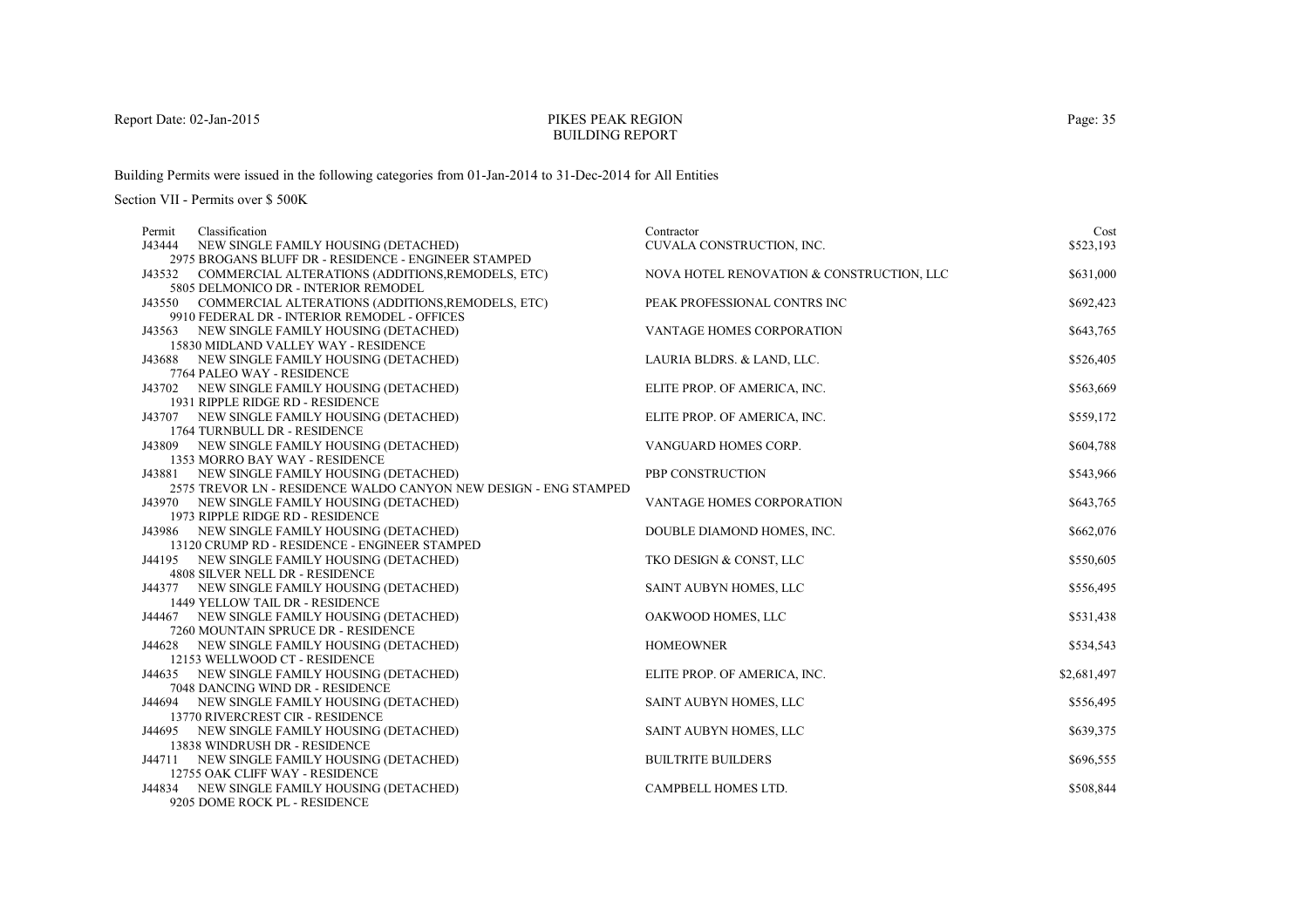# PIKES PEAK REGIONBUILDING REPORT

Building Permits were issued in the following categories from 01-Jan-2014 to 31-Dec-2014 for All Entities

| Classification<br>Permit       |                                                                                | Contractor                      | Cost        |
|--------------------------------|--------------------------------------------------------------------------------|---------------------------------|-------------|
|                                | J44835 NEW SINGLE FAMILY HOUSING (DETACHED)                                    | CAMPBELL HOMES LTD.             | \$502,634   |
|                                | 11465 PALMERS GREEN DR - RESIDENCE                                             |                                 |             |
|                                | J44904 NEW SINGLE FAMILY HOUSING (DETACHED)                                    | KIRELLA HOMES, INC              | \$1,082,686 |
| 826 LONG TIMBER LN - RESIDENCE |                                                                                |                                 |             |
|                                | J45271 NEW SINGLE FAMILY HOUSING (DETACHED)                                    | TIFFANY HOMES, LLC.             | \$691,523   |
|                                | 7270 SHOUP RD - RESIDENCE - BFF REBUILD - ENGINEER STAMPED                     |                                 |             |
|                                | J45442 NEW SINGLE FAMILY HOUSING (DETACHED)                                    | CORNERSTONE DEVELOPMENT CO      | \$535,507   |
|                                | 12427 OAK HOLLOW CT - RESIDENCE                                                |                                 |             |
|                                | J45551 COMMERCIAL ALTERATIONS (ADDITIONS, REMODELS, ETC)                       | JEWETT ENTERPRISES, LLC.        | \$733,032   |
| 1710 BRIARGATE BLVD - REROOF   |                                                                                |                                 |             |
|                                | J45618 NEW SINGLE FAMILY HOUSING (DETACHED)                                    | TUSCANY HOMES LLC               | \$698,590   |
|                                | 1083 OLD NORTH GATE RD - RESIDENCE (ENGINEER STAMPED)                          |                                 |             |
|                                | J45622 NEW SINGLE FAMILY HOUSING (DETACHED)                                    | TUSCANY HOMES LLC               | \$741,422   |
|                                | 13620 HIGHLINE DR - RESIDENCE BFF REBUILD (ENGINEER STAMPED)                   |                                 |             |
|                                | J45633 COMMERCIAL ALTERATIONS (ADDITIONS, REMODELS, ETC)                       | J. E. DUNN CONSTRUCTION CO.     | \$1,300,000 |
|                                | 5050 LIST DR, E - INTERIOR REMODEL                                             |                                 |             |
|                                | J45733 NEW SINGLE FAMILY HOUSING (DETACHED)                                    | CONSTRUCTION BY GENESIS, INC.   | \$820,982   |
| 3935 FOXCHASE WAY - RESIDENCE  |                                                                                |                                 | \$740,565   |
|                                | J45761 NEW SINGLE FAMILY HOUSING (DETACHED)<br>3540 MEADOW RUN CIR - RESIDENCE | HOMES BY MICHAEL HALL           |             |
|                                | J45934 NEW SINGLE FAMILY HOUSING (DETACHED)                                    | PALMER RIDGE CONSTRUCTION CO.   | \$1,087,719 |
|                                | 19020 DORNCLIFFE RD - RESIDENCE / ENGINEERED STAMPED                           |                                 |             |
|                                | J45949 NEW SINGLE FAMILY HOUSING (DETACHED)                                    | <b>REUNION HOMES</b>            | \$562,598   |
| 10640 ABRAMS DR - RESIDENCE    |                                                                                |                                 |             |
|                                | J45961 NEW SINGLE FAMILY HOUSING (DETACHED)                                    | COMITO BUILDING AND DESIGN, LLC | \$647,084   |
|                                | 3780 TWISTED OAK CIR - RESIDENCE - ENGINEER STAMPED                            |                                 |             |
|                                | J45967 NEW SINGLE FAMILY HOUSING (DETACHED)                                    | <b>BUILTRITE BUILDERS</b>       | \$652,867   |
|                                | 4620 REDSTONE RIDGE RD - RESIDENCE / ENGINEERED STAMPED                        |                                 |             |
|                                | J46000 NEW SINGLE FAMILY HOUSING (DETACHED)                                    | B & N CONSTRUCTION, INC.        | \$578,446   |
|                                | 2545 TREVOR LN - RESIDENCE WALDO CANYON NEW DESIGN                             |                                 |             |
|                                | J46161 COMMERCIAL ALTERATIONS (ADDITIONS, REMODELS, ETC)                       | TEXAS ALLIANCE GROUP, INC.      | \$759,468   |
| 2455 E PLATTE AVE - ADDITION   |                                                                                |                                 |             |
|                                | J46296 STORES AND OTHER RETAIL BUILDINGS/INT FINISHES                          | PEAK PROFESSIONAL CONTRS INC    | \$910,000   |
|                                | 5294 N NEVADA AVE - NEW RETAIL STORE - UPGRADE TO FINISH                       |                                 |             |
|                                | J46305 NEW SINGLE FAMILY HOUSING (DETACHED)                                    | ELITE PROP. OF AMERICA, INC.    | \$561,420   |
|                                | 2344 MARGAUX VALLEY WAY - RESIDENCE                                            |                                 |             |
|                                | J46306 NEW SINGLE FAMILY HOUSING (DETACHED)                                    | ELITE PROP. OF AMERICA, INC.    | \$560,457   |
|                                | 12750 MT HARVARD DR - RESIDENCE                                                |                                 |             |
|                                | J46324 NEW SINGLE FAMILY HOUSING (DETACHED)                                    | MELSSEN CONSTRUCTION            | \$601,254   |
| 2551 CHILSON LN - RESIDENCE    |                                                                                |                                 |             |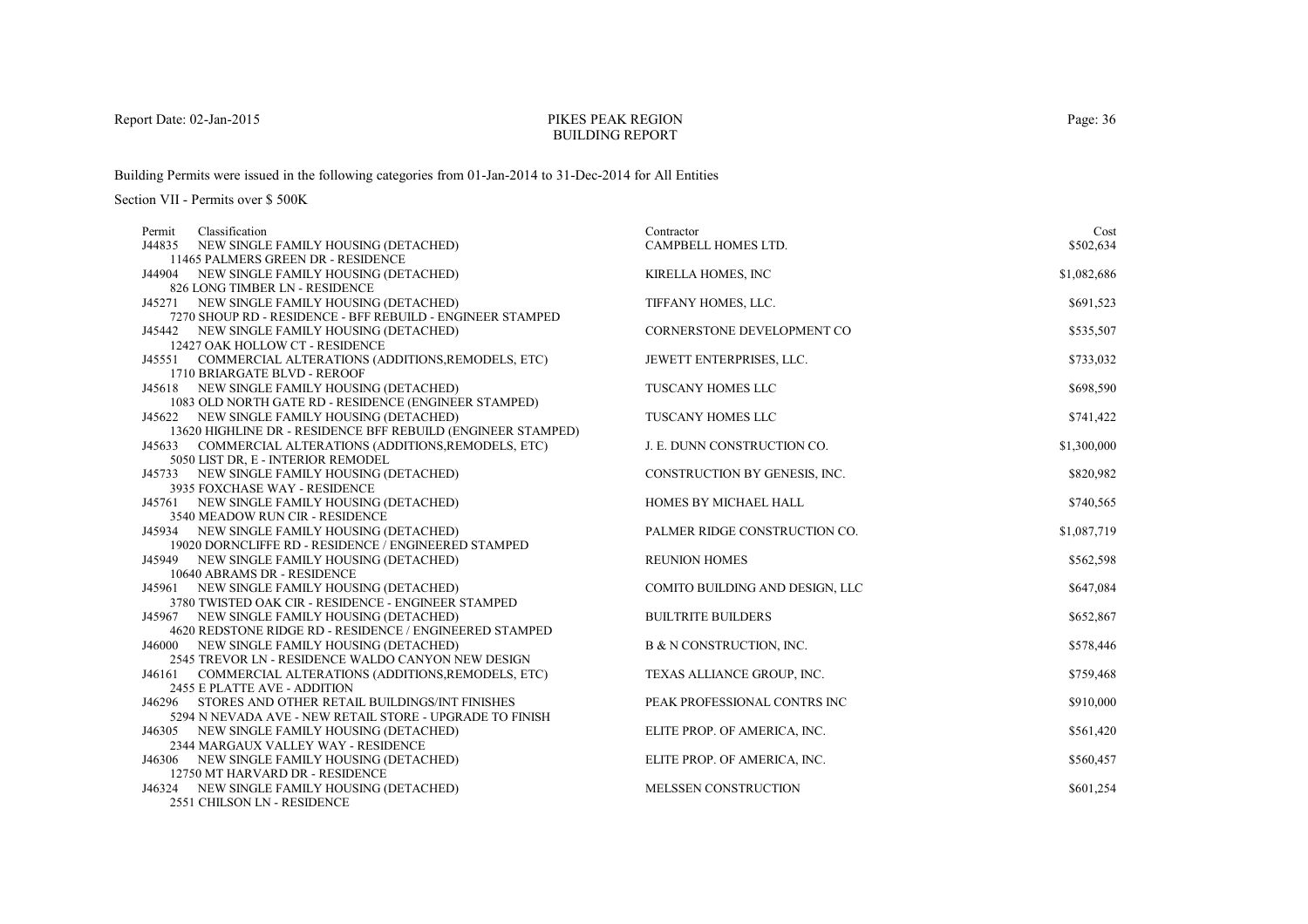#### PIKES PEAK REGIONBUILDING REPORT

Building Permits were issued in the following categories from 01-Jan-2014 to 31-Dec-2014 for All Entities

| Classification<br>Permit                                                                                           | Contractor                         | Cost        |
|--------------------------------------------------------------------------------------------------------------------|------------------------------------|-------------|
| J46429<br>RESIDENTIAL ALTERATIONS (REMODEL, ADDITIONS, ETC)                                                        | TRI-LAKES ROOFING                  | \$700,000   |
| 6010 VESSEY RD - REROOF<br>J46431 RESIDENTIAL ALTERATIONS (REMODEL, ADDITIONS, ETC)                                | <b>TRI-LAKES ROOFING</b>           | \$1,000,000 |
| 604 CROWN RIDGE DR - REROOF                                                                                        |                                    |             |
| J46453 NEW SINGLE FAMILY HOUSING (DETACHED)                                                                        | ELITE PROP. OF AMERICA, INC.       | \$560,457   |
| 6771 INDIAN FEATHER DR - RESIDENCE                                                                                 |                                    |             |
| J46544 NEW SINGLE FAMILY HOUSING (DETACHED)                                                                        | <b>HOMEOWNER</b>                   | \$570,415   |
| 191 COYOTE WILLOW DR - RESIDENCE (ENGINEER STAMPED)                                                                |                                    |             |
| J46578 NEW SINGLE FAMILY HOUSING (DETACHED)                                                                        | SADDLETREE INC.                    | \$605,323   |
| 7595 PINERY CIR - RESIDENCE / ENGINEERED STAMPED                                                                   |                                    |             |
| J46579 COMMERCIAL ALTERATIONS (ADDITIONS, REMODELS, ETC)                                                           | BRYAN CONSTRUCTION, INC.           | \$771,926   |
| <b>20 E ST VRAIN ST - ADDITION</b>                                                                                 |                                    |             |
| J46715 NEW SINGLE FAMILY HOUSING (DETACHED)<br>5465 CORDILLERA CT - RESIDENCE - ENGINEER STAMPED                   | MONARCH LANDSCAPING & CONSTRUCTION | \$537,006   |
| J47010 NEW SINGLE FAMILY HOUSING (DETACHED)                                                                        | ELITE PROP. OF AMERICA, INC.       | \$559,172   |
| 6923 TAHOE RIM DR - RESIDENCE                                                                                      |                                    |             |
| J47011 NEW SINGLE FAMILY HOUSING (DETACHED)                                                                        | ELITE PROP. OF AMERICA, INC.       | \$527,369   |
| 6737 MUSTANG RIM DR - RESIDENCE                                                                                    |                                    |             |
| J47066 COMMERCIAL ALTERATIONS (ADDITIONS, REMODELS, ETC)                                                           | COLARELLI CONSTRUCTION, INC.       | \$535,000   |
| 8080 N ACADEMY BLVD - INTERIOR REMODEL/ ADDITION                                                                   |                                    |             |
| J47075 COMMERCIAL ALTERATIONS (ADDITIONS, REMODELS, ETC)                                                           | WEATHERCRAFT CO OF CO SPGS INC     | \$559,800   |
| 2400 WOOD AVE - REROOF - 914 SQUARES                                                                               |                                    |             |
| J47342 NEW SINGLE FAMILY HOUSING (DETACHED)                                                                        | GOETZMANN CUSTOM HOMES INC         | \$549,213   |
| 10705 S HOLMES RD - RESIDENCE                                                                                      |                                    |             |
| J47492 NEW SINGLE FAMILY HOUSING (DETACHED)<br>12990 POMMEL CIR - RESIDENCE - ENGINEER STAMPED                     | DME HOMES DBA GJ GARDNER HOMES     | \$558,422   |
| J47493 NEW SINGLE FAMILY HOUSING (DETACHED)                                                                        | GMC CONSTRUCTION COMPANY, INC      | \$563,669   |
| 1648 LYONSDOWN LN - RESIDENCE                                                                                      |                                    |             |
| J47537 COMMERCIAL ALTERATIONS (ADDITIONS, REMODELS, ETC)                                                           | G E JOHNSON CONSTR CO, INC         | \$764,000   |
| 3205 N ACADEMY BLVD - DEMOLITION REMODEL-2PERMITS/1 PLAN(REMOVING SUITES 180, 185, 190 & 195. WK IN #130-STAIRWELL |                                    |             |
| J47561 NEW SINGLE FAMILY HOUSING (DETACHED)                                                                        | COLORADO RANCH HOMES, LLC.         | \$636,269   |
| 1574 OAKMONT DR - RESIDENCE - ENG STAMPED                                                                          |                                    |             |
| J47608 NEW SINGLE FAMILY HOUSING (DETACHED)                                                                        | <b>HOMEOWNER</b>                   | \$507,880   |
| 3830 MILNE RD - RESIDENCE                                                                                          |                                    |             |
| J47609 NEW SINGLE FAMILY HOUSING (DETACHED)<br>18790 ARROWWOOD DR - RESIDENCE                                      | HACIENDA CONSTRUCTION, INC.        | \$528,333   |
| J47788 NEW SINGLE FAMILY HOUSING (DETACHED)                                                                        | ELITE PROP. OF AMERICA, INC.       | \$512,271   |
| 1945 RIPPLE RIDGE RD - RESIDENCE                                                                                   |                                    |             |
| J47956 STRUCTURES OTHER THAN BUILDINGS (SWIMMING POOLS, ETC)                                                       | BRYAN CONSTRUCTION, INC.           | \$3,000,000 |
| 250 S UNION BLVD - TEMP STRUCTURE OVER VELODROME-FOUNDATION ONLY                                                   |                                    |             |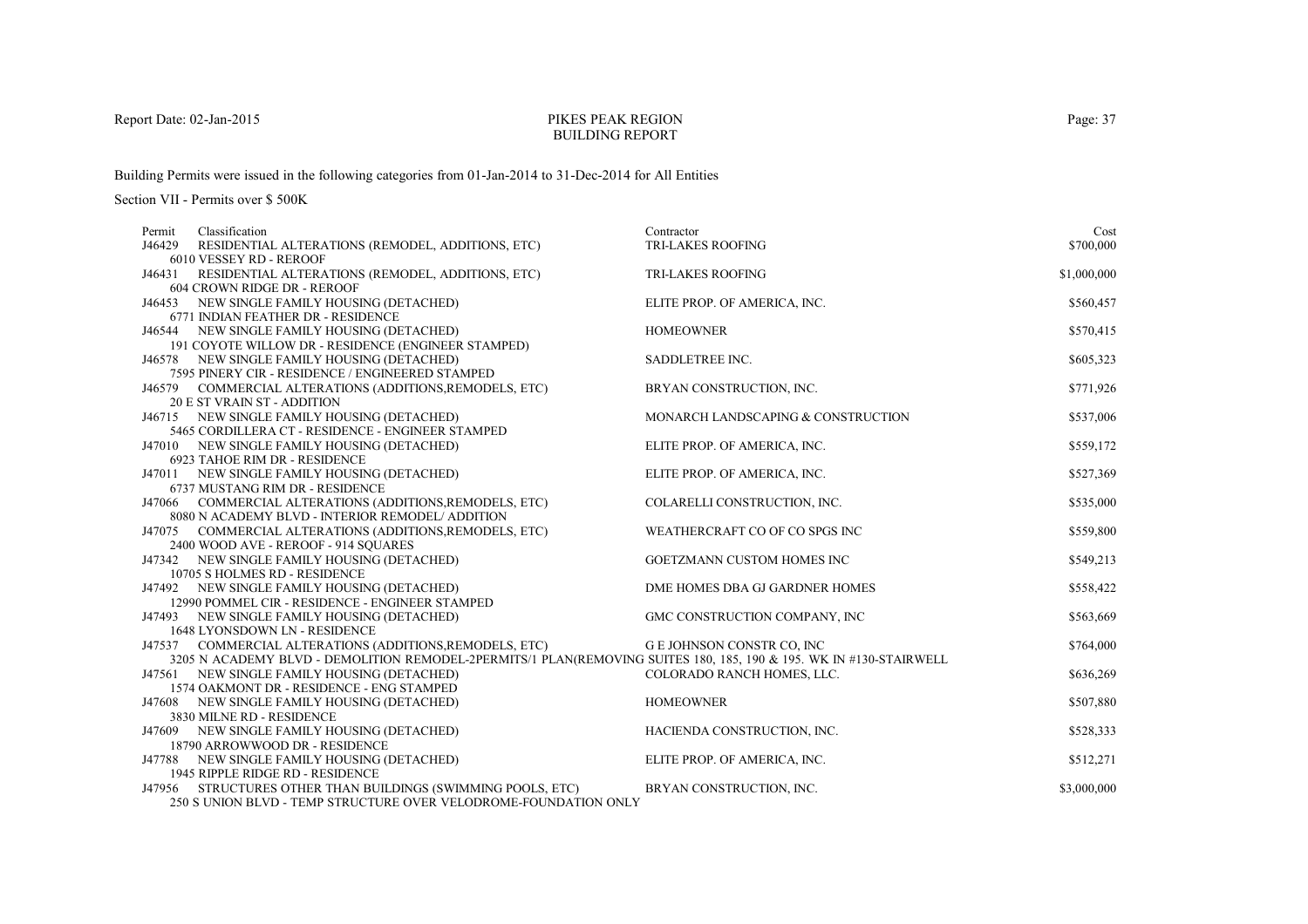# PIKES PEAK REGIONBUILDING REPORT

Building Permits were issued in the following categories from 01-Jan-2014 to 31-Dec-2014 for All Entities

| Classification<br>Permit                                                                                            | Contractor                           | Cost        |
|---------------------------------------------------------------------------------------------------------------------|--------------------------------------|-------------|
| J48043<br>NEW SINGLE FAMILY HOUSING (DETACHED)                                                                      | KIRELLA HOMES, INC                   | \$651,582   |
| 2814 FULLER RD - RESIDENCE ENGINEER STAMPED                                                                         |                                      |             |
| J48059 NEW SINGLE FAMILY HOUSING (DETACHED)                                                                         | PALACE HOMES, INC.                   | \$580,588   |
| 6499 FARTHING DR - RESIDENCE                                                                                        |                                      |             |
| J48136 NEW SINGLE FAMILY HOUSING (DETACHED)                                                                         | MAJESTIC CUSTOM HOMES, INC.          | \$628,881   |
| 11626 DENALI TRL - RESIDENCE                                                                                        |                                      |             |
| J48229 NEW OFFICES, BANKS, AND PROFESSIONAL BLDGS/INT FINISHES                                                      | ELDER CONSTRUCTION, INC              | \$1,088,352 |
| 9925 FEDERAL DR, 130 - INTERIOR FINISH (CREATE SUITE)                                                               |                                      |             |
| J48266 NEW SINGLE FAMILY HOUSING (DETACHED)                                                                         | GOETZMANN CUSTOM HOMES INC           | \$505,632   |
| 6049 BRAVE EAGLE DR - RESIDENCE                                                                                     |                                      |             |
| J48290 NEW SINGLE FAMILY HOUSING (DETACHED)                                                                         | MAJESTIC CUSTOM HOMES, INC.          | \$592,688   |
| 11227 PYRAMID PEAK DR - RESIDENCE                                                                                   |                                      |             |
| J48473 NEW SINGLE FAMILY HOUSING (DETACHED)                                                                         | CONSTRUCTION BY GENESIS, INC.        | \$823,766   |
| 14155 MARBLE ARCH CT - RESIDENCE                                                                                    |                                      |             |
| J48501 NEW SINGLE FAMILY HOUSING (DETACHED)                                                                         | SAINT AUBYN HOMES, LLC               | \$541,396   |
| 13850 RIVERCREST CIR - RESIDENCE                                                                                    |                                      |             |
| J48639 NEW SINGLE FAMILY HOUSING (DETACHED)                                                                         | DIRECT BUILD, INC.                   | \$523,407   |
| 900 OAK HILLS DR - RESIDENCE                                                                                        |                                      |             |
| J48643 NEW SINGLE FAMILY HOUSING (DETACHED)                                                                         | RICHMOND AMERICAN HOMES              | \$562,491   |
| 5621 LEON YOUNG DR - RESIDENCE                                                                                      |                                      |             |
| J48653 NEW SINGLE FAMILY HOUSING (DETACHED)                                                                         | <b>GARDEN OF THE GODS HOMES INC.</b> | \$739,923   |
| 3488 SIGNATURE GOLF PT - RESIDENCE - ENGINEER STAMPED                                                               |                                      |             |
| J48672 NEW SINGLE FAMILY HOUSING (DETACHED)                                                                         | <b>HOMEOWNER</b>                     | \$565,918   |
| 7820 MALLARD DR - RESIDENCE - ENG STAMPED                                                                           | INDUSTRIAL CONSTR MGRS INC           | \$1,326,628 |
| J48699 COMMERCIAL ALTERATIONS (ADDITIONS, REMODELS, ETC)<br>700 CONEJOS ST, BLD700 - INTERIOR REMODEL-(FIRE DAMAGE) |                                      |             |
| J48747 NEW SINGLE FAMILY HOUSING (DETACHED)                                                                         | ELITE PROP. OF AMERICA, INC.         | \$533,473   |
| 6423 FOREST THORN CT - RESIDENCE                                                                                    |                                      |             |
| J48749 NEW SINGLE FAMILY HOUSING (DETACHED)                                                                         | ELITE PROP. OF AMERICA, INC.         | \$563,669   |
| 1488 YELLOW TAIL DR - RESIDENCE                                                                                     |                                      |             |
| J48985 NEW SINGLE FAMILY HOUSING (DETACHED)                                                                         | VANTAGE HOMES CORPORATION            | \$643,765   |
| 12605 CHIANTI CT - RESIDENCE                                                                                        |                                      |             |
| J49002 NEW SINGLE FAMILY HOUSING (DETACHED)                                                                         | VANTAGE HOMES CORPORATION            | \$515,697   |
| 4338 OUTLOOK RIDGE TRL - RESIDENCE                                                                                  |                                      |             |
| NEW SINGLE FAMILY HOUSING (DETACHED)<br>J49251                                                                      | <b>CRANE HOMES &amp; RENOVATIONS</b> | \$515,483   |
| 301 THUNDER RIDGE DR - RESIDENCE                                                                                    |                                      |             |
| J49273 NEW SINGLE FAMILY HOUSING (DETACHED)                                                                         | CUVALA CONSTRUCTION, INC.            | \$554,781   |
| 4619 REDSTONE RIDGE RD - RESIDENCE - ENG STAMPED                                                                    |                                      |             |
| J49342 NEW SINGLE FAMILY HOUSING (DETACHED)                                                                         | <b>BUILTRITE BUILDERS</b>            | \$542,360   |
| 20482 W ELK CREEK DR - RESIDENCE / ENGINEERED STAMPED                                                               |                                      |             |